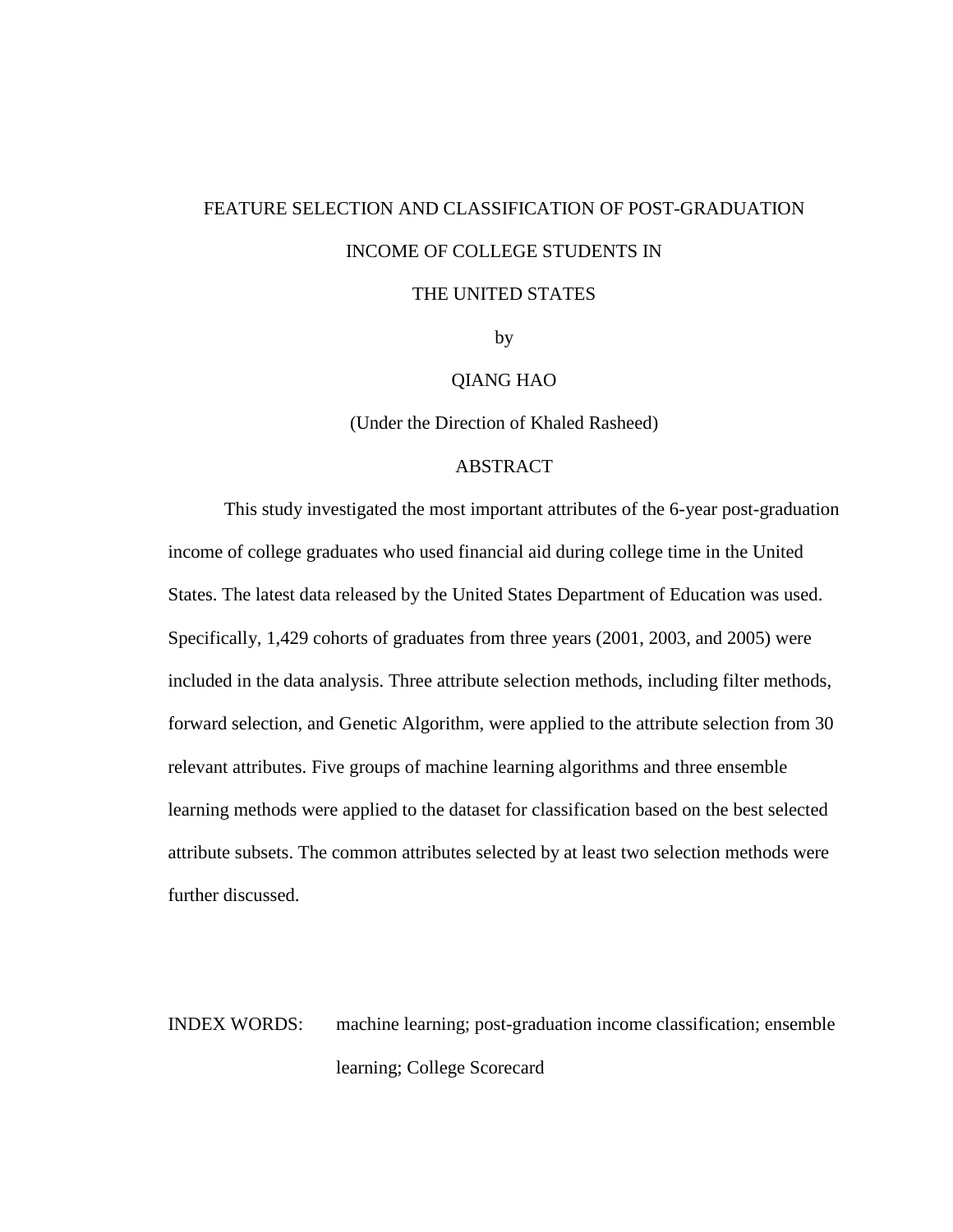# FEATURE SELECTION AND CLASSIFICATIONOF POST-GRADUATION INCOME OF COLLEGE STUDENTS IN

# UNITED STATES

by

# QIANG HAO

# M.S., The University of Hong Kong, Hong Kong, 2012

A Thesis Submitted to the Graduate Faculty of The University of Georgia in Partial

Fulfillment of the Requirements for the Degree

MASTER OF SCIENCE

ATHENS, GEORGIA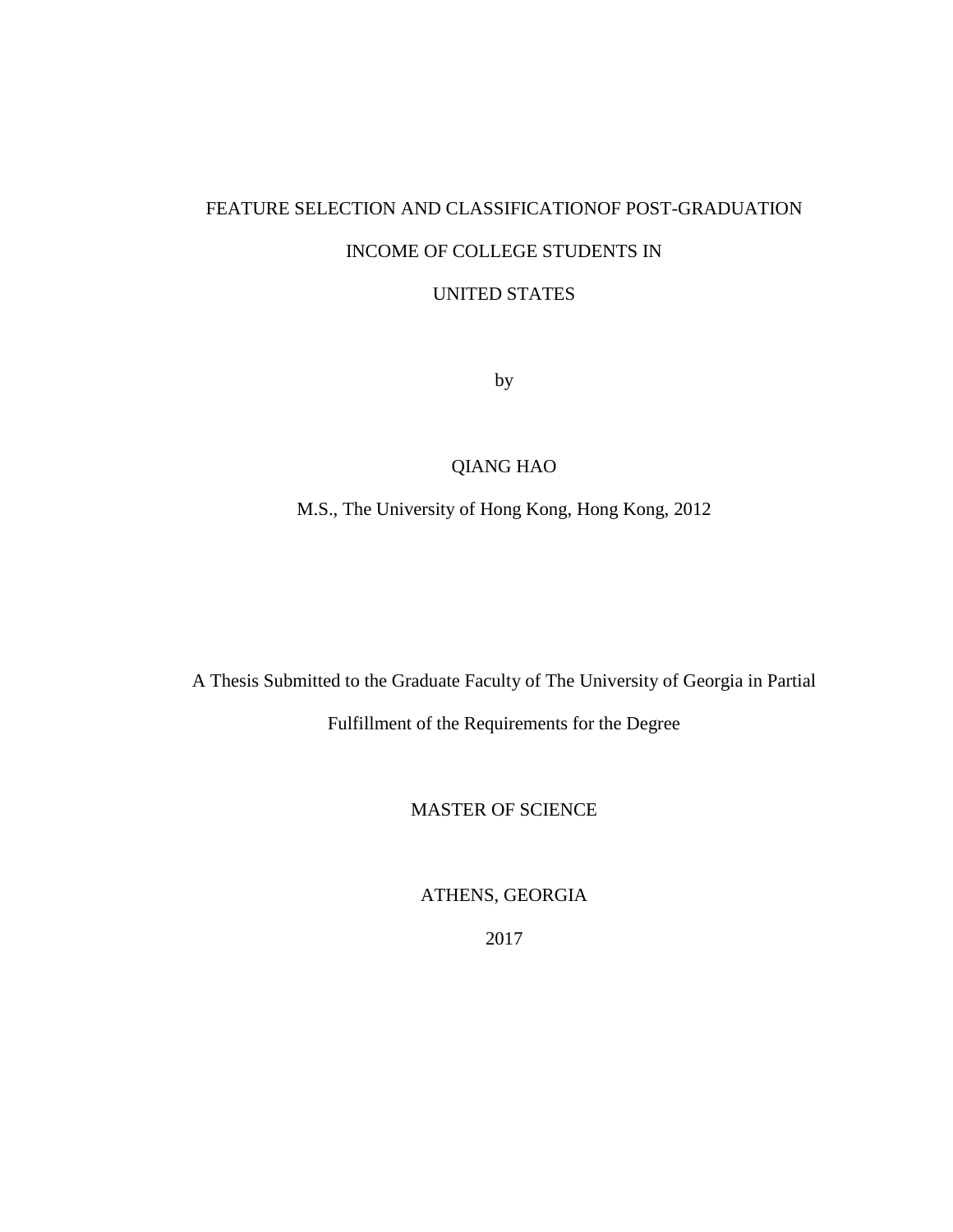© 2017

Qiang Hao

All Rights Reserved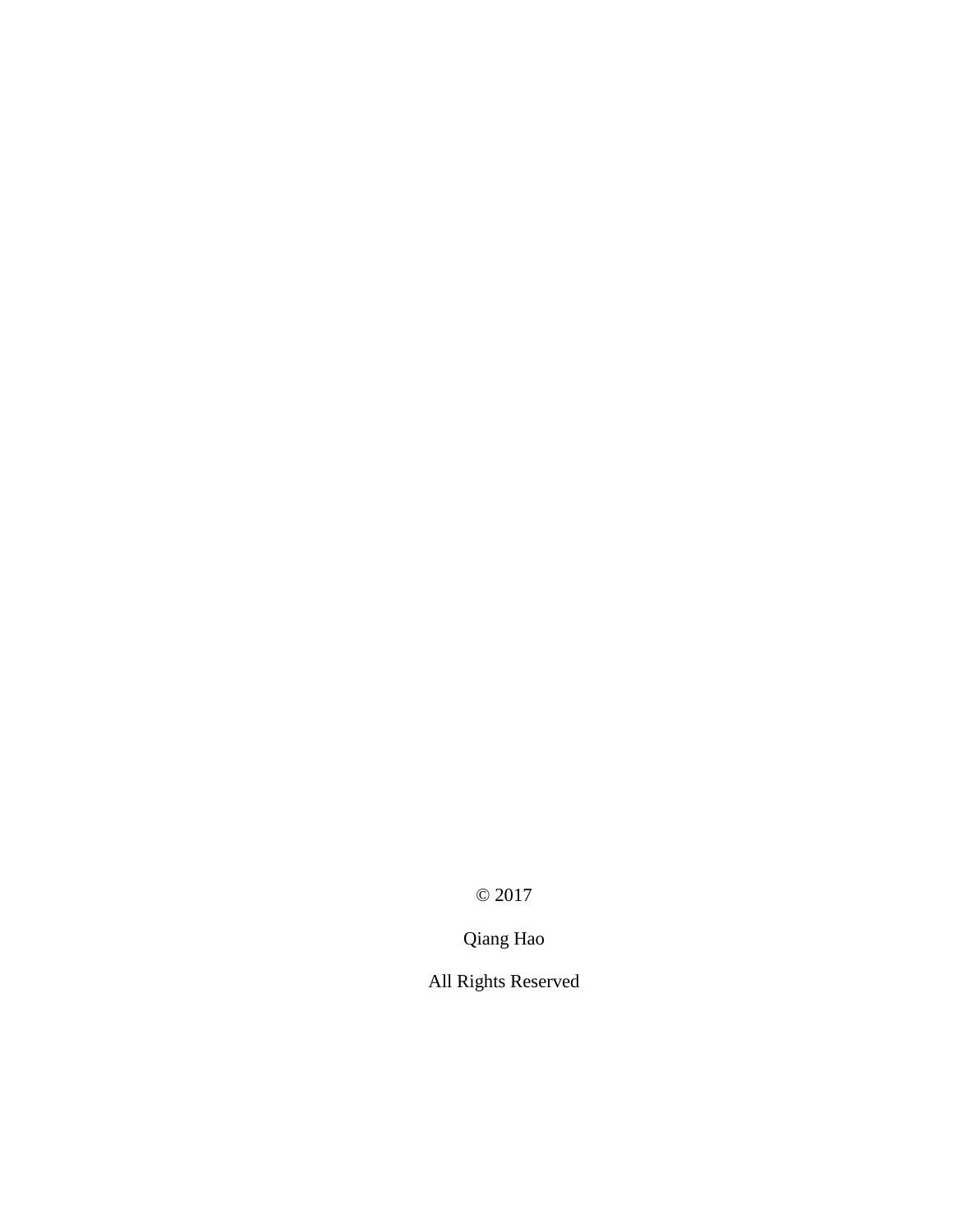# FEATURE SELECTION AND CLASSIFICATIONOF POST-GRADUATION INCOME OF COLLEGE STUDENTS IN

### UNITED STATES

by

# QIANG HAO

Major Professor: Khaled Rasheed<br>Committee: Hamid Reza Ara

Hamid Reza Arabnia Yi Hong

Electronic Version Approved:

Suzanne Barbour Dean of the Graduate School The University of Georgia May 2017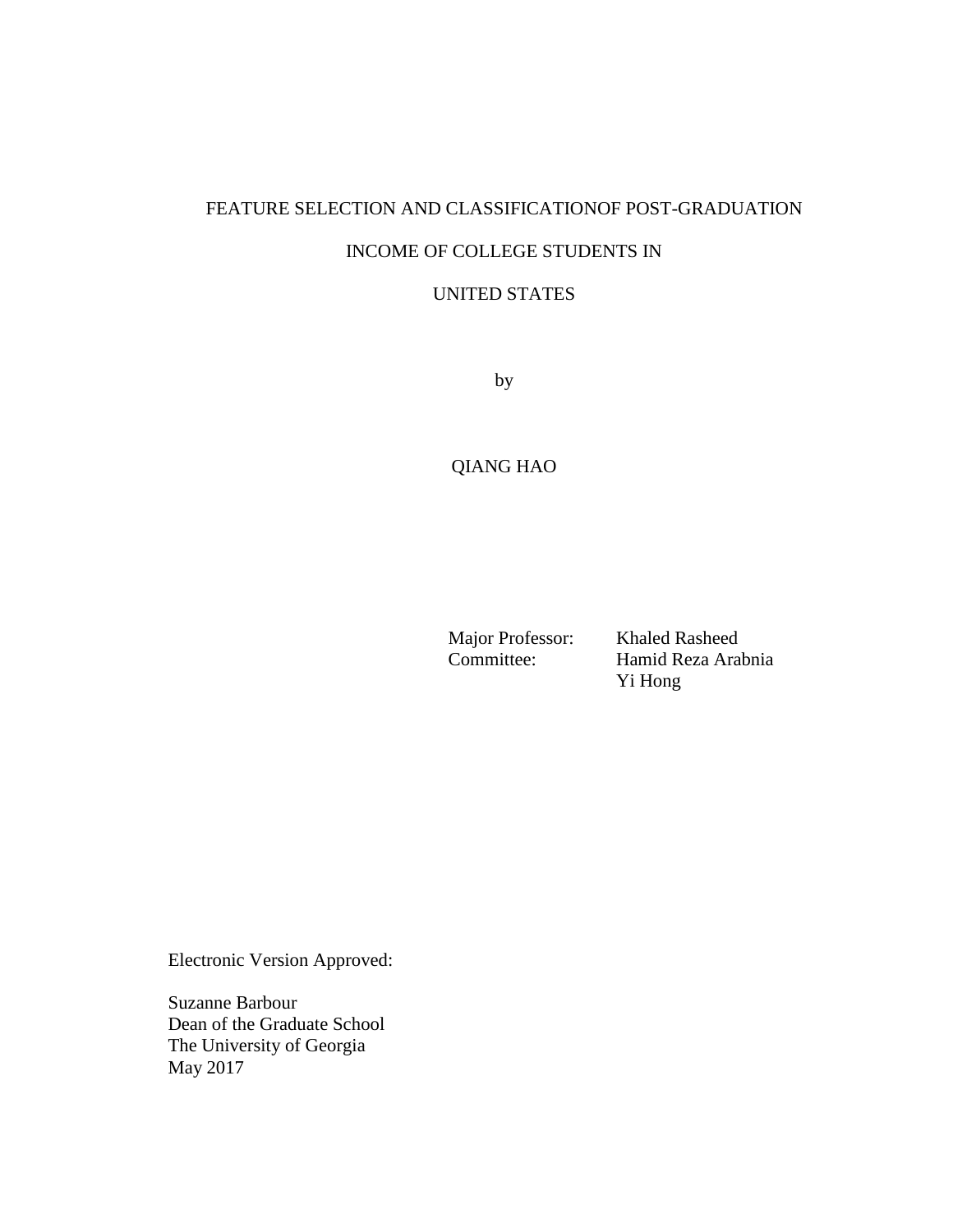# **TABLE OF CONTENTS**

| Page              |
|-------------------|
|                   |
|                   |
| <b>CHAPTERS</b>   |
| 1                 |
| 2                 |
|                   |
|                   |
| 3                 |
| 4                 |
|                   |
|                   |
| 5                 |
|                   |
|                   |
|                   |
| 31                |
| $\tau$            |
|                   |
| <b>APPENDICES</b> |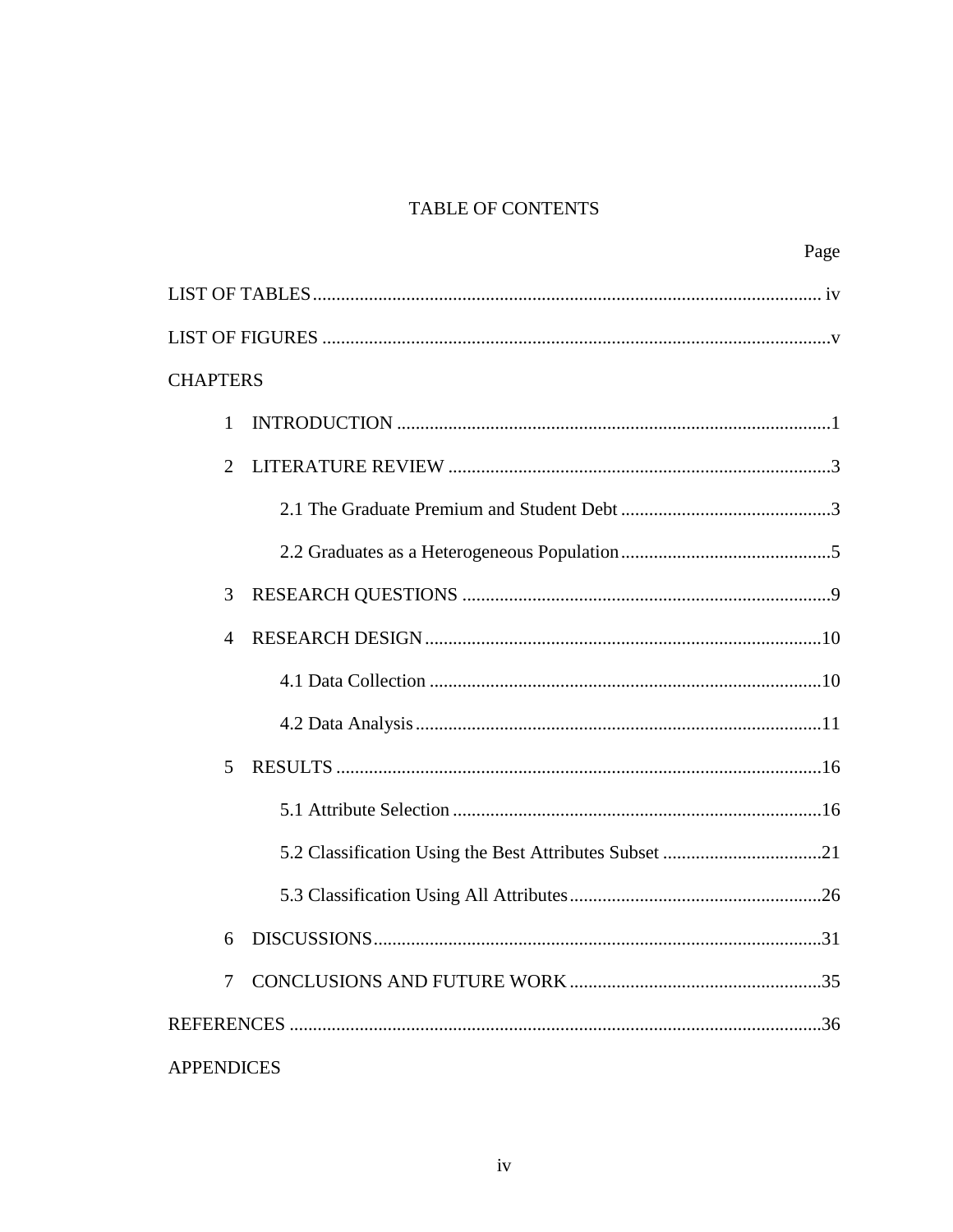|--|--|--|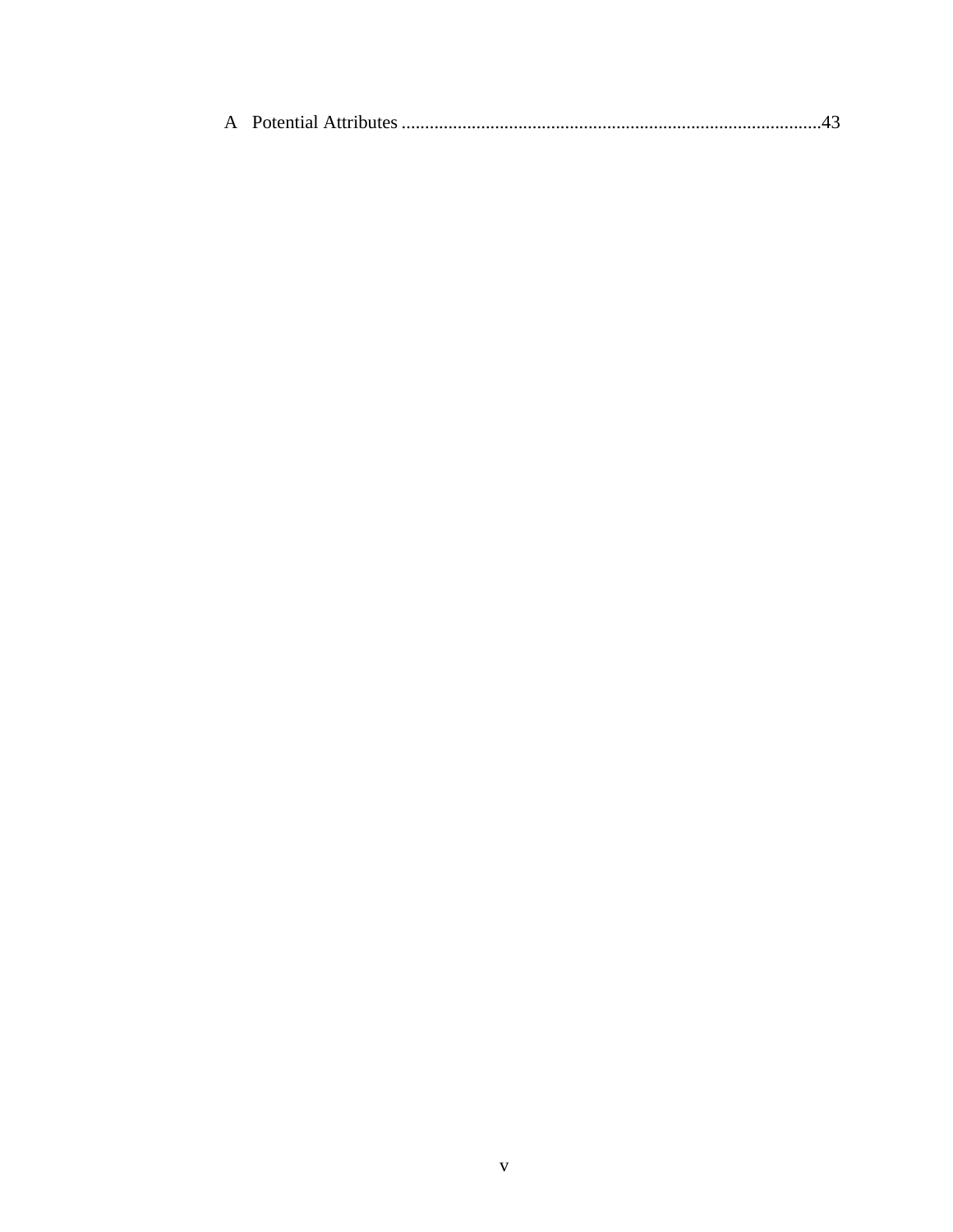# LIST OF TABLES

Page

| Table 4: Comparisons among Three Selected Attribute Subsets Using Logistic         |  |
|------------------------------------------------------------------------------------|--|
|                                                                                    |  |
| Table 5: Comparisons among Three Selected Attribute Subsets Using Support Vector   |  |
|                                                                                    |  |
| Table 6: Top Three Performers of Single Learners Using the Best Attribute Subset22 |  |
| Table 7: Top Three Performers with Ensemble Learning Using the Best Attribute      |  |
|                                                                                    |  |
|                                                                                    |  |
| Table 9: Top Three Performers with Ensemble Learning Using All Attributes30        |  |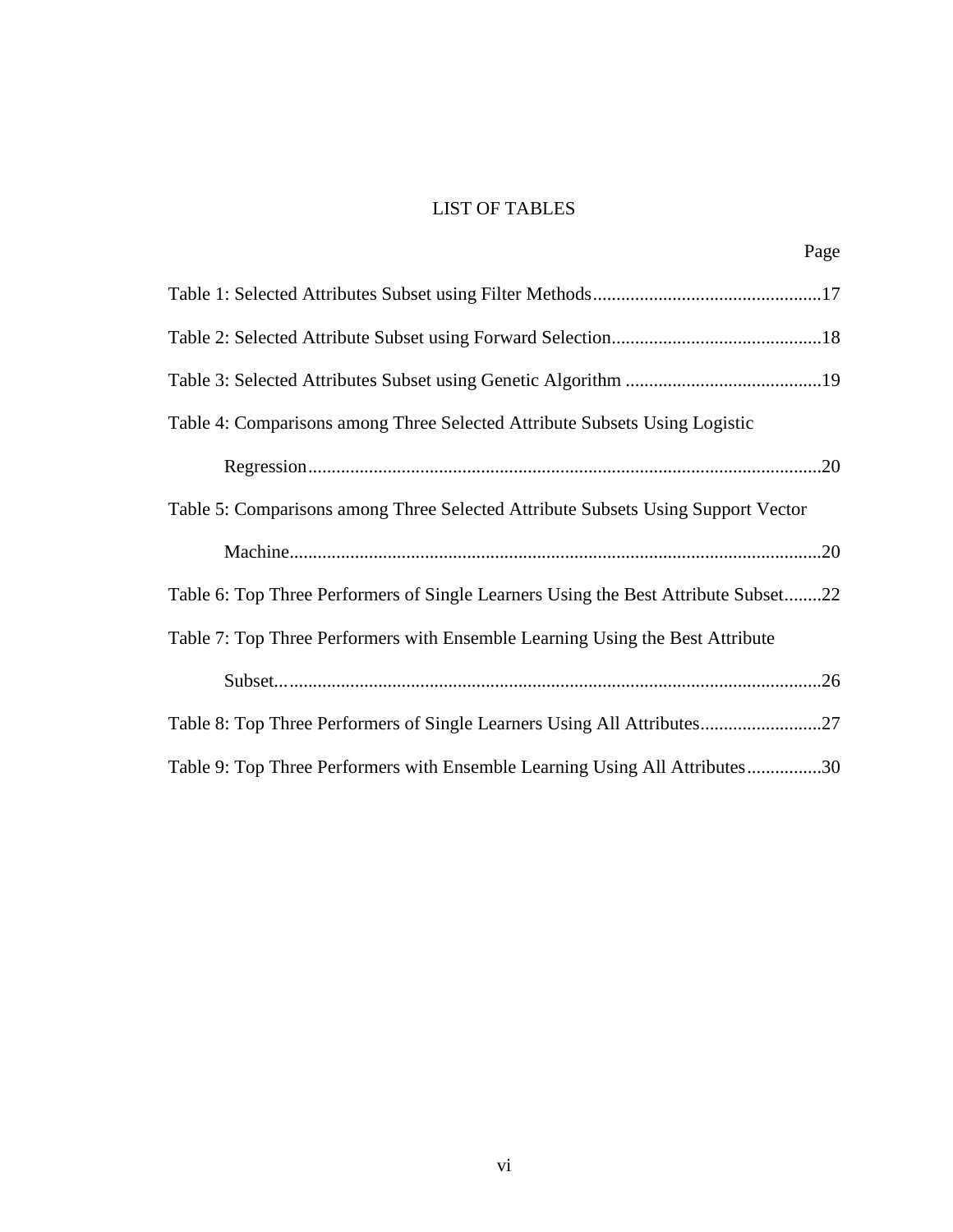# LIST OF FIGURES

|                                                                                      | Page |
|--------------------------------------------------------------------------------------|------|
| Figure 1: Performance Comparison among Single Learners Using the Best Attribute      |      |
|                                                                                      |      |
| Figure 2: Performance Comparison between Randomization Methods and Single            |      |
|                                                                                      |      |
| Figure 3: Using Bagging as the Wrapper Method for the Classification of Post-        |      |
|                                                                                      |      |
| Figure 4: Using Boosting as the Wrapper Method for the Classification of Post-       |      |
|                                                                                      |      |
| Figure 5: Performance Comparison among Single Learners Using All Attributes. 27      |      |
| Figure 6: Performance Comparison between Randomization Methods and Single            |      |
|                                                                                      |      |
| Figure 7: Using Bagging as the Wrapper Method for the Classification of Post-        |      |
|                                                                                      |      |
| Figure 8: Using Boosting as the Wrapper Method for the Classification of Post-       |      |
|                                                                                      |      |
| Figure 9: Relationships among six-year post-graduation income, percentage of parents |      |
| who are classified as very high income, population from student's zip codes over     |      |
|                                                                                      |      |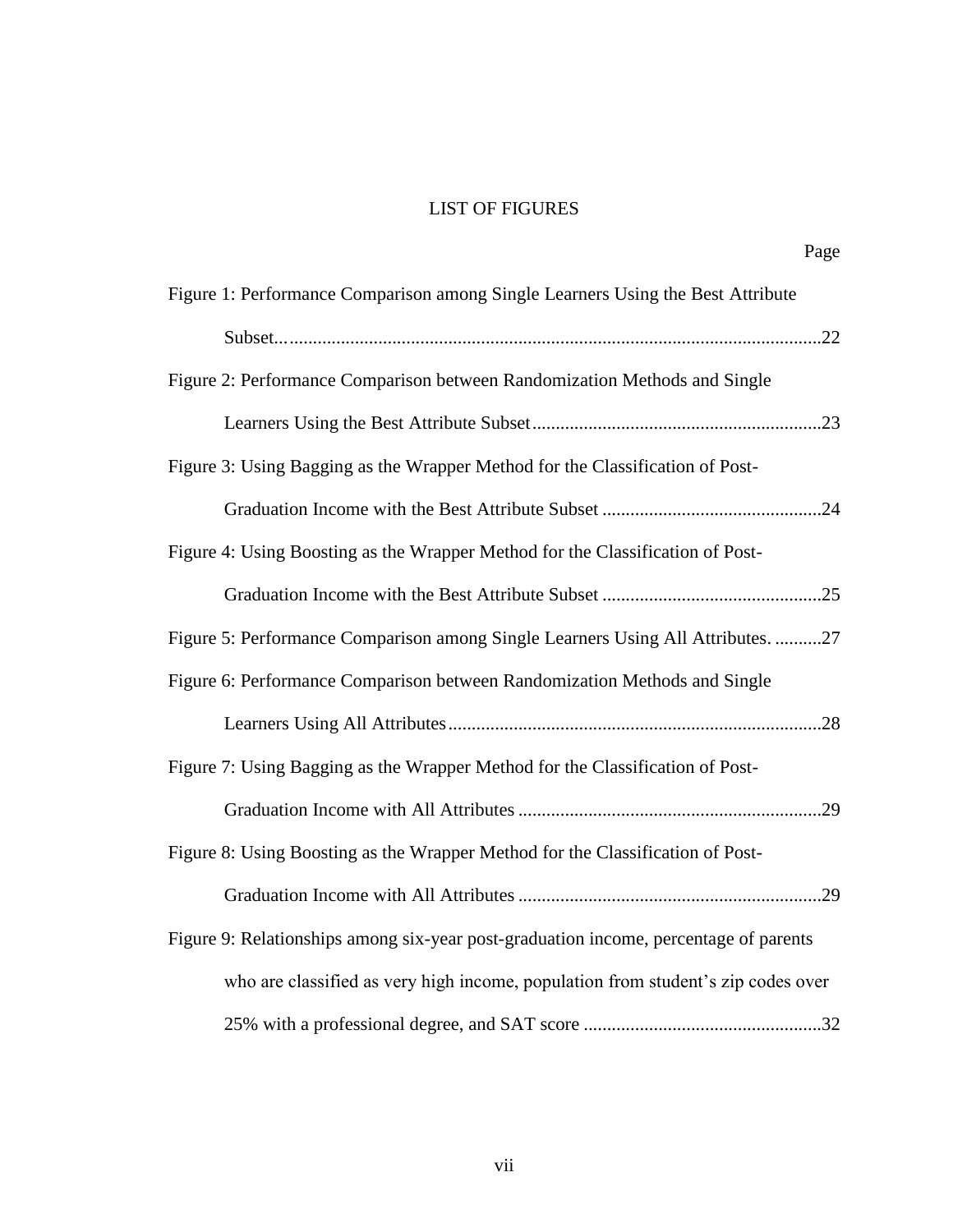| Figure 10: Relationship between six-year post-graduation income and percentage of     |  |
|---------------------------------------------------------------------------------------|--|
| students whose parents were 1 <sup>st</sup> generation college students33             |  |
| Figure 11: Relationships among six-year post-graduation income, percentage of female, |  |
| $-34$                                                                                 |  |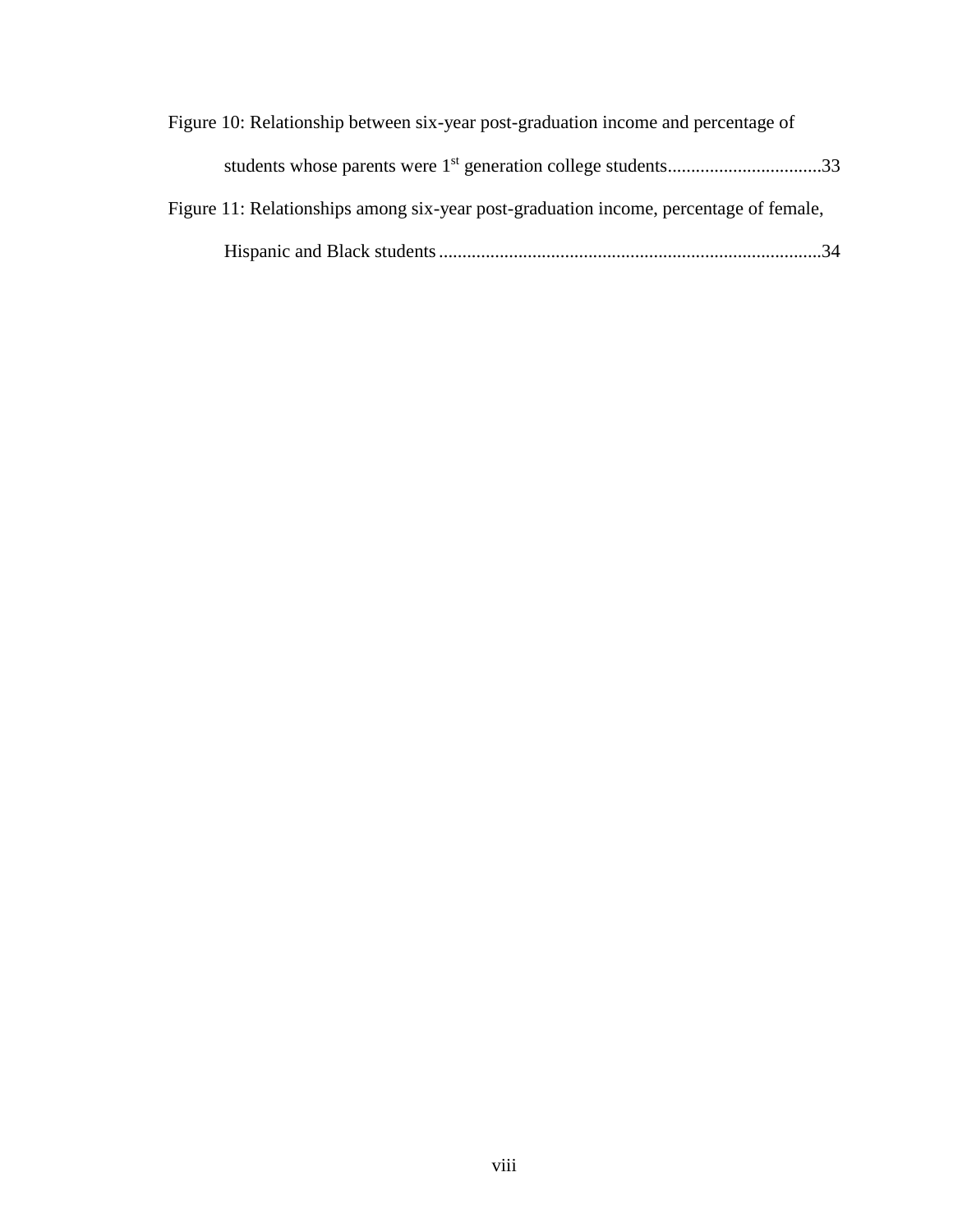### 1. INTRODUCTION

Higher education has expanded on a mass and global scale since the late 20th century. The great majority of countries around the world have experienced both absolute growth in the total number and relative growth in the proportion of the age cohort enrolled in higher education institutions (Marginson 2016; Schofer & Meyer 2005). Being the forerunner in the massification of higher education from the 1960s, the United States has been no exception to this trend. Nonetheless, recent decades have witnessed stagnating enrolment growth at four-year institutions and persistent under-representation among particular societal groups. This has been raised as a major concern in the context of a "rising skill premium" (Autor 2014 p. 2) owing to skill biased technological change and the globalisation of production. Studies have consistently identified that on average graduates significantly outperform those with only a high-school diploma in the US labour market. Following this logic, higher education is viewed as crucial to equipping individuals from diverse backgrounds to pursue a career in modern labour markets and to drive national economic growth, particularly in the fields of labour economics (Becker 1964; Goldin & Katz 2009) and sociology (Blau & Duncan 1967; Hout 2012)

However, higher education has become an expensive endeavour and young people are increasingly expected to self-finance their studies, especially through student loans. This is important given growing indications that the returns to higher education are not spread evenly across graduate populations. Put another way, as the individual costs of higher education have risen, graduates have become a progressively more heterogeneous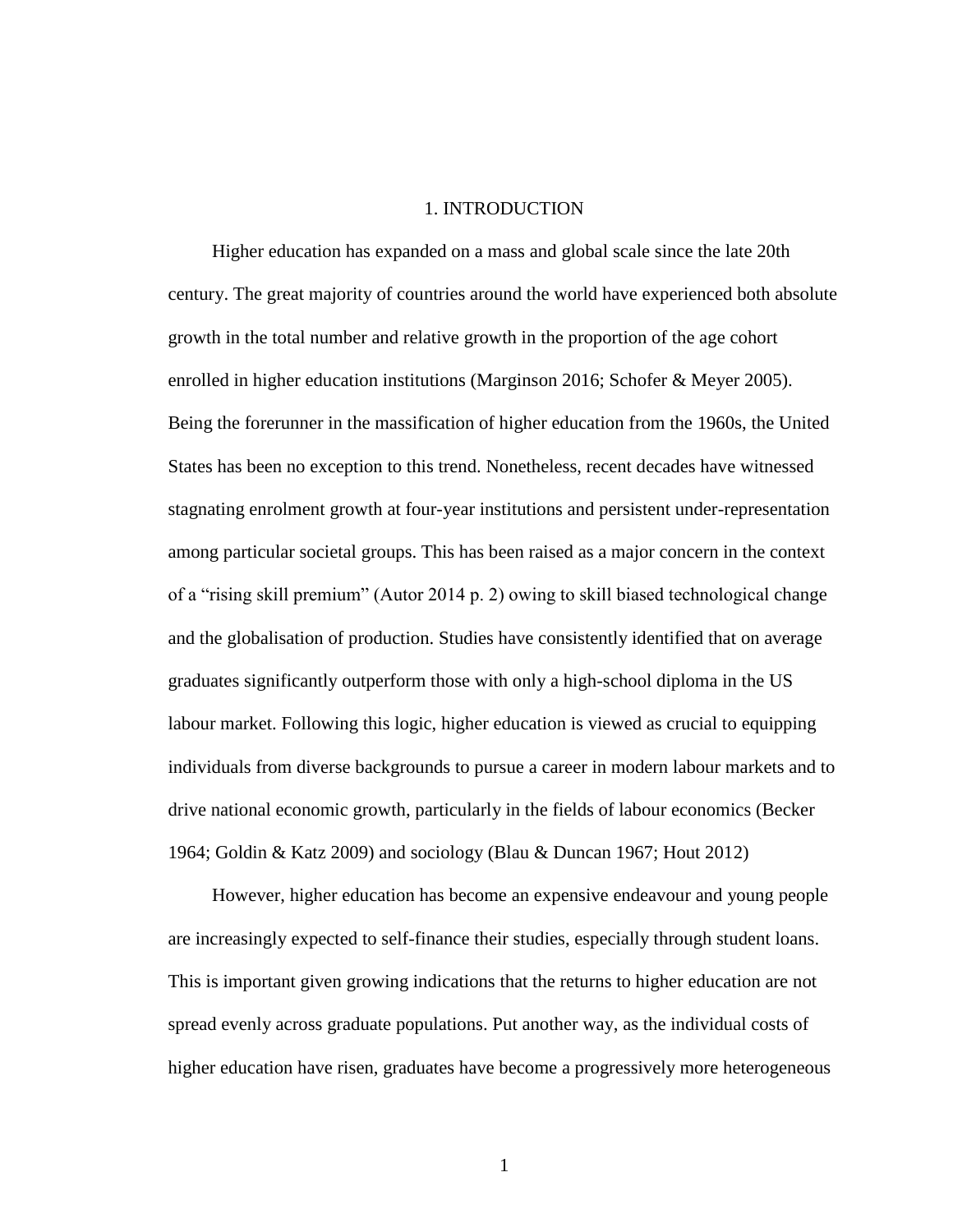group with diverse outcomes in the labour market. While some graduates receive a substantial premium in salaries, others encounter unemployment, under-employment, and low-salaries (Beaudry et al. 2014; Federal Reserve Bank of New York 2016; Vedder 2013). As an explanation, research has shown that the choice of major and institution attended are important factors in determining the salaries received by graduates. Yet, there is a pressing need to better understand how other factors contribute to the increasingly varied outcomes of graduates in the US labour market. In response, this study explored the most important factors of 6-year post-graduation income of college graduates who used student aid from the U.S. Department of Education during their time in college, and to what extent of accuracy the select factors can be used to classify postgraduation income of college graduates.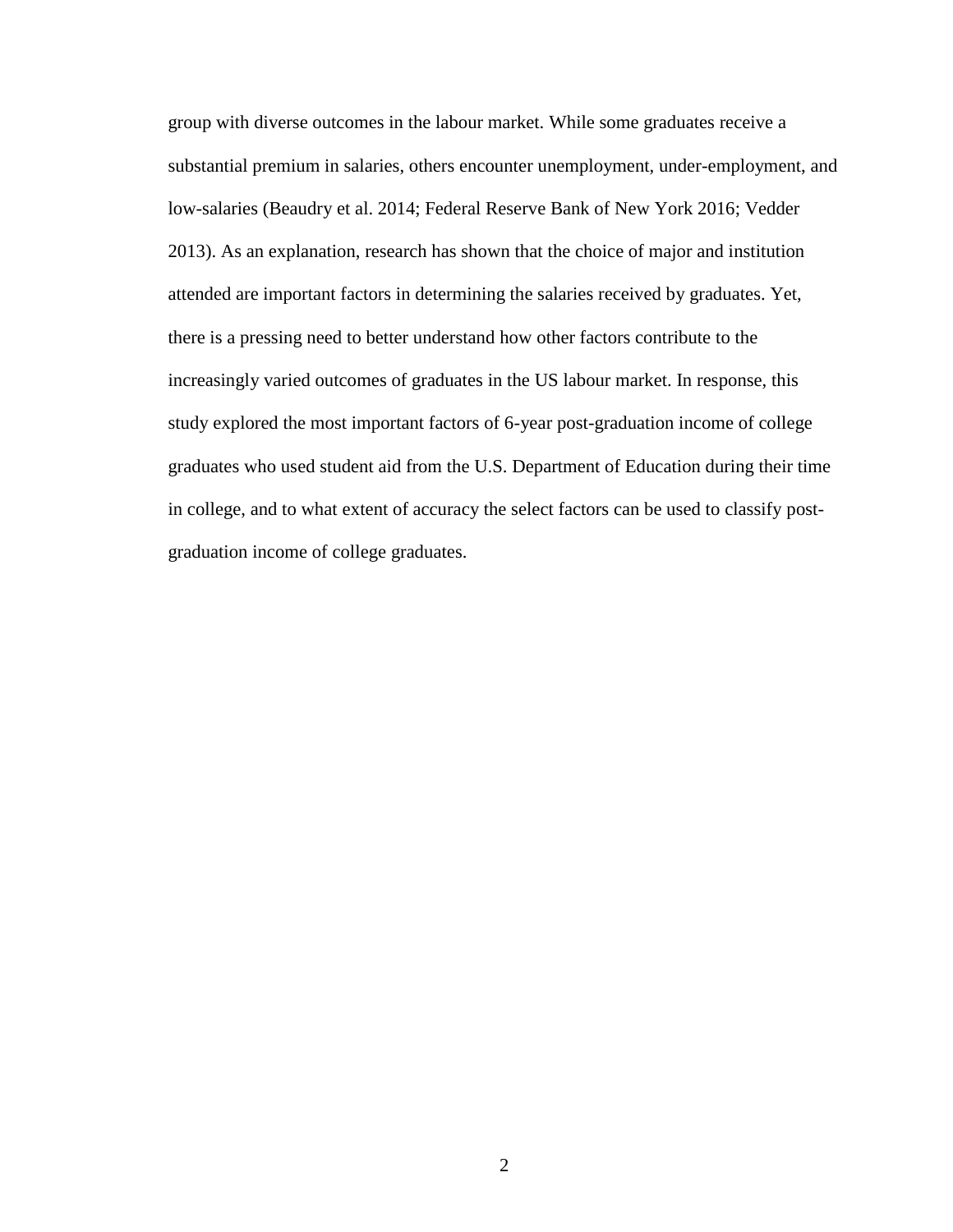### 2. LITERATURE REVIEW

### 2.1 The Graduate Premium and Student Debt

The proportion of 18 to 24 year olds enrolled at degree granting higher education institutions in the United State increased steadily from 25.7 percent in 1970 to 32.0 percent by 1990 and then to 40.0 percent in 2014 (NCES, 2016a). In recent years, however, growth at four-year higher education has stagnated. In the decade between 2004 and 2014, enrollments at 4-year institutions increased by only 0.8 percent points to reach 29.4 percent of young people (NCES, 2016b). Moreover, participation in higher education in the US remains unequally distributed across society with regards to socioeconomic status, ethnicity, and gender. First, 80.7 of high school graduates from the top 20 percent of family income levels were enrolled in college in 2012, compared to only 50.9 percent of those from the bottom 20 of family income levels (NCES 2016b). Second, according to ethnicity, college enrolments among high school graduates stood at 81.5 percent (Asian), 70.3 percent (Hispanic) 65.7 percent (White), and 56.4 percent (Black) (NCES 2016c). Third, with regard to gender, 71.3 percent of female high school graduates enrolled at college, compared to only 61.3 percent of males (NCES 2016d).

Furthering enrolment growth and tackling under-representation among certain groups in higher education is viewed as a core mechanism to promoting both national and individual level prosperity, in equal respects. This reflects a "rising skill premium" (Autor 2014 p. 2) in the US labour market. On the one hand, recent technological advancements are viewed as complementing the productivity of highly-educated workers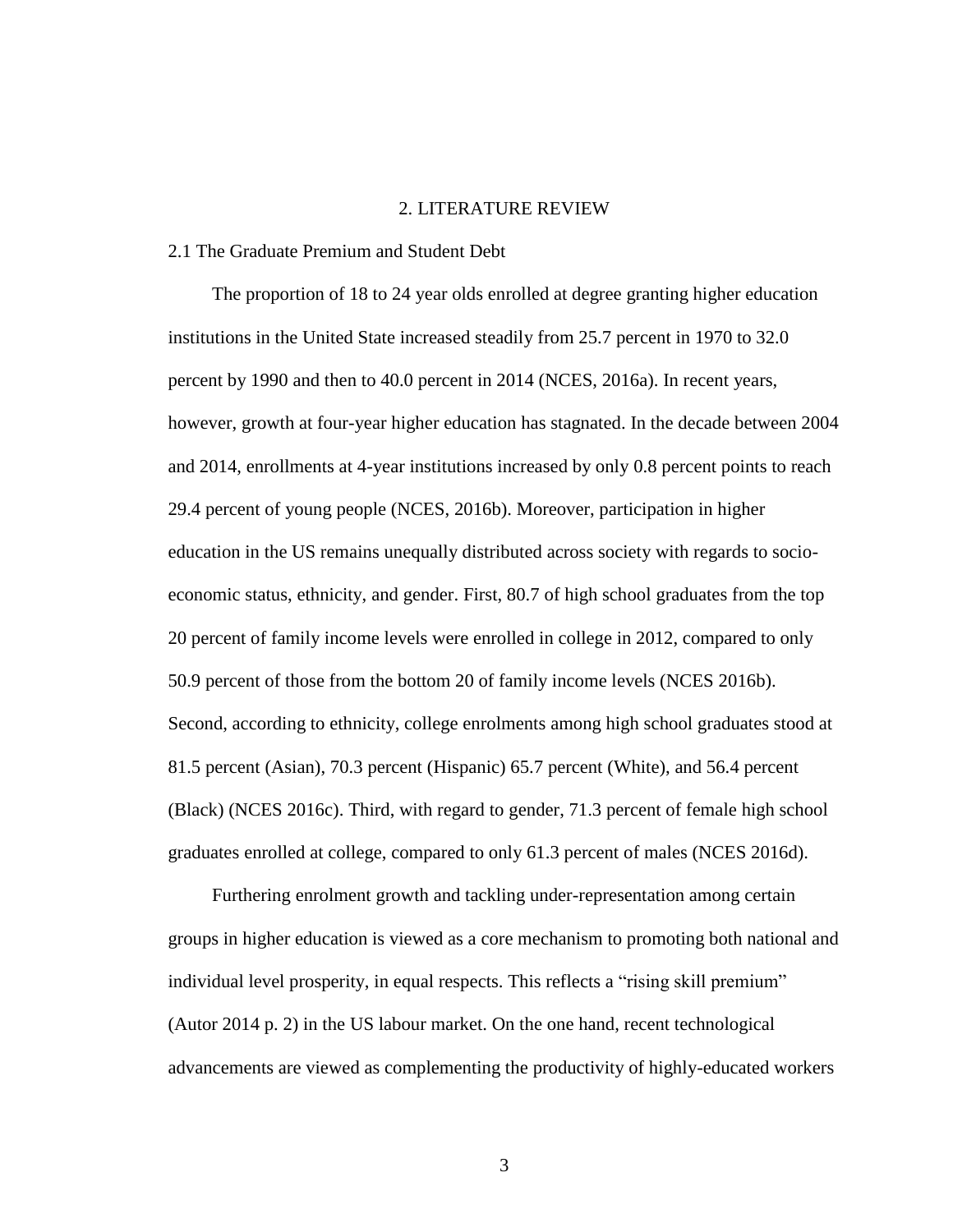while simultaneously automating many routine jobs of lowly-educated workers (Brynjolfsson & McAfee 2014; Goldin & Katz 2009). On the other hand, the globalisation of production has resulted in the relocation of jobs in many industries exposed to import competition. An implication is that a significant number of jobs have been offshored since the late 20th century, especially in terms of manufacturing jobs being relocated to China (Autor et al. 2016; Blinder & Krueger 2009).

Higher education is, thus, generally viewed as an excellent "investment" that should be encouraged by families, schools, communities, and policy makers (Autor 2014; Goldin & Katz 2009; Hout 2012). Indeed, the returns of a college degree vis-à-vis a high school degree or the "graduate premium" has expanded considerably in recent decades. For example, Autor (2014 p. 847) demonstrates that the "graduate premium" doubled in real terms between 1979 and 2012. That is, the gap of earnings between the median college educated worker and the median high-school educated worker increased from \$17,411 to \$34,969 for men, while also increasing from \$12,887 to \$23,280 for women. In addition to economic returns, Hout (2012) contends that higher education "makes life better" (p. 394) through a host of social benefits in the realms of community relations, health, family stability, and social connections.

Nevertheless, a corresponding trend has been a rapid increase in the costs of higher education (Avery & Turner, 2012; Brown et al. 2014; Houle, 2013; Wolff et al. 2014). Wolff et al. (2014 p. 2) estimate that higher education tuition fees have risen by 250 percent since the early 1980s when measured in dollars of constant purchasing power. The increases in cost have not been met by a corresponding increase in grants or other forms of aid, especially as state funding for higher education has come under pressure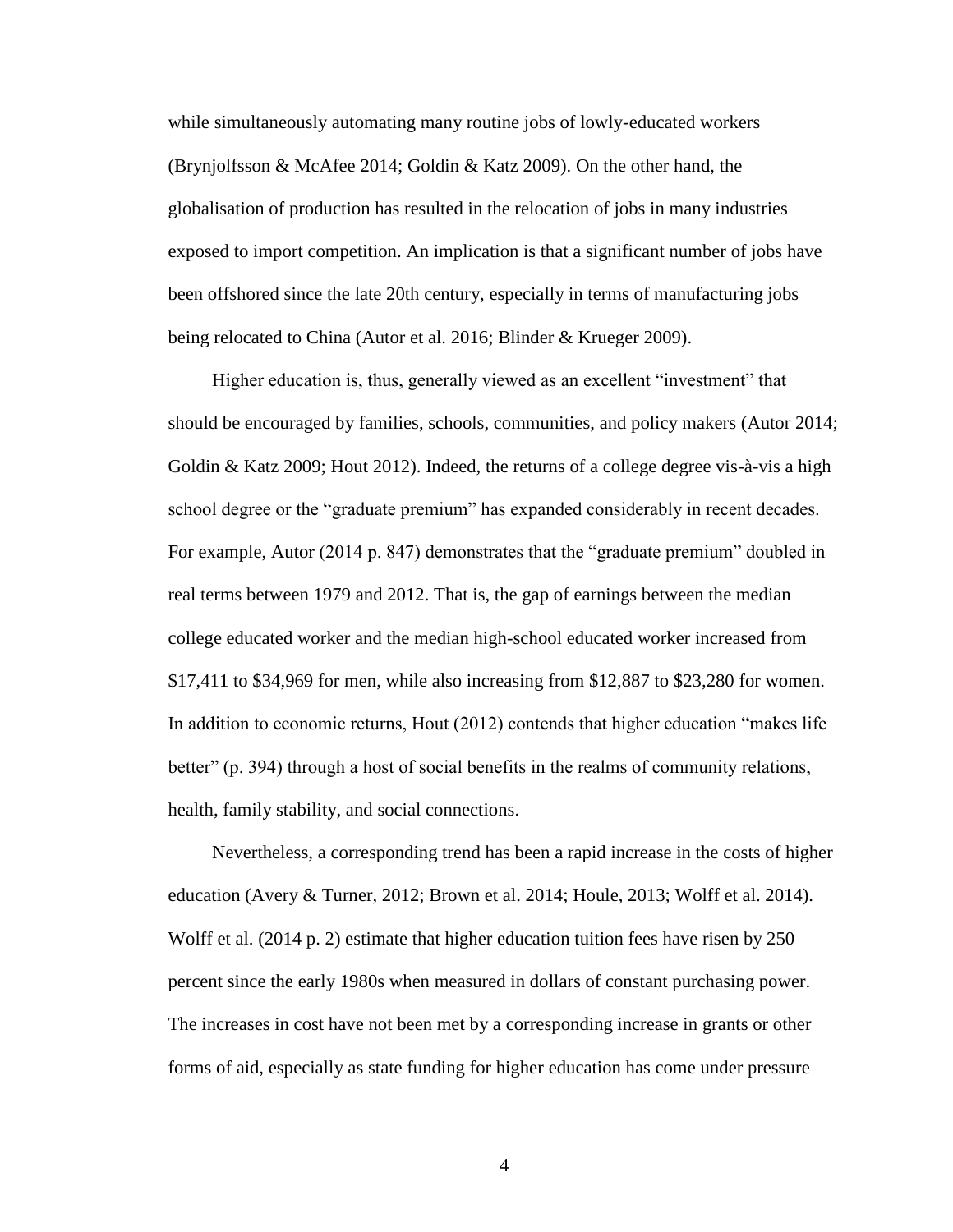(Houle, 2012). To fill this funding gap, students have become more dependent on student loans to finance higher education studies. Brown et al. (2014) demonstrate that the proportion of 25 year olds with student debt grew from 27 percent in 2004 to 43 percent in 2012 (p. 7), while during the same period the average debt being held grew by 70 percent to \$25,000 (p. 5). Across the US, the total amount of student debt reached \$966 billion in 2012, representing a three-fold increase since 2004 (p. 3).

#### 2.2 Graduates as a Heterogeneous Population

Student loans can be viewed as a "bridge" to enable all students, irrespective of their financial status, to access the rewards of a higher education (Becker  $\&$  Tomes, 1994). Yet, taking on debt to finance higher education inevitably carries a degree of risk. This point is especially pertinent given growing evidence of divergence in the labour market returns of higher education. In other words, as the number of college graduates has expanded, college graduates have become an increasing heterogeneous population with increasingly disparate labour market outcomes (Beaudry 2014; Federal Reserve Bank of New York 2016; Vedder 2013). Data from the Federal Reserve Bank of New York (2016) puts unemployment among college graduates aged between 22 and 27 at 4.6 percent. More significantly, the same dataset shows that 44.9 percent of these recent graduates were under-employed or employed in a job that "typically does not require a college degree". This latter point is reflected in graduate earnings with the dataset also illustrating that 13.8 of recent graduates are employed in "low-wage jobs" that tend to pay below \$25,000 per annum. Reflecting this trend, Haughwout et al. (2015) identified that half of college graduates from the 2009 cohort who took student loans have defaulted, gone delinquent, or made no progress in paying back their debt.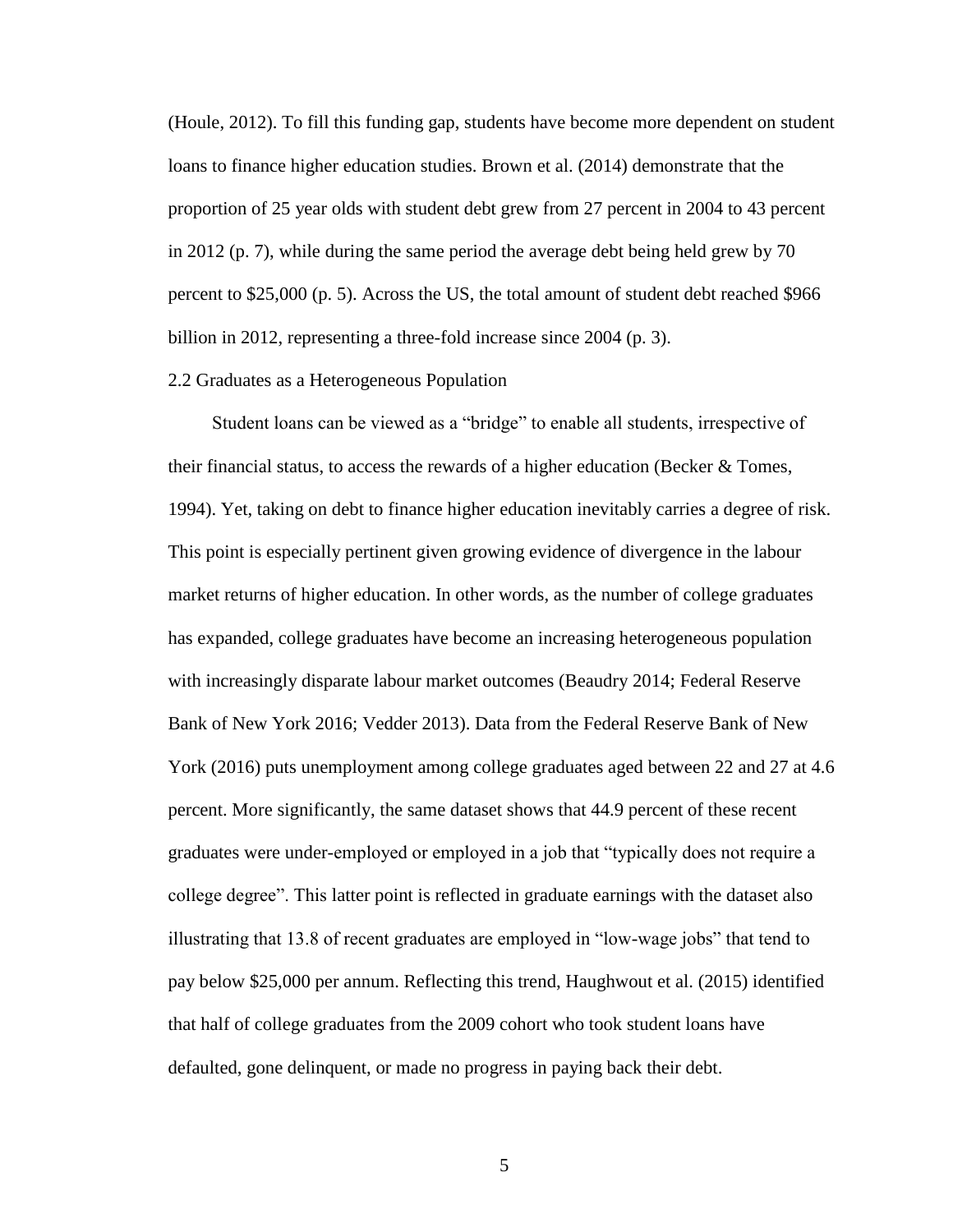To better understand who benefits the most and least from higher education, there is a pressing need to identify the main factors that contribute to the relative earnings of different types of college graduates. The literature to date has focused on institutional factors and course related factors, while there is a limited but emerging body of research looking at the role of student characteristics (i.e., socio-economic background, ethnicity, and gender). A first factor is that the type of higher education institution attended has a sizable bearing on the economic returns of higher education. There is strong evidence that students enrolling at community colleges, for-profit institutions, and online institutions have lower completion rates and are less likely to receive a salary premium upon graduation (Avery & Turner 2012; Cellini & Chaudhary 2014; Deming et al. 2016). For example, Deming et al. (2016) found that college graduates of online for-profit institutions were 22 percent less likely to receive a call-back from employers. Conversely, other studies have identified highest returns among college graduates of highly selective or flagship institutions (Dale & Krueger 2011; Eide et al. 2016; Hoekstra 2009). Hoekstra (2009) identified a 24 percent earnings premium for graduating from a flagship state university, while Dale and Krueger (2011) note a large earning premium for selective colleges for graduates from less-educated families and among black and Hispanic graduates.

A second set of factors are related to course of study including choice of major and academic performance. There is growing evidence that graduates of majors associated with science, technology, engineering, and maths (STEM) enjoy higher salaries and lower incidents of unemployment, compared to graduates from non-technical majors (Altonji et al. 2015; Federal Reserve Bank of New York 2016; Kim et al. 2015). Indeed,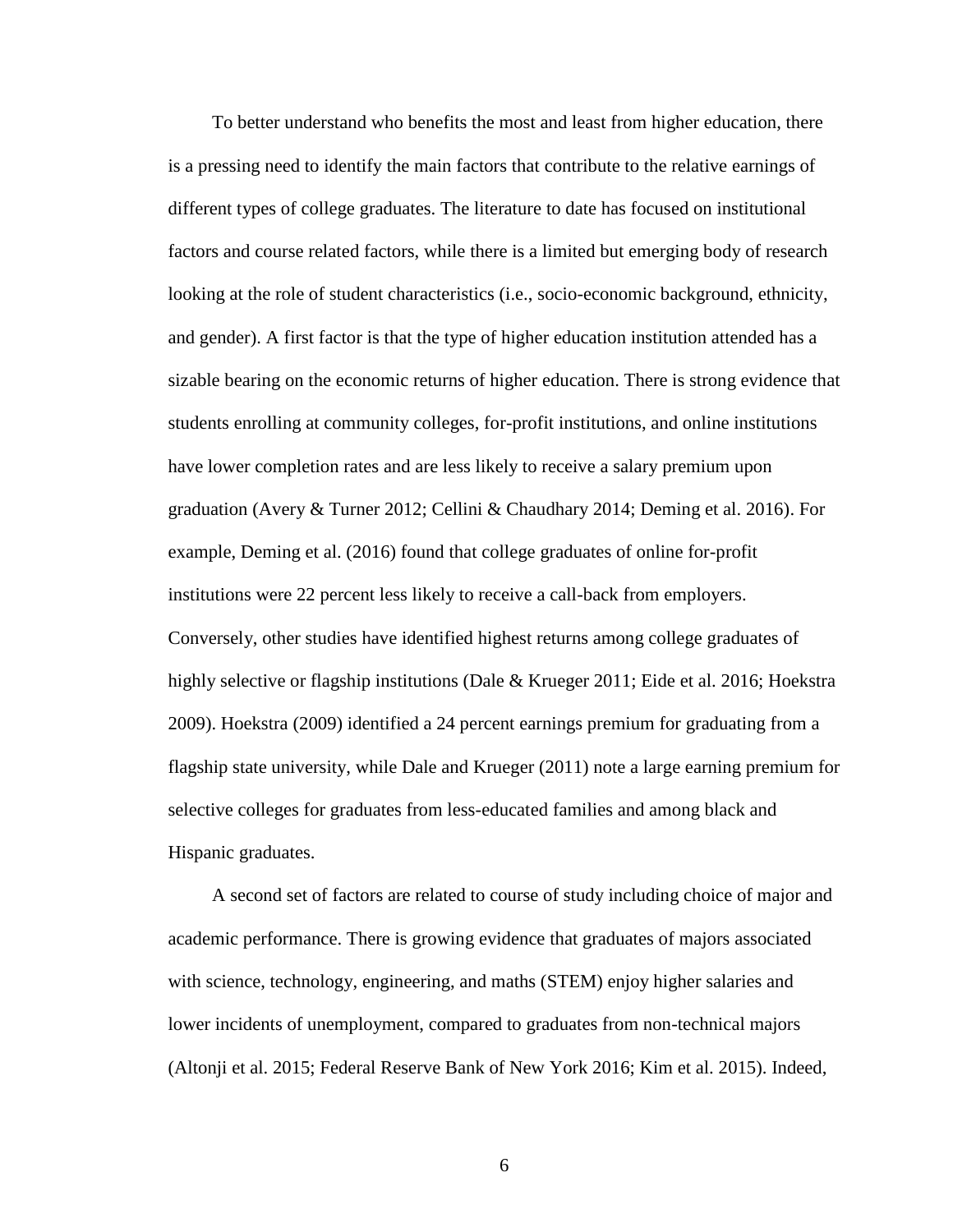Kim et al. (2015) estimate that lifetime median earnings gains for STEM degree holders (US\$800,000) are more than double the relative gains for a social science degree (US\$374,000). In addition, data from the Federal Reserve Bank of New York (2016) demonstrates that the highest six earning majors for recent graduates were all variants of engineering (i.e., chemical, electrical, mechanical, industrial, computer, and aerospace). Further studies have identified that academic performance can also be an important factor for determining success in the labour market. More specifically, high school GPA (French et al. 2015) was shown to be a strong predictor of future earnings, while university GPA was significant for students graduating from less selective institutions.

While less researched, a third set of factors are associated with the characteristics of individual college graduates. A limited body of research has identified varying labour market returns of higher education according to socio-economic background (Brown et al. 2014; Herbstein 2016; Mettler 2014). Bartik and Hershbein (2016) identified that college graduates from families with incomes above 185 percent the poverty line had career earnings 135 percent greater than high school diploma holders, compared to only being 69 percent greater for college graduates from families with incomes below 185 percent the poverty line. Further disparities in labour market outcomes can be observed in terms of ethnicity (Andrews et al. 2016; Jones & Schmitt, 2014; Kroeger et al. 2016). Jones and Schmitt (2014) note that young black college graduates are disproportionately prone to unemployment and under-employment, which stood at 12.4 percent and 55.9 percent in 2013, respectively. Also, while women have surpassed men in higher education enrolment rates a gender wage gap remains persistent (DiPrete & Buchmann, 2013; Kroeger et al., 2016; Thornton & McDonald, 2015). Between 2000 and 2015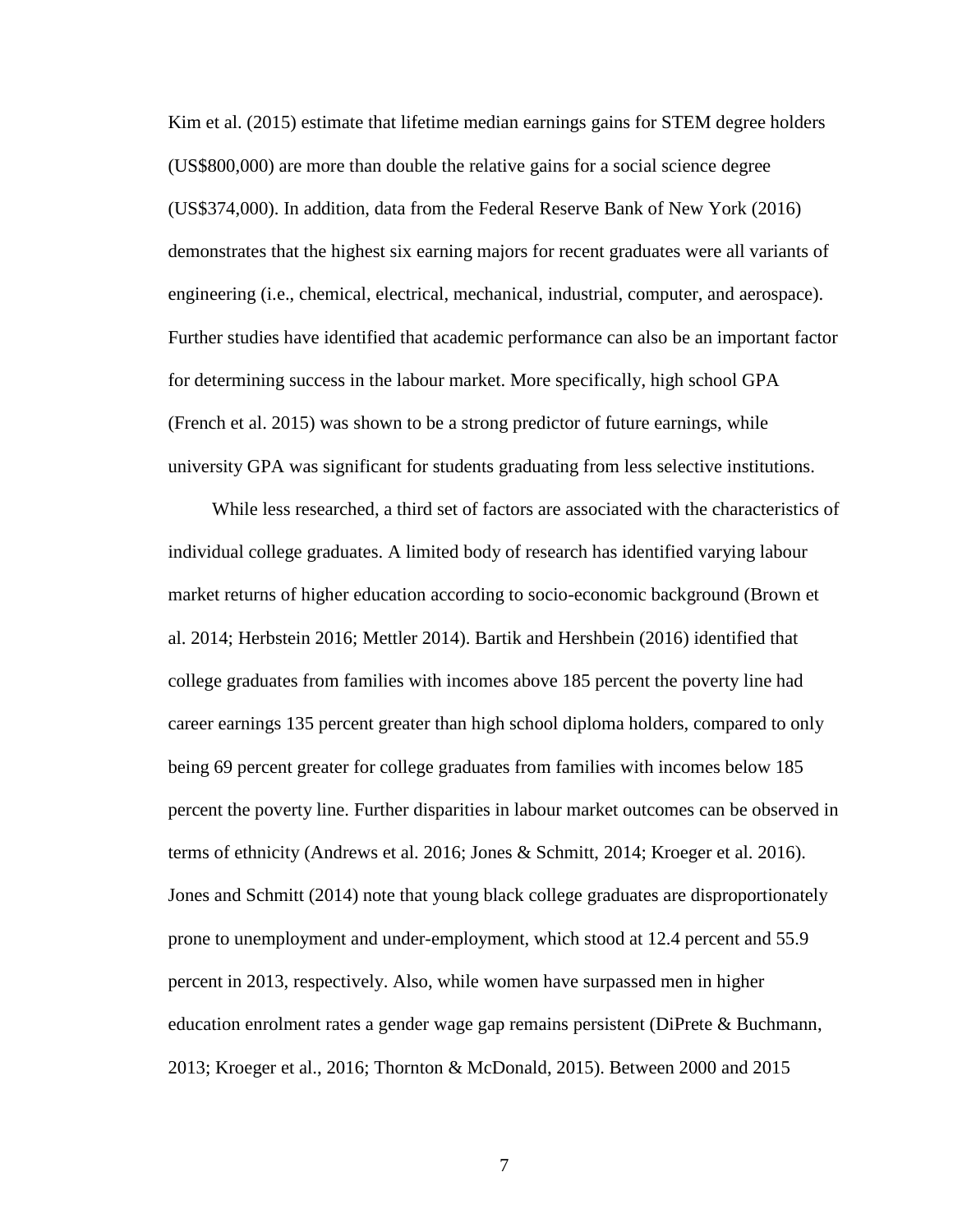incomes for young male college graduates increased by 8.1 percent, while declining by 6.8 percent for young female college graduates over the same period (Kroeger et al. 2016).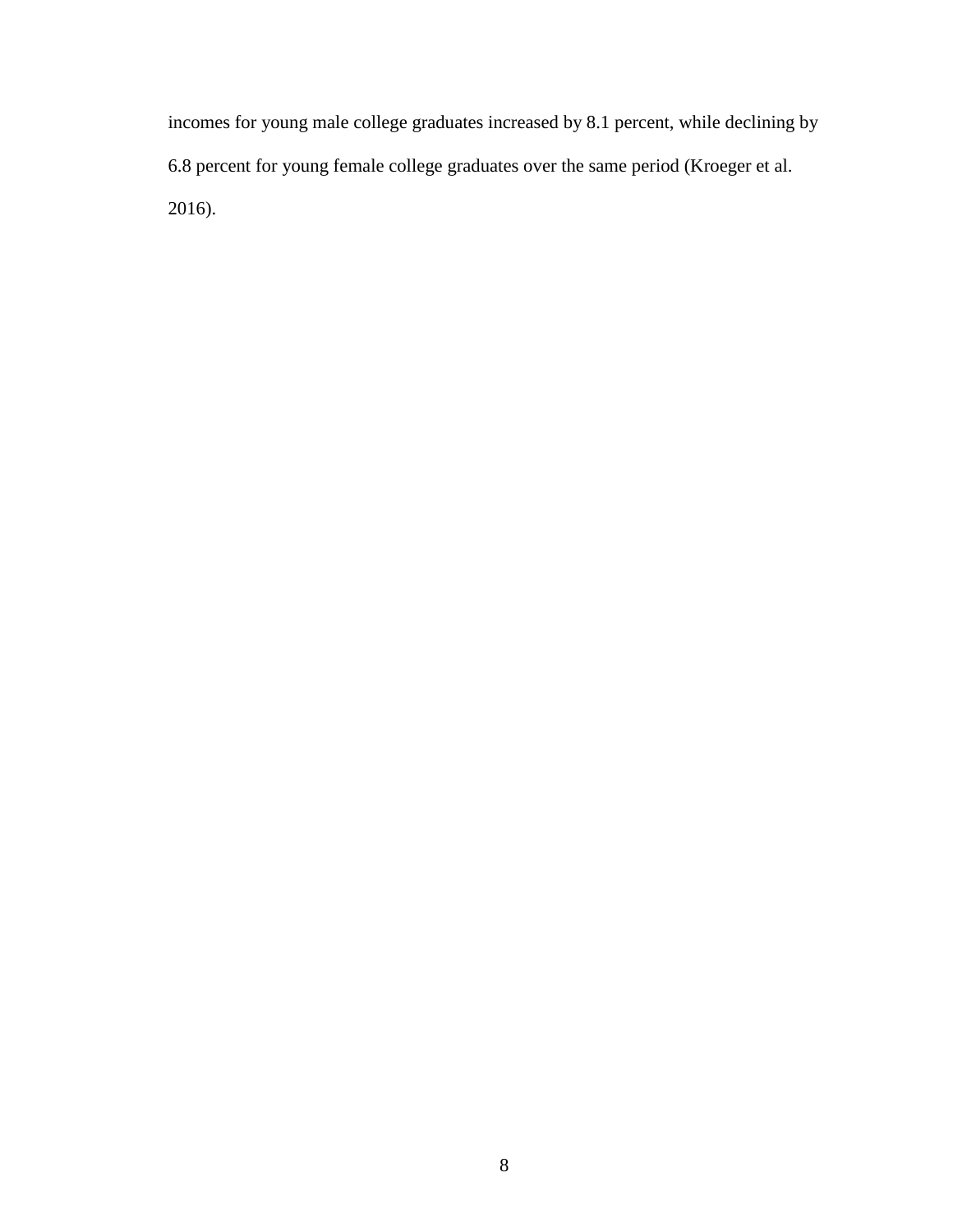## 3. RESEARCH QUESTIONS

The research questions that guided this study include:

- 1. What are the most important attributes of post-graduation income of college students who graduate with debt repayment obligations?
- 2. To what extent can the selected attributes classify post-graduation income of college students who graduate with debt repayment obligations?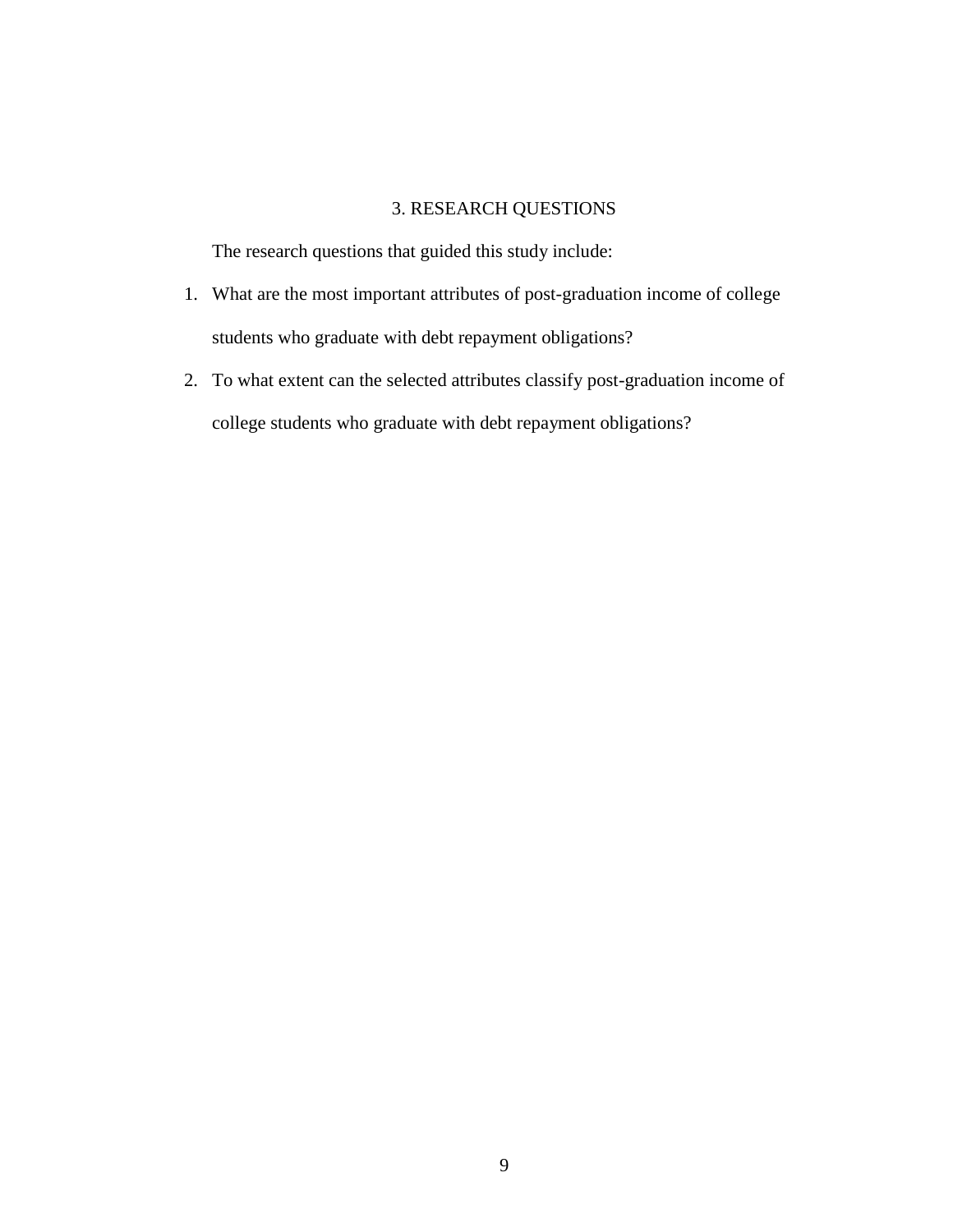### 4. RESEARCH DESIGN

### 4.1 Data Collection

The data for this study was the latest release in October, 2015 by College ScoreCard under the United States Department of Education

(https://collegescorecard.ed.gov/data/). This dataset only covered students who used financial aid during their college study period. Each row in the data stands for a student cohort admitted to a certain university. The data range from 1996 to 2013, but the 6-year post-graduation income data are only available for the year 1997, 1999, 2001, 2003 and 2005. The selected target of this project is the mean value of the 6-year post-graduation income of a student cohort. Attributes were filtered based on domain knowledge firstly. The factors deemed as less relevant were excluded, such as latitude of the institution, accreditor of the institution, or percent of students who passed away within 6 years after graduation. Thirty potential attributes under five groups are included in this project. The groups are the following:

- 1. School
- 2. Admission
- 3. Cost
- 4. Student Cohort
- 5. Socioeconomic Status of Students' Family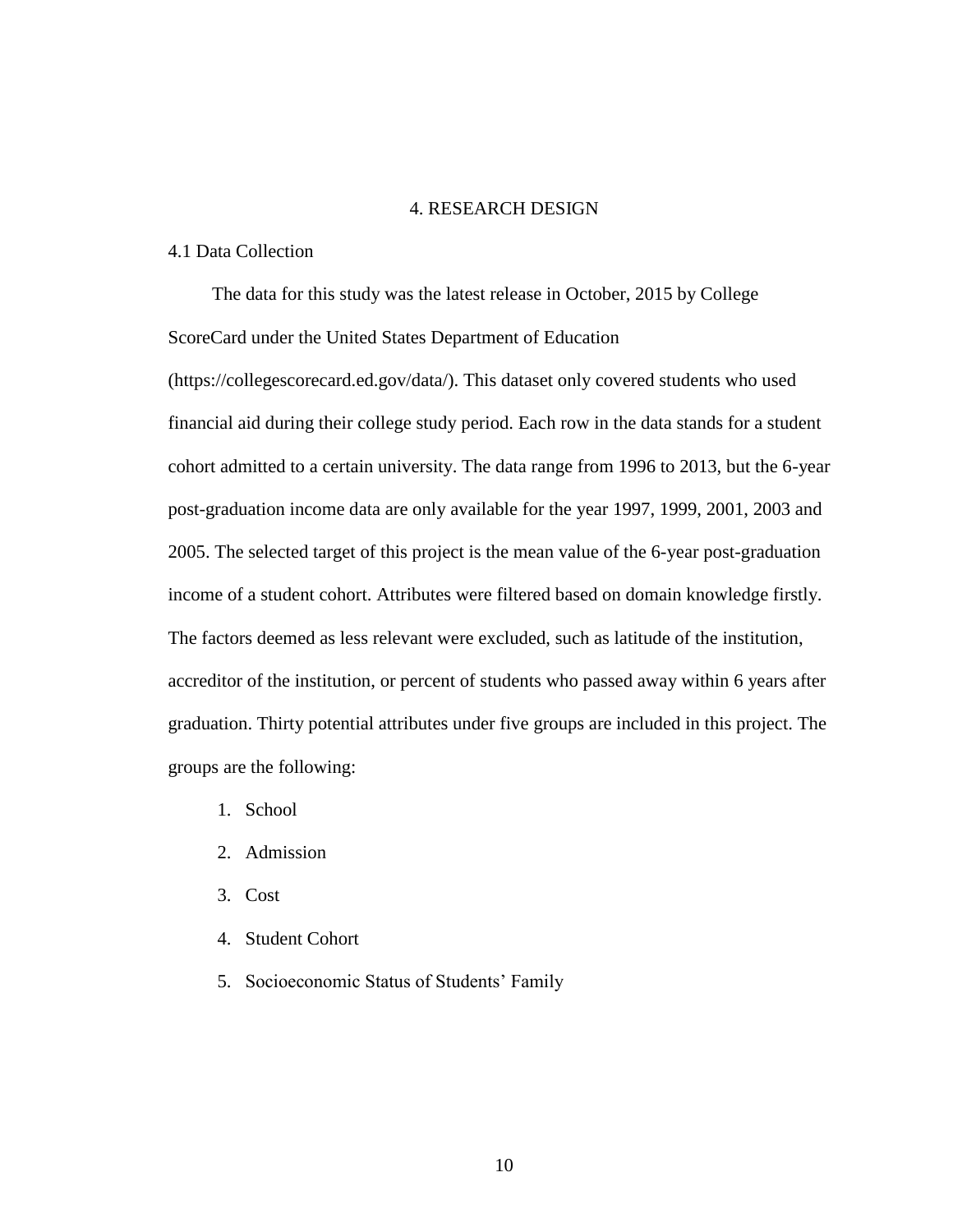Some attributes in certain groups are not available before 2000, such as admission rate in the Admission Group. Therefore, only three years' data, including 2001, 2003, and 2005 were used in this study. 1429 cohorts were included for the data analysis.

The target, mean income value of each cohort, was discretized into four groups based on the information from the American Individual Income Distribution (U.S. Census Bureau, 2010).

- Very low: From 0 to 25000
- Low: From 25000 to 37500
- Middle: From 37500 to 50000
- High: Above 50000

Two steps of preprocessing were applied to the collected data before the analysis:

1. Standardization: Z-score standardization was applied to all the numerical attributes. There were 28 numerical attributes in total. Given a feature vector xj, the z-score standardization formula is defined as:

$$
z_j = (x_j - Mean \ of \ x_j) / Standard \ deviation \ of \ x_j
$$

2. One-hot encoding: One-hot encoding techniques were applied to all the nominal attributes. There were 2 nominal attributes in total. By one-hot encoding, we mean the technique that transforms a multi-categorical feature into a set of binary features that correspond to each of the original categories.

### 4.2 Data Analysis

The data analysis of this project had two phases. The first phase was attribute selection. Three attribute selection methods were applied and compared, including filter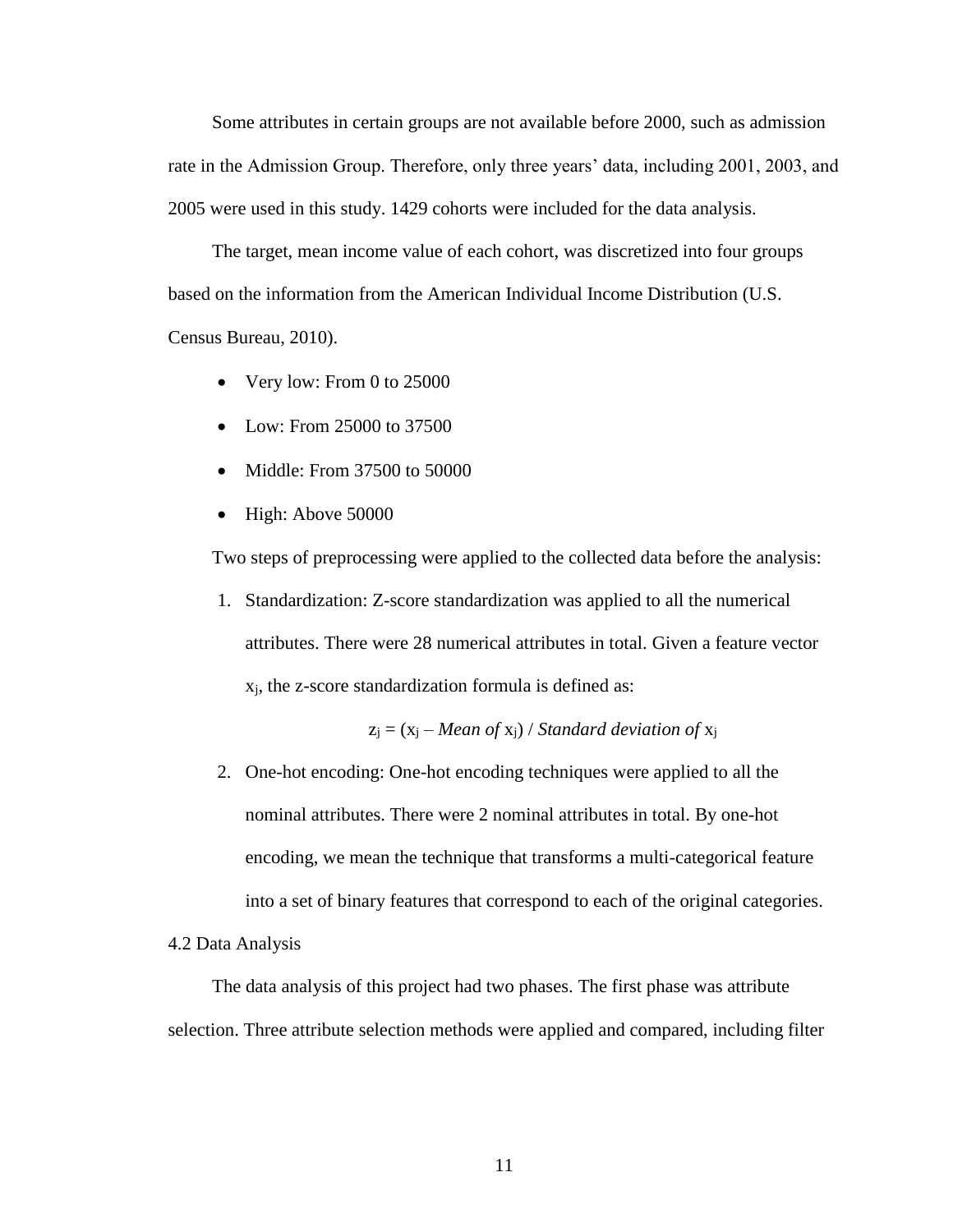methods, stepwise wrapper methods, and naturally inspired algorithms. The filter methods applied in this study include the following five algorithms:

- OneR algorithm: The OneR algorithm generates one rule for each feature in the data, then selects the rule with the smallest total error as its one rule. (Witten, et al., 2016).
- Relief-based selection: Relief-based selection weighs each feature according to its relevance to a class. All weights are set to zero initially, and updated iteratively later. In each iteration, a random instance i in the dataset would be chosen and estimates would be given on how well each feature value of this instance distinguishes among instances close to i (Kira & Rendell, 1992).
- Chi-square selection: Chi-square selection calculates Chi-square statistics between each feature and the target class, and keeps the features that have higher Chi-square statistics (Witten, et al., 2016). Chi-square statistics measure the dependency between two given variables.
- Information-gain-based selection: Information-gain-based selection performs selection based on the calculation of information gain. Information Gain is the expected reduction in entropy caused by partitioning the data according to a given attribute (Azhagusundari & Thanamani, 2013).
- Gain-ratio-based selection: Gain-ratio-based selection performs selection based on information gain-ratio of each feature. In comparison with informationgain-based selection, information gain ratio reduces the bias towards multivalued attributes by considering both the number and size of branches (Witten, et al., 2016).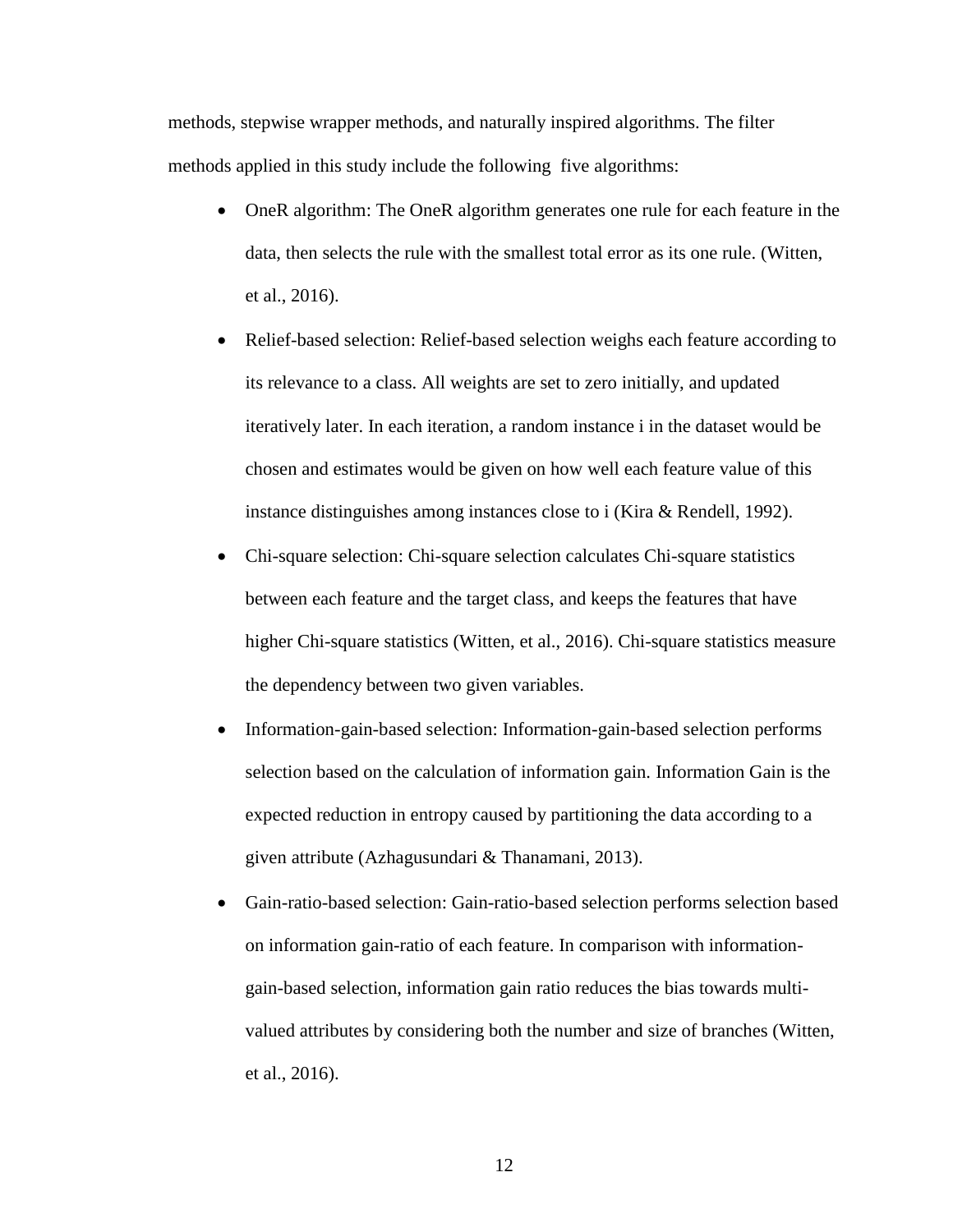Both stepwise wrapper methods and naturally inspired algorithms need to have an evaluation function to work. Logistic regression was chosen as the evaluation function for both of them for the consideration of stability and efficiency. The stepwise wrapper methods include forward and backward selection. Forward selection starts with no attributes in the model, and tests the addition of each attribute using certain comparison criteria. In contrast, backward selection starts with all candidate attributes, and tests deletion of each attribute using certain criteria. Only forward selection was used in this study.

The naturally inspired algorithm implemented in this study is the Genetic Algorithm (GA). GA is a computational algorithm that has origins in biology. The major tools that GA uses have marks of genetic systems, including generation selection, crossover, and mutation (Beasley & Chu, 1996). The simple GA described by Golberg (1989) was implemented in this study.

The second phase of this project was the exploration of the extent to which the selected attributes can classify post-graduation income of college students, and how they perform compared to the whole attribute set. Ten single machine learning algorithms in five groups were applied to the dataset for classification purposes. The five groups of algorithms include:

- 1. *Bayes-based algorithms*:
	- Naive Bayes Update: Naive Bayes Update operates in the same way as Naïve Bayes but uses Kernel density estimation instead of normal density measures for numeric attributes (Gu, et al., 2009).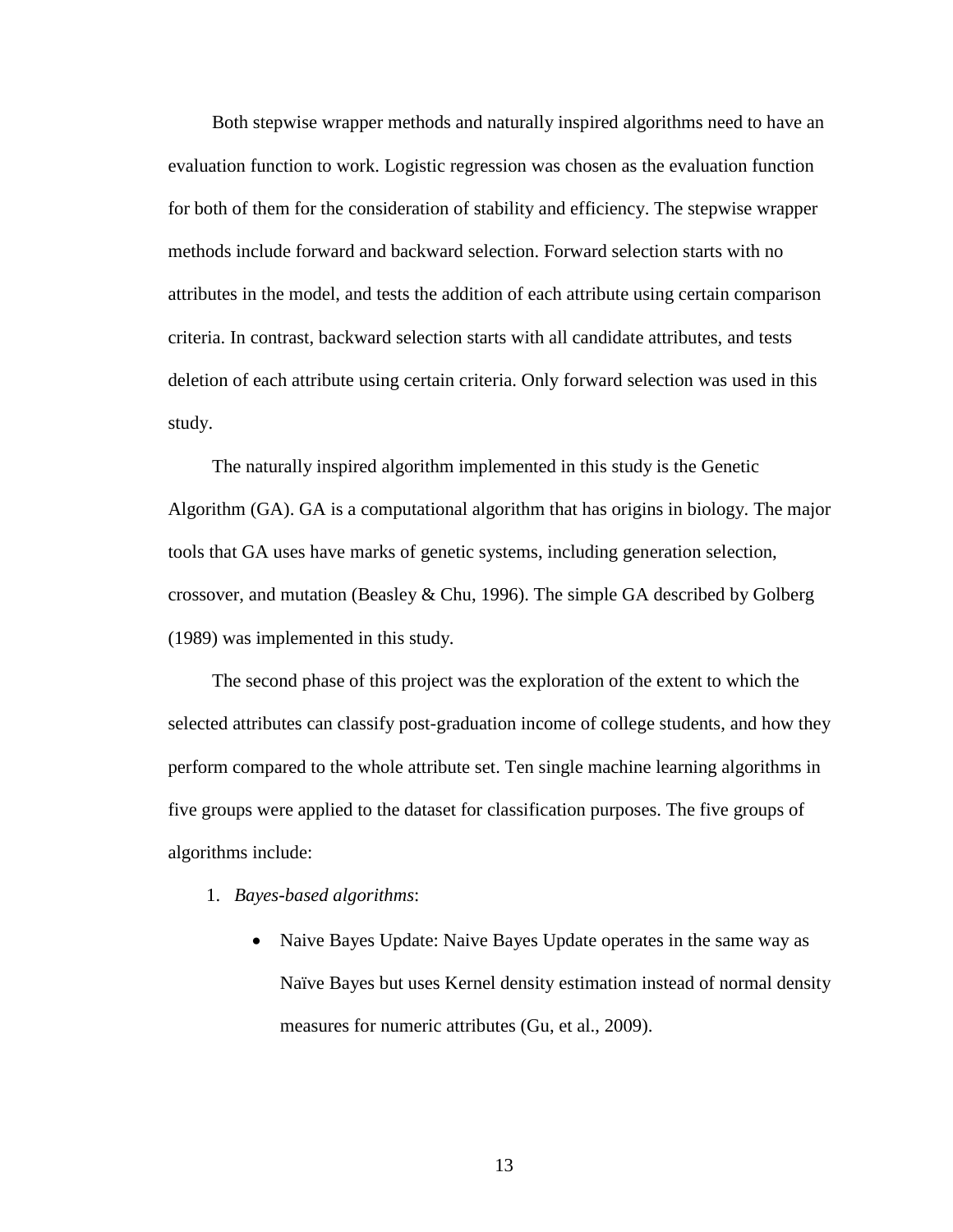- Bayes Net: Bayes Net represents a set of random variables and their conditional dependencies via a directed acyclic graph, and can use such conditional relationships for classification purposes.
- 2. *Function-based algorithms*:
	- Logistic Regression: Logistic regression is a regression model where the target is categorical. Specifically, multinomial logistic regression was used in this study. Multinomial logistic regression extends logistic regression to multiclass problems.
	- Support Vector Machine (SVM): SVM is a supervised learning algorithm that analyzes data for classification by learning a hyperplane that achieves the largest separation among different classes (Hsu & Lin, 2002).
	- Multilayer Perceptron: Multilayer perceptron is an artificial neural network that utilizes a technique called backpropagation for classification purposes. Multilayer perceptron extends the capability of standard linear perceptron so that it can distinguish data that are not linearly separable (Cybenko, 1992).
- 3. *Instance-based algorithms*:
	- Distance-weighted K-Nearest Neighbor (KNN): KNN is a non-parametric method that can be used for classification purposes, by taking a majority vote of the K nearest neighbors, and assigning their most common class to the object (Altman, 1992).
- 4. *Tree-based algorithms*: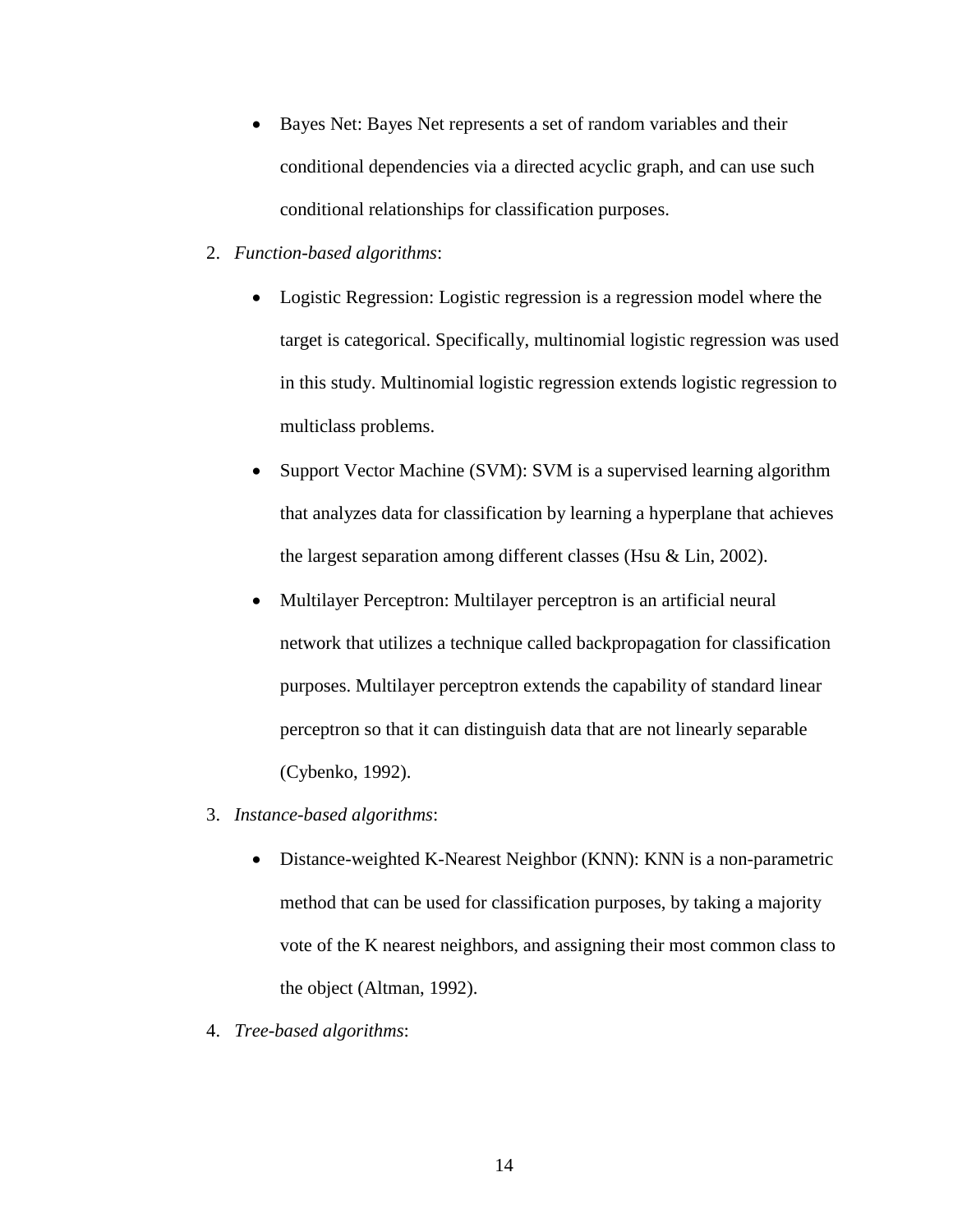- J48: J48, as a simple decision tree classifier, creates a decision tree by always using the attributes that discriminate the data most clearly first.
- Multiclass Alternating Decision Tree (ADTree): ADTree is a classification technique that combines decision trees with the predictive accuracy of boosting into a set of interpretable classification rules (Holmes, et. al., 2002).
- 5. *Rule-based algorithms*:
	- OneR: In addition to feature selection, OneR algorithm can also be used for classification purposes. When OneR is used for classification purposes, it simply uses the rule with the smallest total errors for classification. (Witten, et al., 2016).
	- JRIP: JRip examines data in different classes in increasing size and generates an initial set of rules using incremental reduced error. After that, JRIP proceeds by treating all the examples of a particular judgment in them as a class, and generates a set of rules that cover all the examples of that class (Rajput, et. al., 2011).

Weighted average F1-score was chosen as the primary evaluation criterion, because there exists an imbalance in the four income classes. A classifier that primarily guesses based on the majority class would achieve a small advantage in accuracy, but would perform worse in terms of the F1-score. In addition, classification accuracy rate was used as the secondary evaluation criterion. Ten-fold cross validation was used for the estimation of both F1-score and accuracy rate.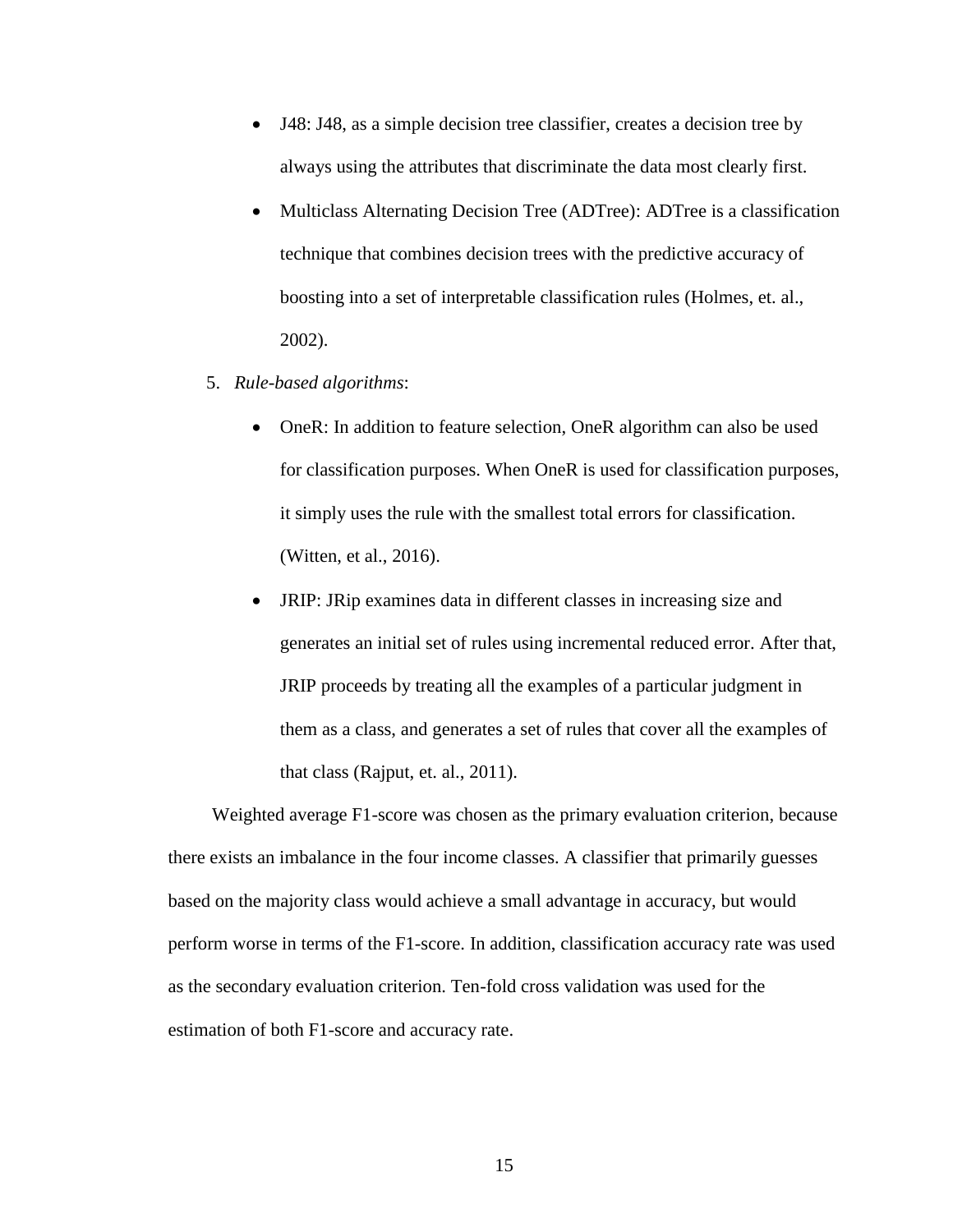### 5. RESULTS

### 5.1 Attribute Selection

### *5.1.1 Attribute Selection using Filter Methods*

Five filter methods, including 1) OneR algorithm, 2) Relief-based selection, 3) Chisquare selection, 4) Gain-ratio-based selection, and 5) Information-gain-based selection, were applied to the attribute selection. The 10-fold cross validation scheme was implemented in Weka (Hall, et al., 2009). As opposed to the cross-validation in prediction or classification, no training or testing is involved in the cross validation scheme of attribute selection. Under such a scheme, the dataset was randomly sectioned into 10 folds, and only 9 folds were used for subset attribute selection in each round. There were 10 rounds in total. The 10 selection results were summarized afterwards. The attributes selected by at least three out of the five methods (60%) were selected, yielding 14 selected attributes in total.

The arithmetic mean of each attribute's ordinal ranking across all selection methods was also calculated, to enable measuring of attribute usefulness. For each singleattribute evaluator, the output of Weka showed the average merit and average rank of each attribute over the 10 folds.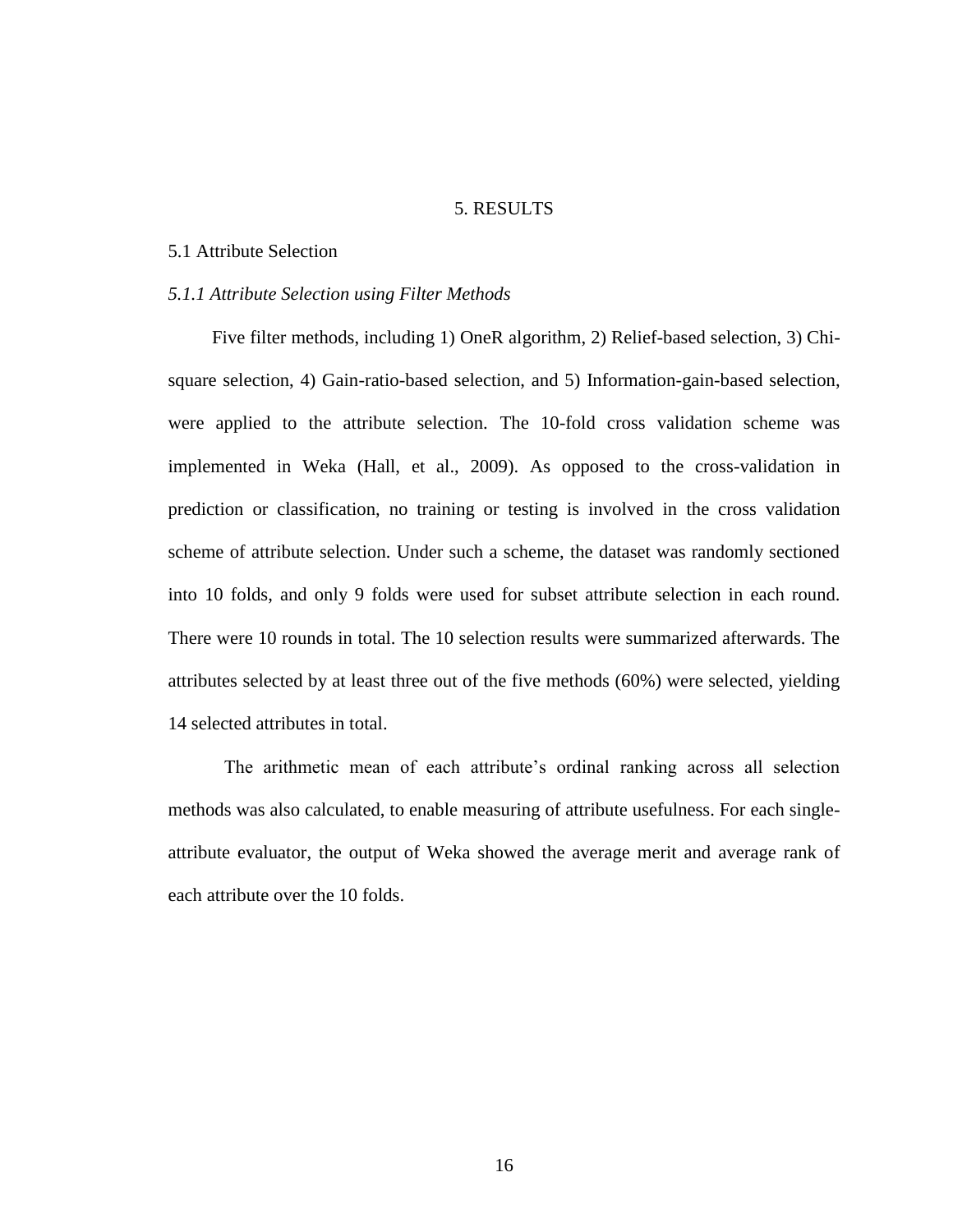### Table 1

| Attribute                                                                                       | Votes*         | Average Rank* |
|-------------------------------------------------------------------------------------------------|----------------|---------------|
| Percent of the Population from Students' Zip Codes over 25 with a<br><b>Professional Degree</b> | 5              | 2.88          |
| <b>Average Faculty Salary</b>                                                                   | 5              | 3.50          |
| Average SAT Score                                                                               | 5              | 5.22          |
| Degree Completion Rate                                                                          | 5              | 6.10          |
| Percentage of Asian Students                                                                    | 5              | 7.22          |
| Percentage of Students Whose Parents Have a High School Degree                                  | 5              | 8.58          |
| <b>In-State Tuition Fee</b>                                                                     | 5              | 10.88         |
| <b>Admission Rate</b>                                                                           | 5              | 12.42         |
| Instructional Expenditure per Student                                                           | 4              | 7.25          |
| Percentage of Students Whose Parents Have a Post-High-School Degree                             | $\overline{4}$ | 9.23          |
| <b>Out-of-State Tuition Fee</b>                                                                 | 4              | 10.18         |
| Percentage of Students whose Parents were 1st Generation College Student                        | $\overline{4}$ | 10.33         |
| Percentage of 1st Generation College Students                                                   | 4              | 10.63         |
| Percentage of Students whose Family Income was classified as Very High                          | 4              | 11.30         |

### *Selected Attributes Subset using Filter Methods.*

*\*Votes Column: The number of filter methods that selected the corresponding attributes; Average Rank Column: The averaged rank values among the filter methods that selected the corresponding attributes.*

### *5.1.2 Attribute Selection using Forward Selection*

Same as the implementation of filter methods, the 10-fold cross validation scheme in Weka was used for more stable estimates. Attributes selected by at least six out of ten folds (60%) were selected, yielding 9 selected attributes in total. The selected attributes are presented in Table 2.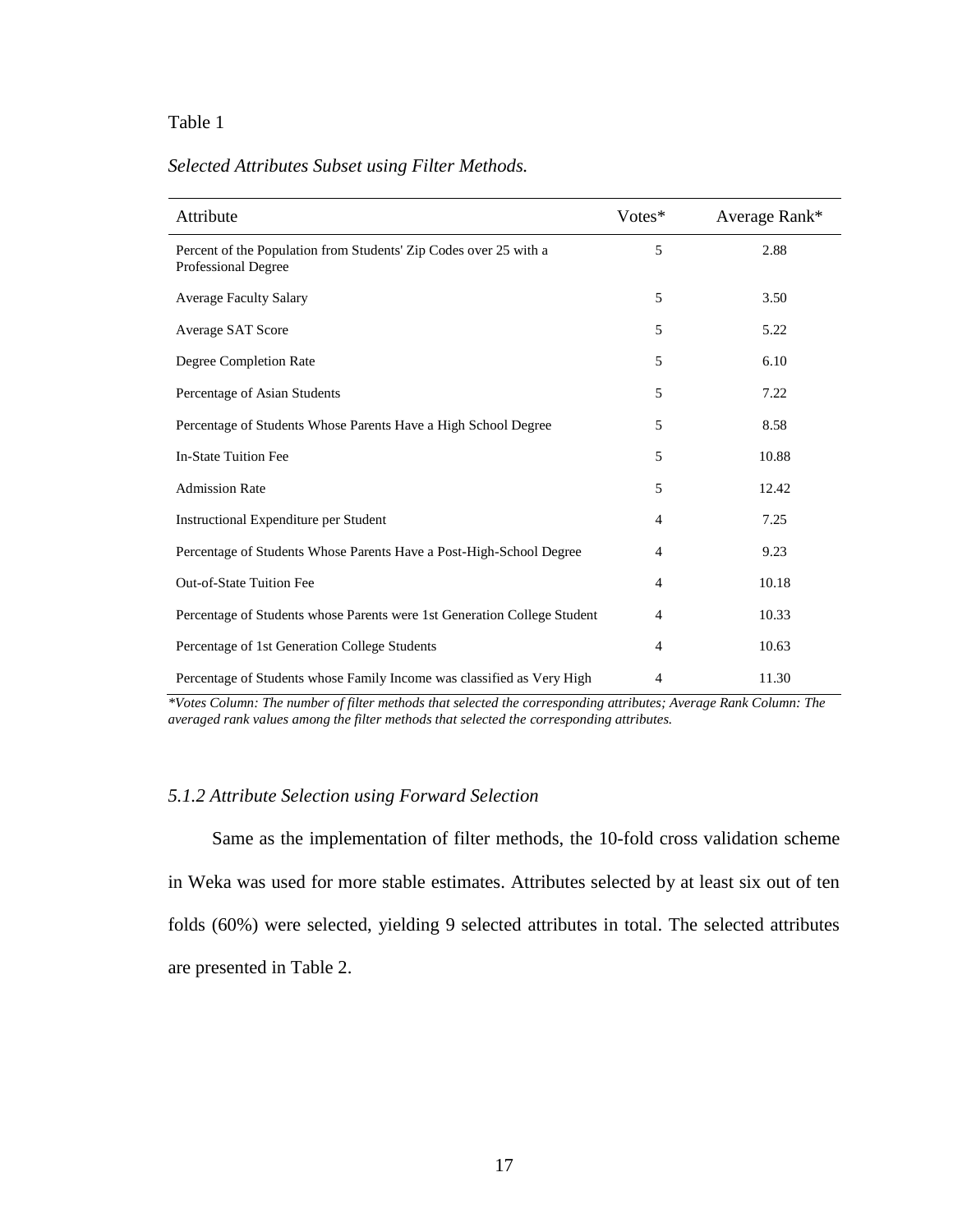### Table 2

### *Selected Attribute Subset using Forward Selection*.

| Attribute                                                                             | Votes* |
|---------------------------------------------------------------------------------------|--------|
| <b>Predominant Awarded Degrees</b>                                                    | 90%    |
| Ratio between Part-time and Full-time Students                                        | 100%   |
| Degree Completion Rate                                                                | 100%   |
| <b>Admission Rate</b>                                                                 | 100%   |
| Percentage of Asian Students                                                          | 100%   |
| Percentage of Students whose Parents were 1st Generation College Student              | 60%    |
| Percent of the Population from Students' Zip Codes over 25 with a Professional Degree | 100%   |
| Percentage of Female Students                                                         | 100%   |
| Average Age of Entering College                                                       | 100%   |

*\*Votes Column: The percentage of folds that selected the corresponding attributes.*

### *5.1.3 Attribute Selection using Genetic Algorithm*

The Genetic Algorithm (GA) was as the third option for attribute selection. The settings of the GA in this study were as follows:

- Population size: 500
- Fitness function: Classification accuracy derived from Logistic Regression
- Selection Method: Tournament selection
- Crossover Type: Two-point crossover
- Crossover Rate: 0.6
- Mutation Rate: 0.03
- Stopping Criteria: 60 generations

Same as the other two attribute selection approaches, 10-fold cross validation scheme in Weka was used. Attributes selected by at least six out of ten folds (60%) were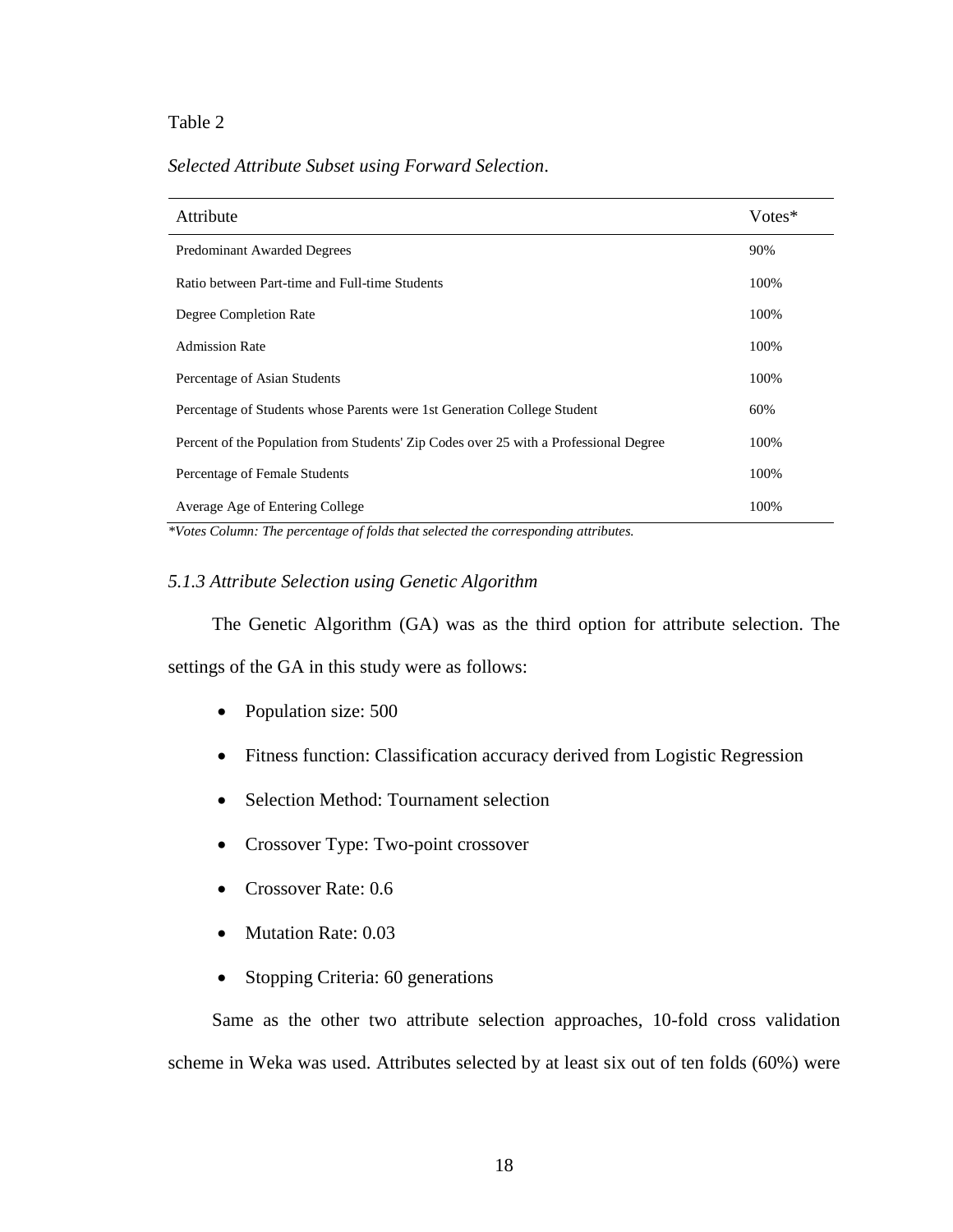selected, yielding 22 selected attributes in total. The selected attributes are summarized in

Table 3.

# Table 3

# *Selected Attributes Subset using Genetic Algorithm.*

| Attributes                                                                            | Votes* |
|---------------------------------------------------------------------------------------|--------|
| School Type                                                                           | 60%    |
| Predominant Awarded Degrees                                                           | 70%    |
| <b>Student Size</b>                                                                   | 100%   |
| Instructional Expenditure per Student                                                 | 90%    |
| Ratio between Part-time and Full-time Students                                        | 100%   |
| Degree Completion Rate                                                                | 100%   |
|                                                                                       |        |
| <b>Admission Rate</b>                                                                 | 100%   |
| Average SAT Score                                                                     | 90%    |
| Out-of-State Tuition                                                                  | 100%   |
| Percentage of White Students                                                          | 90%    |
| Percentage of Black Students                                                          | 60%    |
| Percentage of Asian Students                                                          | 100%   |
| Percentage of Hispanic Students                                                       | 100%   |
| Percentage of Students whose Family Income was classified as Higher Middle            | 80%    |
| Percentage of Students whose Family Income was classified as Very High                | 100%   |
| Percentage of Students whose Parents Have a Middle School Degree                      | 70%    |
| Percentage of Students whose Parents Have a Post-High-School Degree                   | 60%    |
| Percent of the Population from Students' Zip Codes over 25 with a Professional Degree | 100%   |
| Percentage of Female Students                                                         | 100%   |
| Percentage of 1st Generation Students                                                 | 60%    |
| Average Age of Entering College                                                       | 100%   |
| Average Debt                                                                          | 70%    |

*\*Votes Column: The percentage of folds that selected the corresponding attributes.*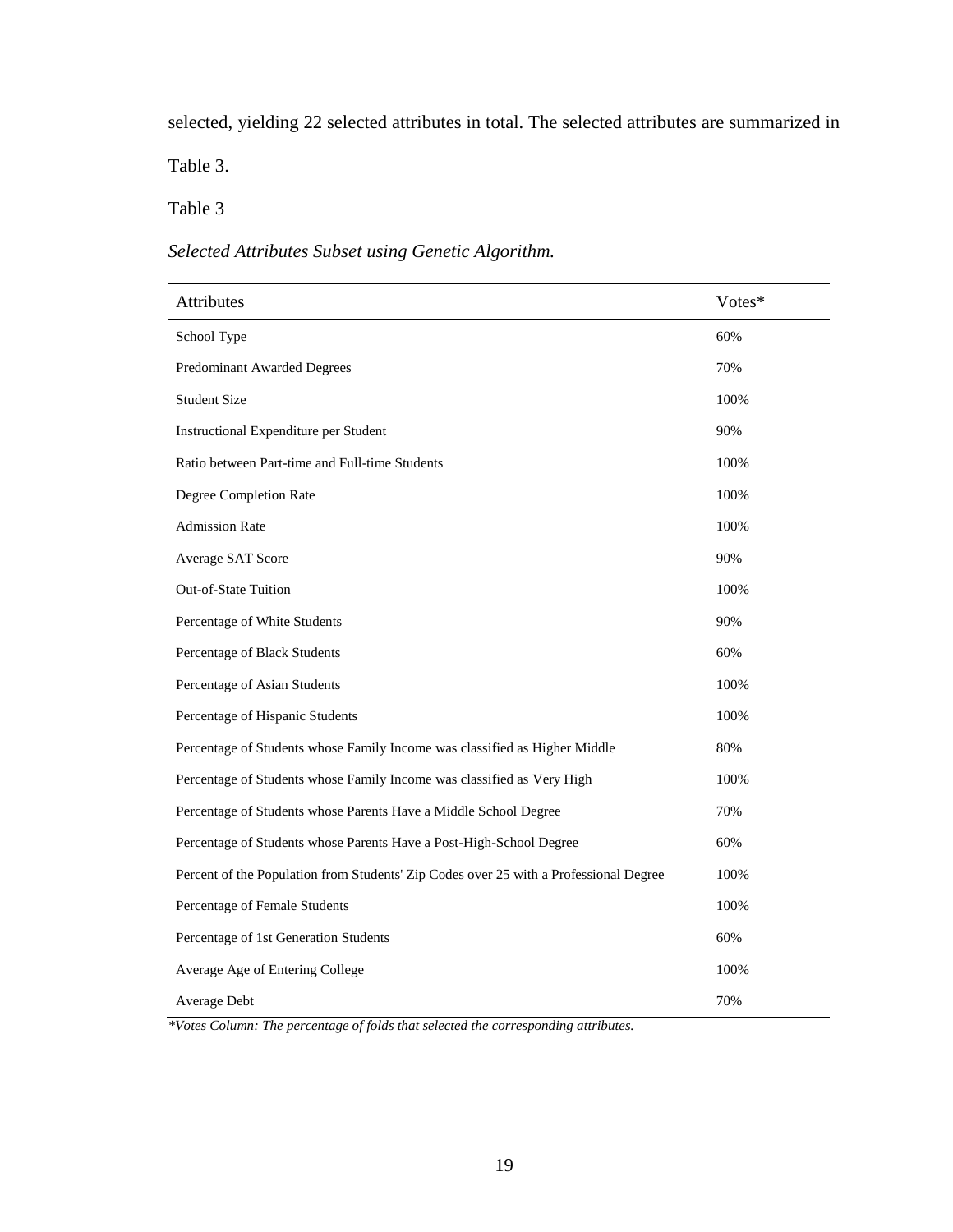### *5.1.4 Comparisons among the three selected attribute subsets*

Logistic Regression and Support Vector Machine with Pearson VII function kernel were used to compare the performance of the three selected attribute subsets. Ten-fold cross validation was used to estimate the classification accuracy for each classification method. The individual classification results are presented in Table 4 and Table 5. The attribute subset selected by the Genetic Algorithm outperformed the other two using both classification algorithms.

### Table 4

### *Comparisons among Three Selected Attribute Subsets Using Logistic Regression.*

| Logistic Regression                                           | Accuracy | Weighted Average |        |           |  |
|---------------------------------------------------------------|----------|------------------|--------|-----------|--|
|                                                               |          | Precision        | Recall | F-measure |  |
| Attribute Subset Selected by Filter Methods ( $N = 13$ )      | 0.691    | 0.688            | 0.691  | 0.686     |  |
| Attribute Subset Selected by Forward Selection ( $N = 9$ )    | 0.736    | 0.733            | 0.736  | 0.731     |  |
| Attribute Subset Selected by Genetic Algorithm ( $N =$<br>22) | 0.746    | 0.746            | 0.746  | 0.745     |  |

### Table 5

### *Comparisons among Three Selected Attribute Subsets Using Support Vector Machine*

### *with Pearson VII function kernel.*

| Support Vector Machine with Pearson VII function<br>kernel    | Accuracy | Weighted Average |        |           |  |
|---------------------------------------------------------------|----------|------------------|--------|-----------|--|
|                                                               |          | Precision        | Recall | F-measure |  |
| Attribute Subset Selected by Filter Methods ( $N = 13$ )      | 0.708    | 0.697            | 0.708  | 0.701     |  |
| Attribute Subset Selected by Forward Selection ( $N = 9$ )    | 0.733    | 0.723            | 0.733  | 0.726     |  |
| Attribute Subset Selected by Genetic Algorithm ( $N =$<br>22) | 0.755    | 0.745            | 0.755  | 0.747     |  |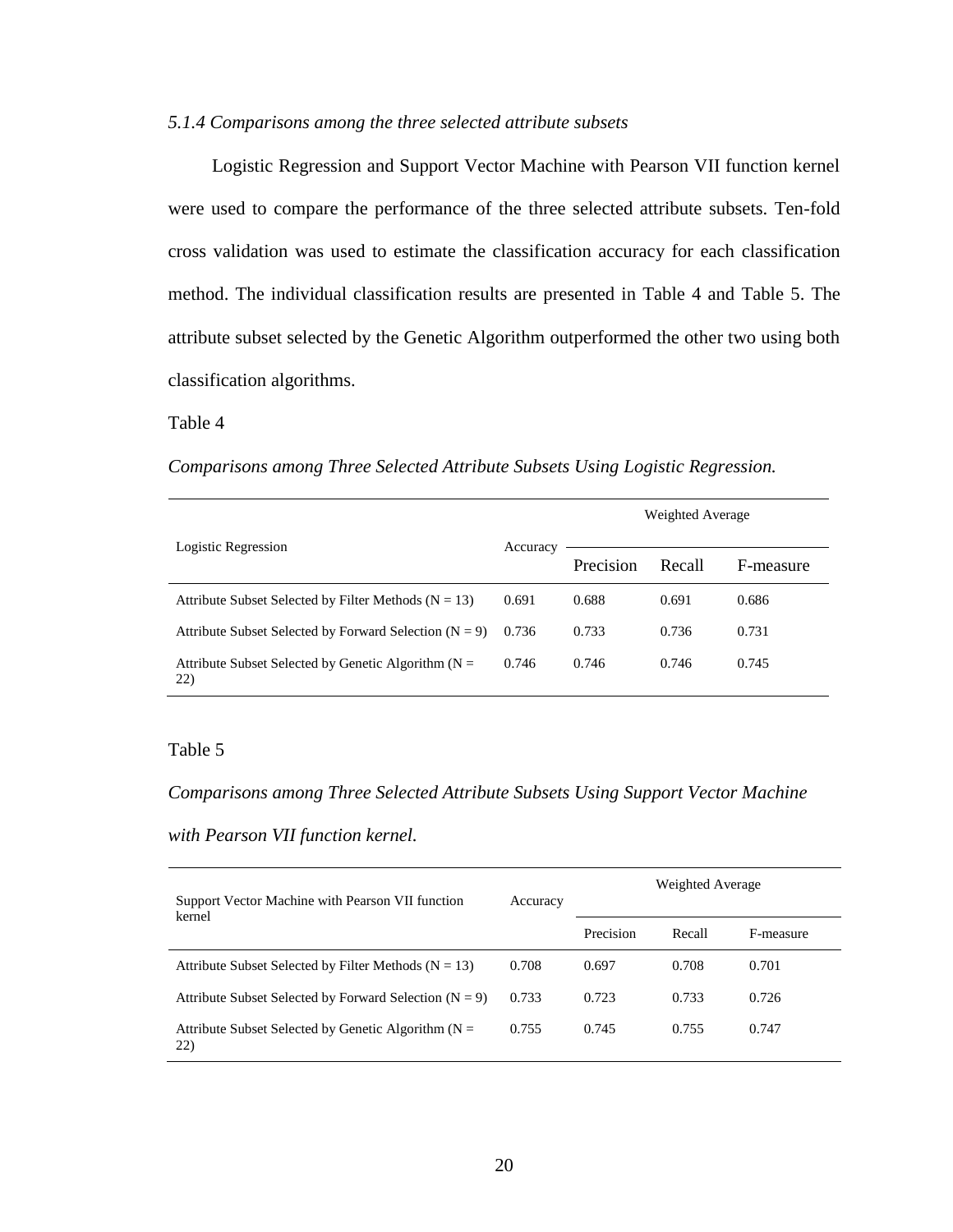#### 5.2 Classification Using the Best Attribute Subset

### *5.2.1 Classification using Single Learners*

Ten single machine learning algorithms from five groups were applied to the best attribute subset, which is selected by the Genetic Algorithm (see Table 3). The five groups of algorithms include:

- 1. *Bayes-based algorithms*: Naive Bayes Update, Bayes Net
- 2. *Function-based algorithms*: Logistic Regression, Support Vector Machine (SVM) with kernel as Pearson VII function, Multilayer Perceptron with one hidden layer and 13 neurons
- 3. *Instance-based algorithms*: Distance-weighted K-Nearest Neighbor (KNN, weight  $= 1/d$ istance)
- 4. *Tree-based algorithms*: J48, Multiclass Alternating Decision Tree (ADTree)
- 5. *Rule-based algorithms*: OneR, JRIP

The weighted average F1-score was chosen as the primary evaluation criterion, because there exists an imbalance in the four income classes. A classifier that primarily guesses based on the majority class would achieve a small advantage in accuracy, but would perform worse in terms of F1-score. In addition, classification accuracy rate was used as the secondary evaluation criterion. Ten-fold cross validation was used for the estimate of both F1-score and accuracy rate. The results from each algorithm group are presented in Figure 1.

The top three performers were identified as Support Vector Machine, and K-Nearest Neighbor with K equal to 1 and 10 respectively, and their detailed classification results are presented in Table 6.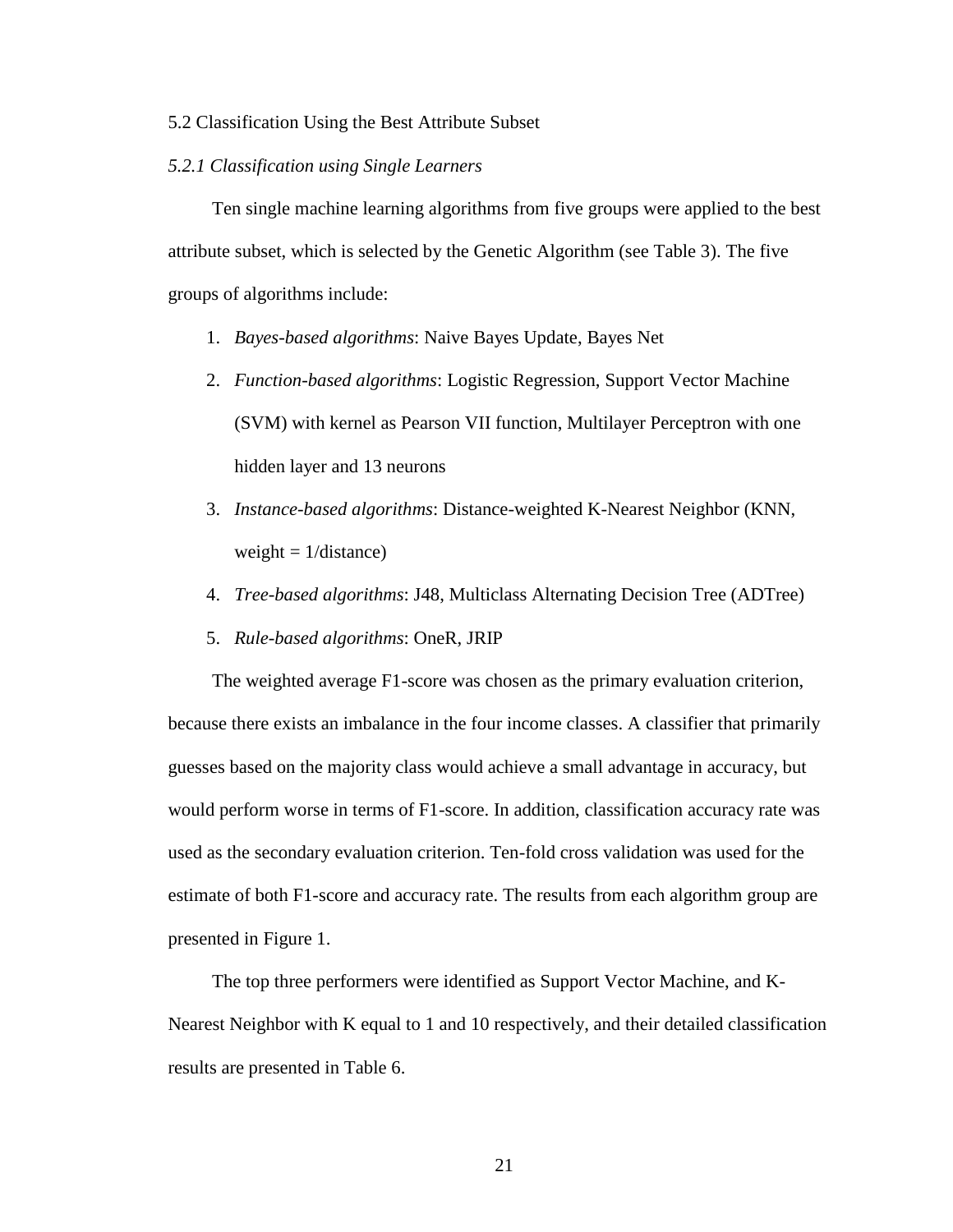

Figure 1. Performance Comparison among Single Learners Using the Best Attribute Subset.

### Table 6.

*Top Three Performers of Single Learners Using the Best Attribute Subset.*

| <b>Algorithm</b>                                                               | Accuracy | Weighted Average |        |                       |  |
|--------------------------------------------------------------------------------|----------|------------------|--------|-----------------------|--|
|                                                                                |          | Precision        | Recall | F <sub>1</sub> -Score |  |
| Support Vector Machine ( $kernel = Pearson VII$<br>function)                   | 0.753    | 0.743            | 0.753  | 0.745                 |  |
| K-Nearest Neighbor ( <i>distance weight</i> = $1/distance$ ; <i>K</i><br>$= I$ | 0.745    | 0.744            | 0.745  | 0.744                 |  |
| K-Nearest Neighbor ( <i>distance weight = 1/distance</i> ; $K$<br>$=10$        | 0.747    | 0.748            | 0.747  | 0.743                 |  |

### 5.2.2 Classification using Ensemble Learning

Three methods of ensemble learning were explored in this study, including randomization, bagging and boosting. Bagging refers to the technique that resamples the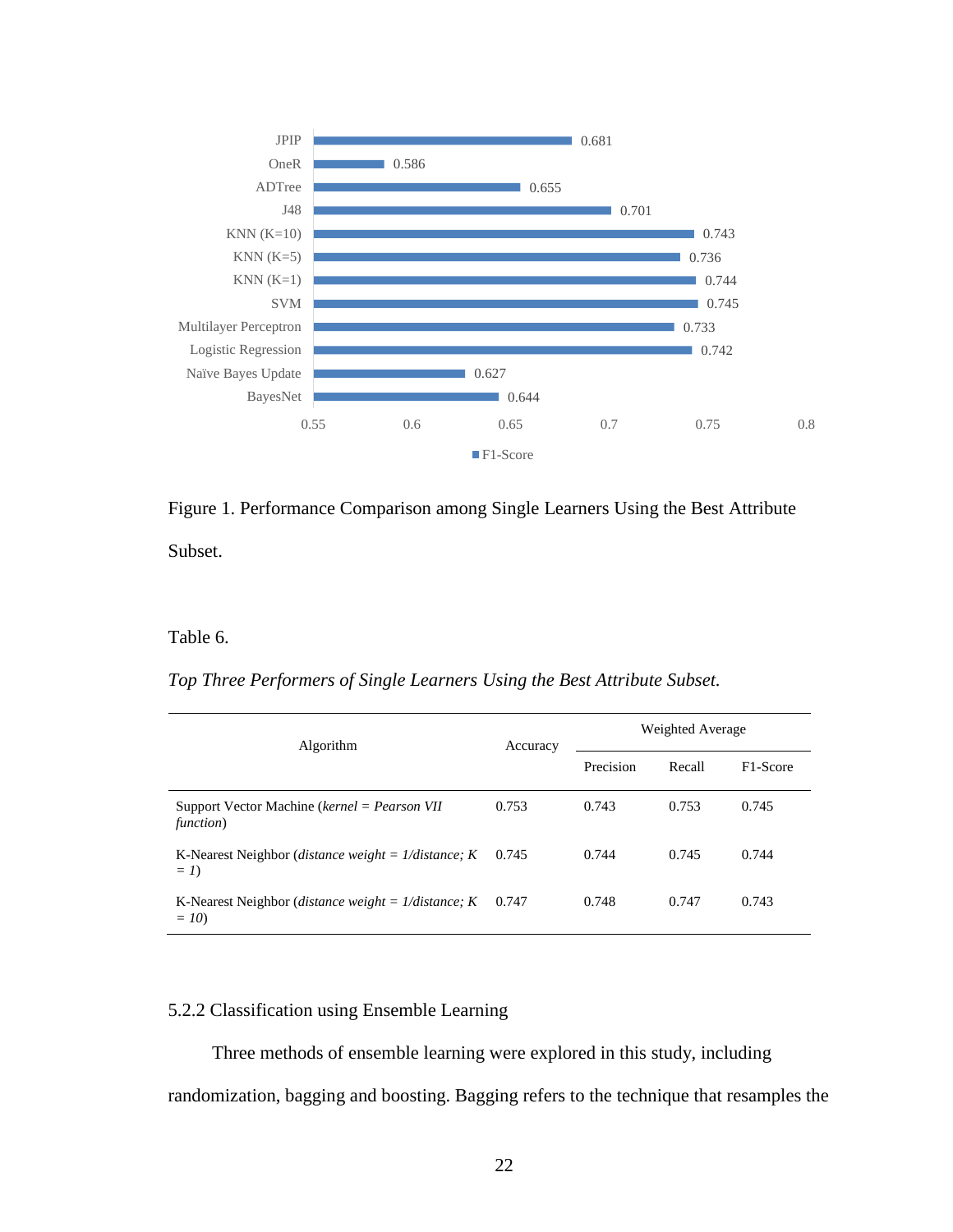data with replacement randomly, so multiple models can be trained on resampled data and votes taken (Breiman, 1996). In contrast, boosting refers to the technique that allows iterative learning and lets future learners focus more on previously misclassified examples through reweighting (Breiman, 1998). Randomization refers to the technique of randomizing the algorithm instead of the training dataset (Dietterich, 2000).

Bagging and boosting were used as wrapper methods with each of the single learners from the previous section as the core function using the same configurations. Random Tree and Random Forest were applied as randomization methods. Also, Random Forest with bagging and boosting separately were explored as combination strategies.

The comparisons between randomization methods and the single learners used in previous sections are presented in Figure 2. Although the performance of Random Tree is disappointing, Random Forest outperformed all other learning algorithms.



Figure 2. Performance Comparison between Randomization Methods and Single Learners Using the Best Attribute Subset.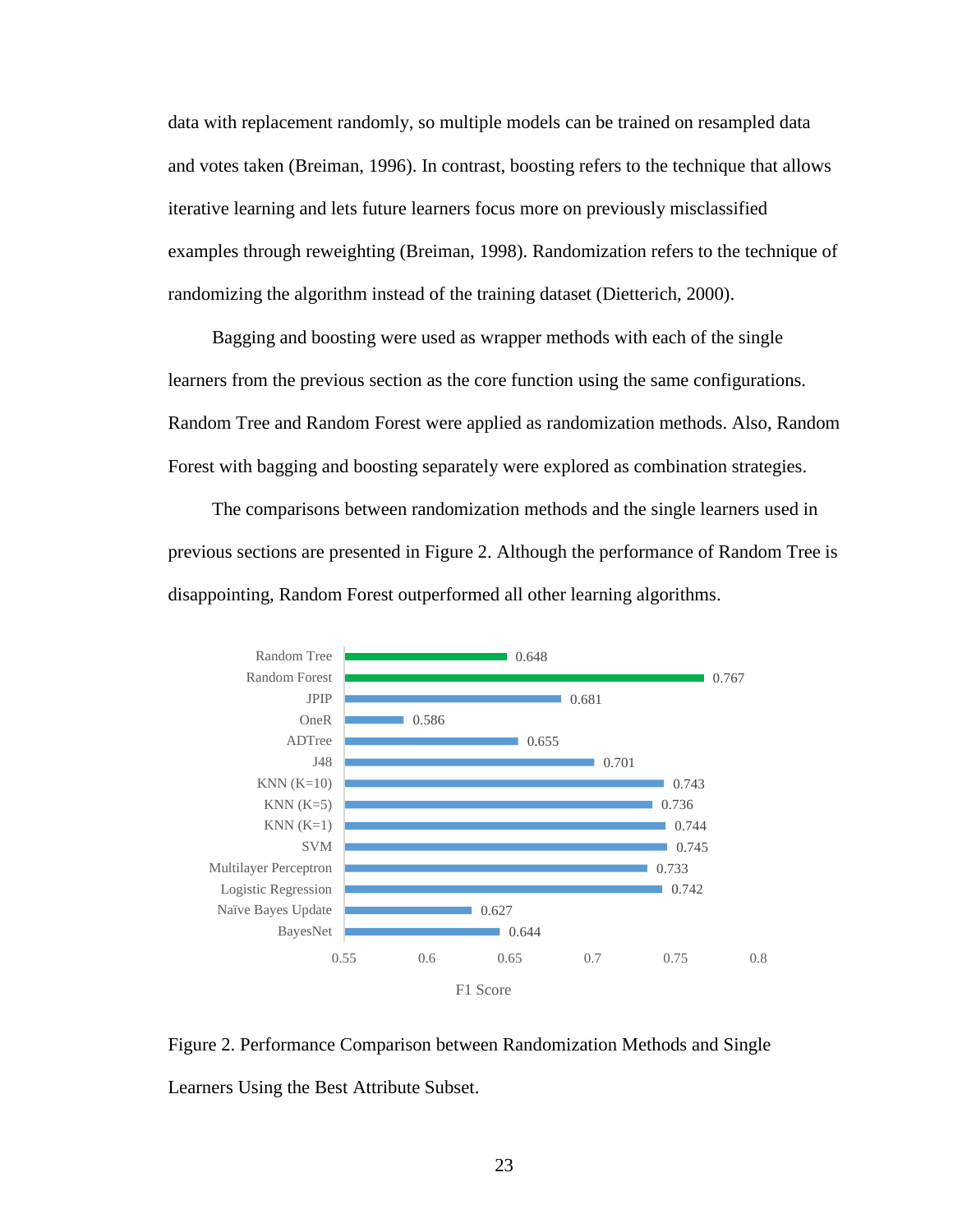The results of ensemble learning grouped by bagging and boosting are presented in Figure 3 and Figure 4. Both bagging and boosting techniques improved the performance of more than 60% of all algorithms to varied extent.



Figure 3. Using Bagging as the Wrapper Method for the Classification of Post-

Graduation Income with the Best Attribute Subset.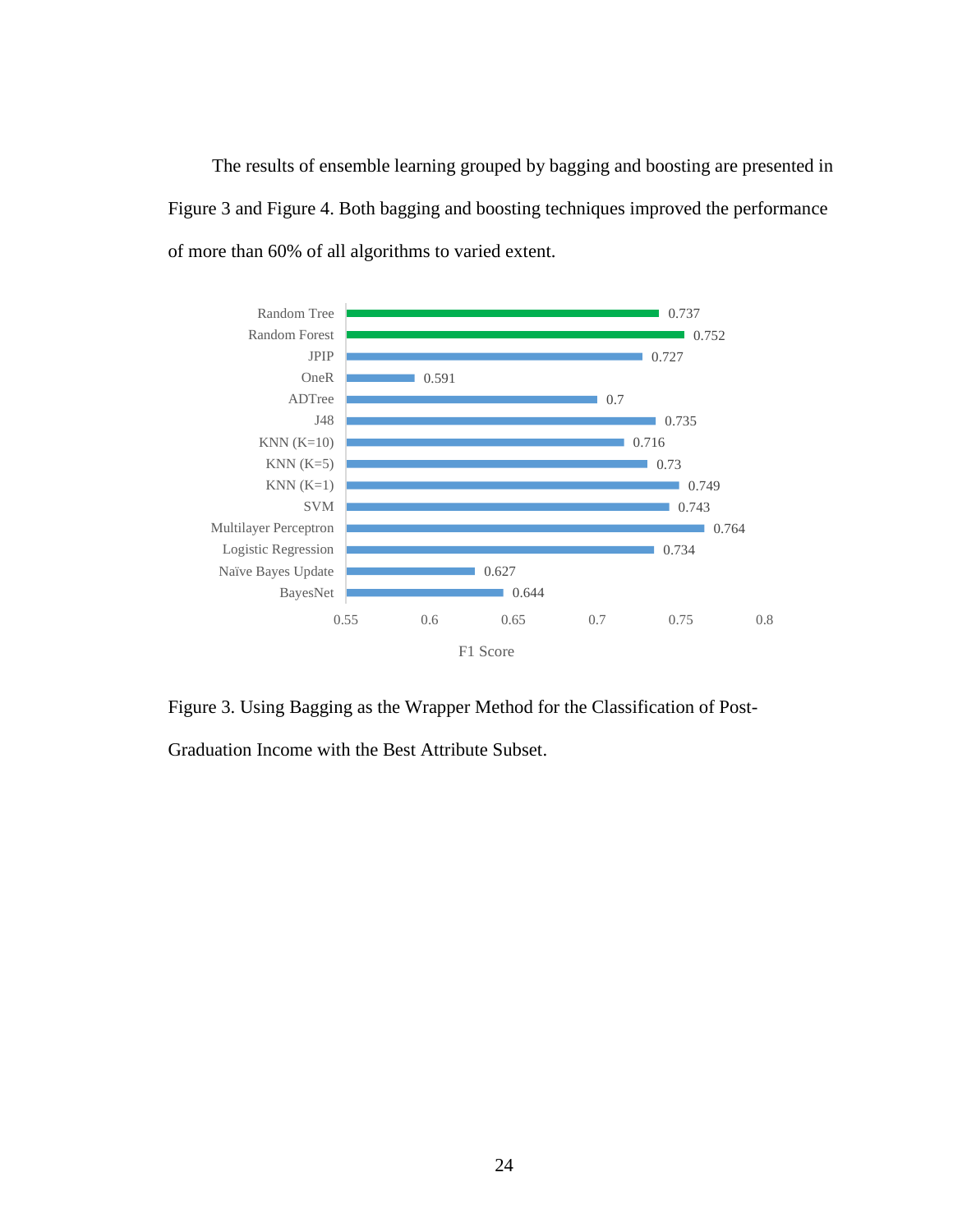

Figure 4. Using Boosting as the Wrapper Method for the Classification of Post-Graduation Income with the Best Attribute Subset.

The top three performers with ensemble learning were identified as Random Forest, Multilayer Perceptron with Bagging, and Support Vector Machine with Boosting. The details of the top three ensemble learning classifications are presented in Table 7. Random Forest performed the best on both F1-Score (0.767) and accuracy rate (0.770).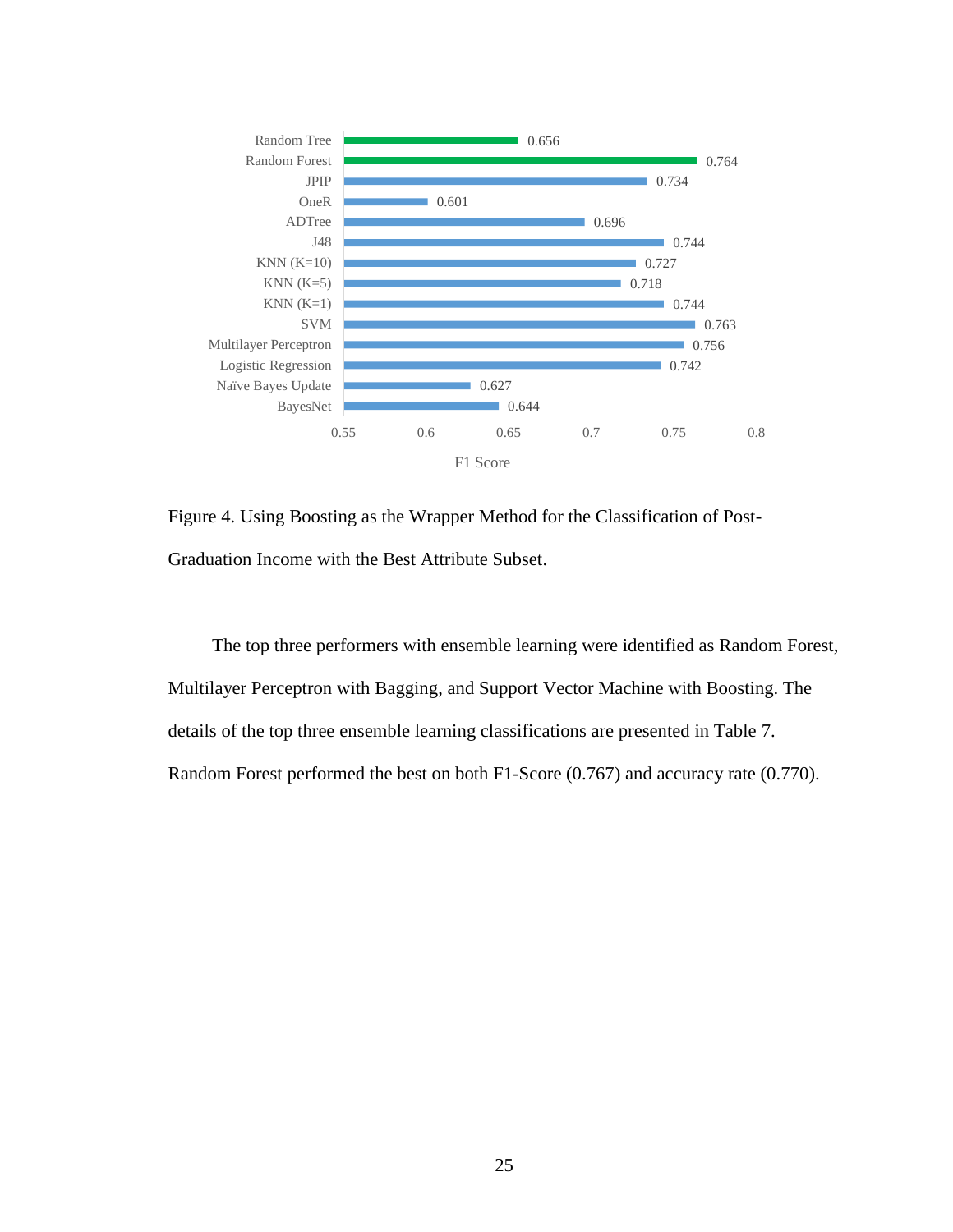### Table 7.

| <b>Algorithm</b>                                                                   | Accuracy | Weighted Average |        |                       |
|------------------------------------------------------------------------------------|----------|------------------|--------|-----------------------|
|                                                                                    |          | Precision        | Recall | F <sub>1</sub> -Score |
| Random Forest                                                                      | 0.770    | 0.769            | 0.77   | 0.767                 |
| Multilayer Perceptron ( <i>one hidden layer and 13 neurons</i> ) with<br>Bagging   | 0.768    | 0.763            | 0.768  | 0.764                 |
| Support Vector Machine ( $kernel = Pearson VII function$ ) with<br><b>Boosting</b> | 0.767    | 0.763            | 0.767  | 0.763                 |

### *Top Three Performers with Ensemble Learning Using the Best Attribute Subset.*

### 5.3 Classification Using All Attributes

### *5.3.1 Classification using Single Learners*

For the purpose of comparison, the same classification procedure as described in the section 5.2 was applied to all 30 attributes. The performance of all single learners on the whole attribute set is presented in Figure 5.

Very similar to the results of using the best attribute subset, Multilayer Perceptron,

and K-Nearest Neighbor, and Support Vector Machine were identified as the top three single learners. The details of the top three performers are presented in Table 8.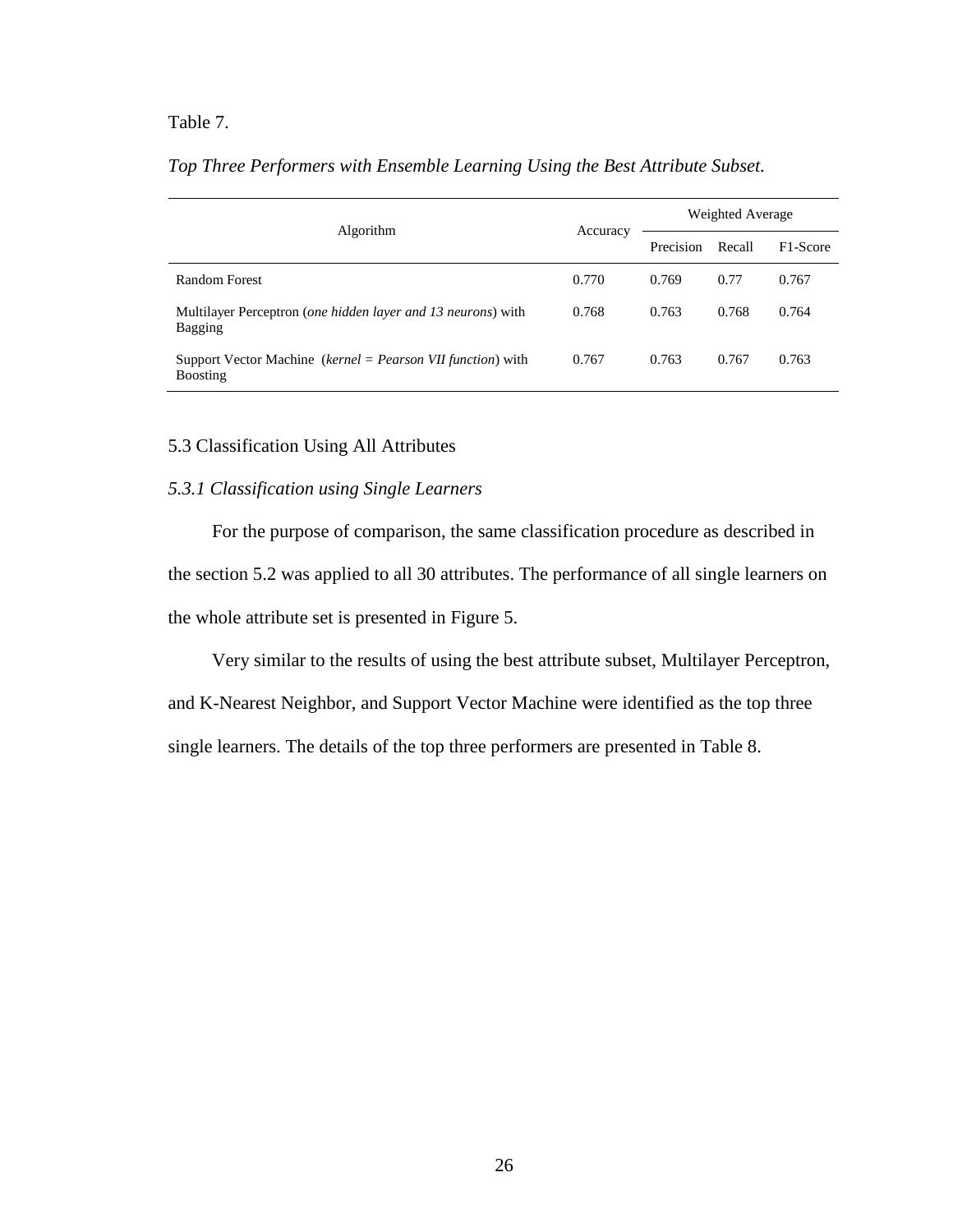

Figure 5. Performance Comparison among Single Learners Using All Attributes.

Table 8.

### *Top Three Performers of Single Learners Using All Attributes.*

| Algorithm                                                               | Accuracy | Weighted Average |        |          |
|-------------------------------------------------------------------------|----------|------------------|--------|----------|
|                                                                         |          | Precision        | Recall | F1-Score |
| Multilayer Perceptron ( <i>one hidden layer and 18</i><br>neurons)      | 0.761    | 0.757            | 0.761  | 0.757    |
| K-Nearest Neighbor ( <i>distance weight = 1/distance</i> ; $K$<br>$= 5$ | 0.755    | 0.753            | 0.755  | 0.751    |
| Support Vector Machine ( $kernel = Pearson VII$<br>function)            | 0.758    | 0.746            | 0.758  | 0.75     |

### 5.3.2 Classification using Ensemble Learning

The comparisons between randomization methods and the single learners in previous sections are presented in Figure 6. Same as the results of using the best attribute subset, Random Forest outperformed all other learning algorithms.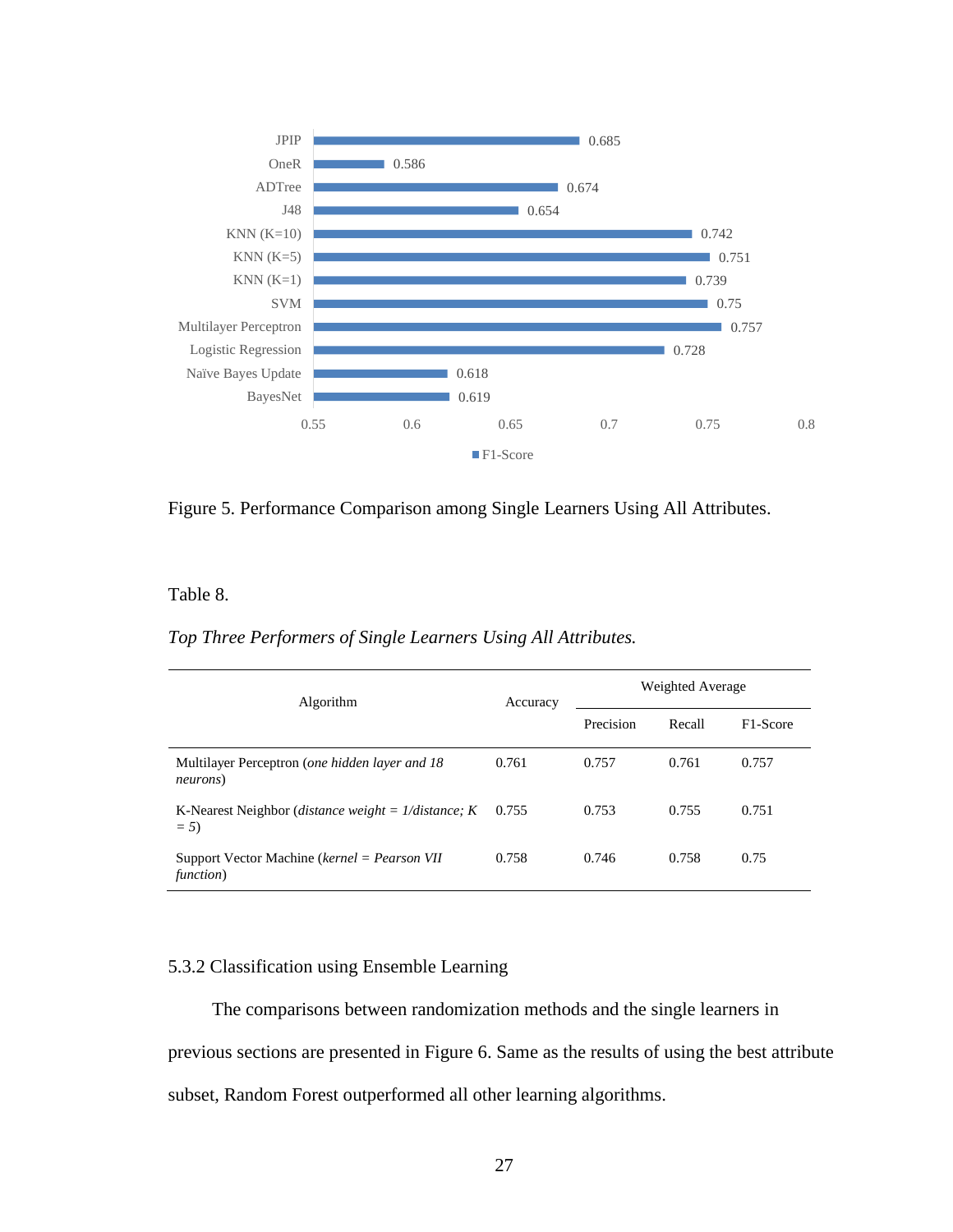

Figure 6. Performance Comparison between Randomization Methods and Single Learners Using All Attributes.

The results of ensemble learning grouped by bagging and boosting were presented in Figure 7 and Figure 8. Both bagging and boosting techniques improved the performance of more than 60% of all algorithms to varied extent.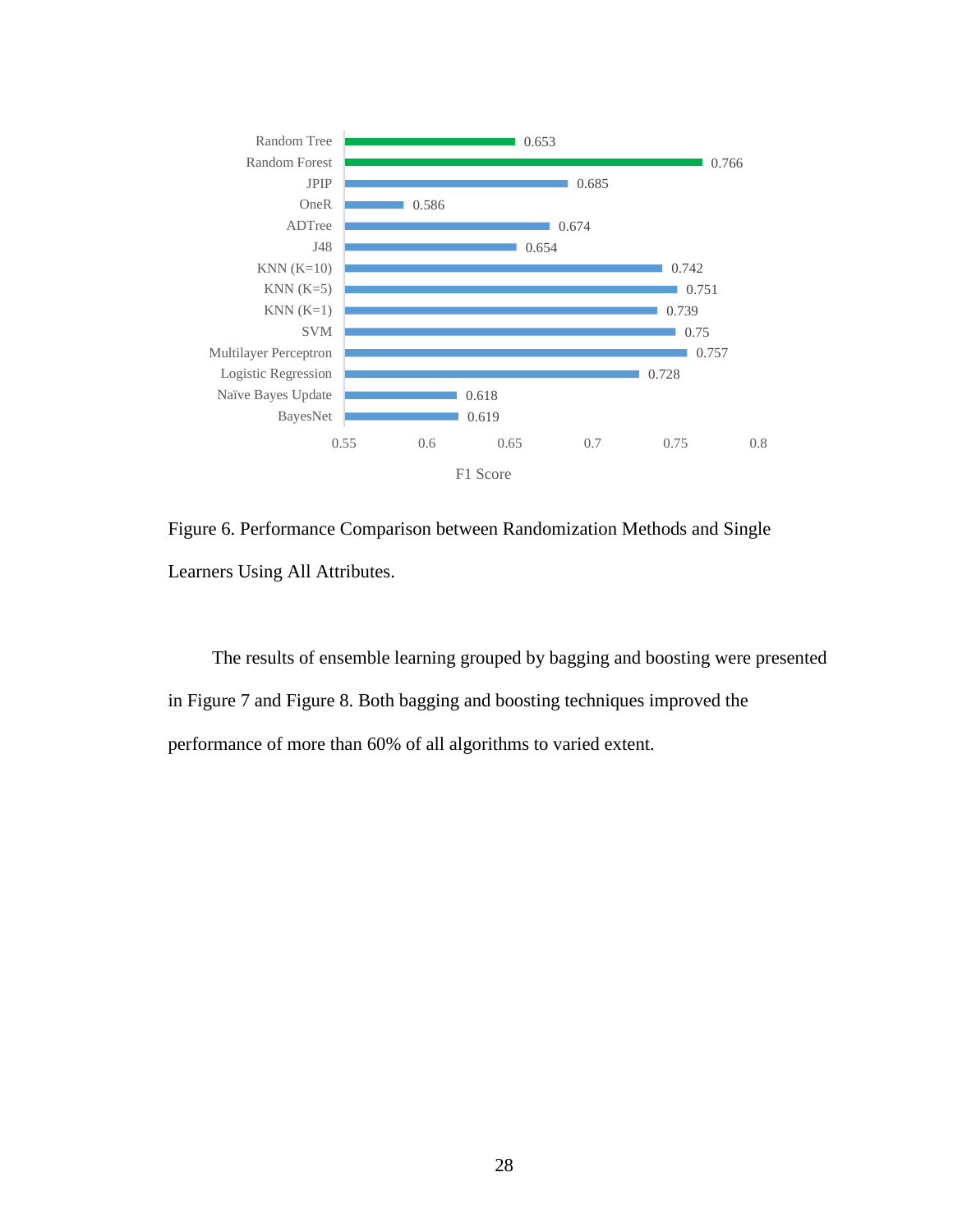

Figure 7. Using Bagging as the Wrapper Method for the Classification of Post-Graduation Income with All Attributes.



Figure 8. Using Boosting as the Wrapper Method for the Classification of Post-Graduation Income with All Attributes.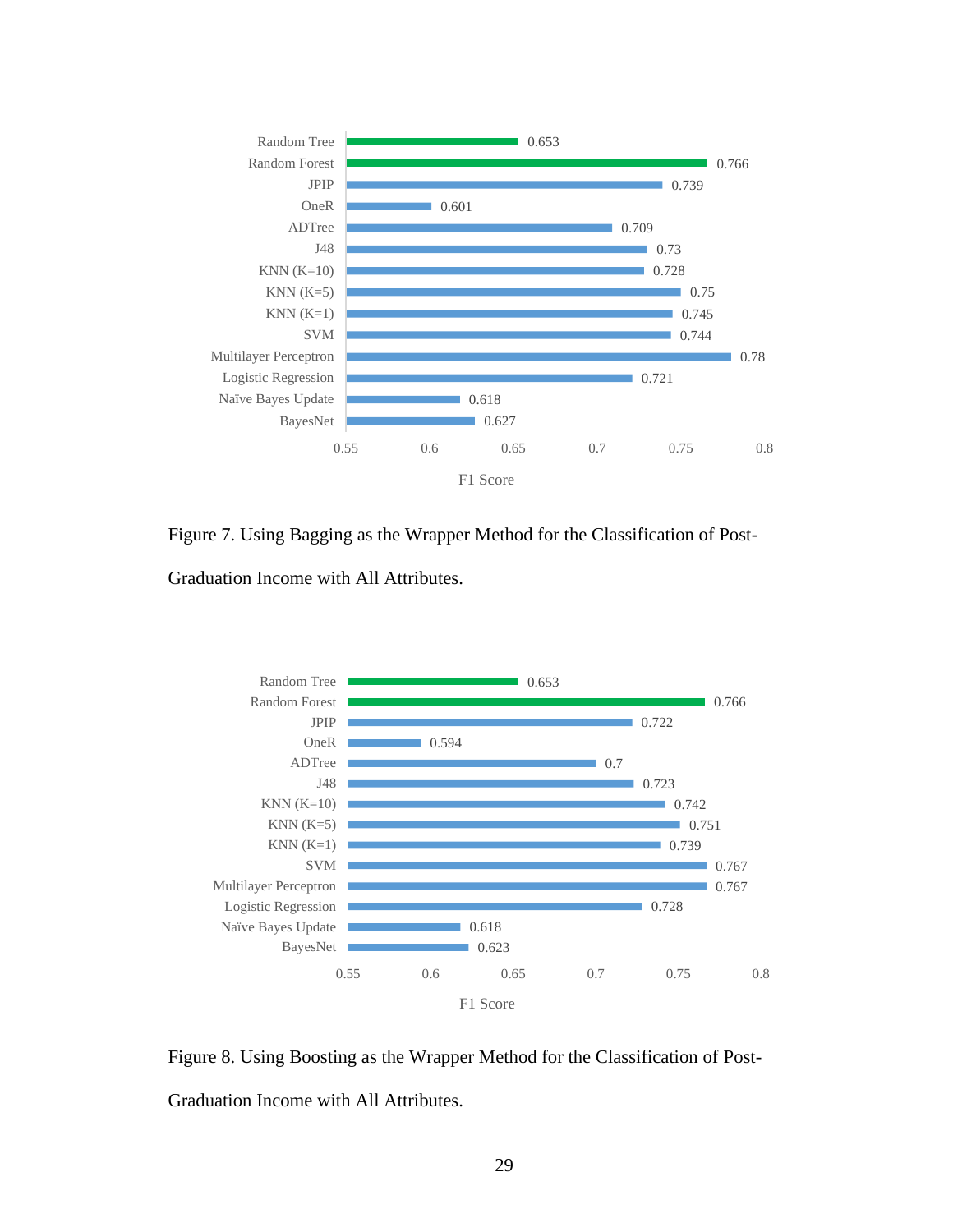The top three performers with ensemble learning were identified as Multilayer Perceptron with Bagging, Multilayer Perceptron with Boosting, and Support Vector Machine with Boosting. The details of the top three ensemble learning classifications are presented in Table 9. Multilayer Perceptron with Bagging performed the best regarding of both F1-Score (0.78) and accuracy rate (0.784).

### Table 9.

### *Top Three Performers with Ensemble Learning Using All Attributes.*

| Algorithm                                                                        | Accuracy | Weighted Average |        |                       |
|----------------------------------------------------------------------------------|----------|------------------|--------|-----------------------|
|                                                                                  |          | Precision        | Recall | F <sub>1</sub> -Score |
| Multilayer Perceptron ( <i>one hidden layer and 18 neurons</i> ) with<br>Bagging | 0.784    | 0.782            | 0.784  | 0.78                  |
| Multilayer Perceptron (one hidden layer and 18 neurons) with<br><b>Boosting</b>  | 0.768    | 0.767            | 0.768  | 0.768                 |
| Support Vector Machine (kernel = Pearson VII function) with<br><b>Boosting</b>   | 0.770    | 0.767            | 0.770  | 0.767                 |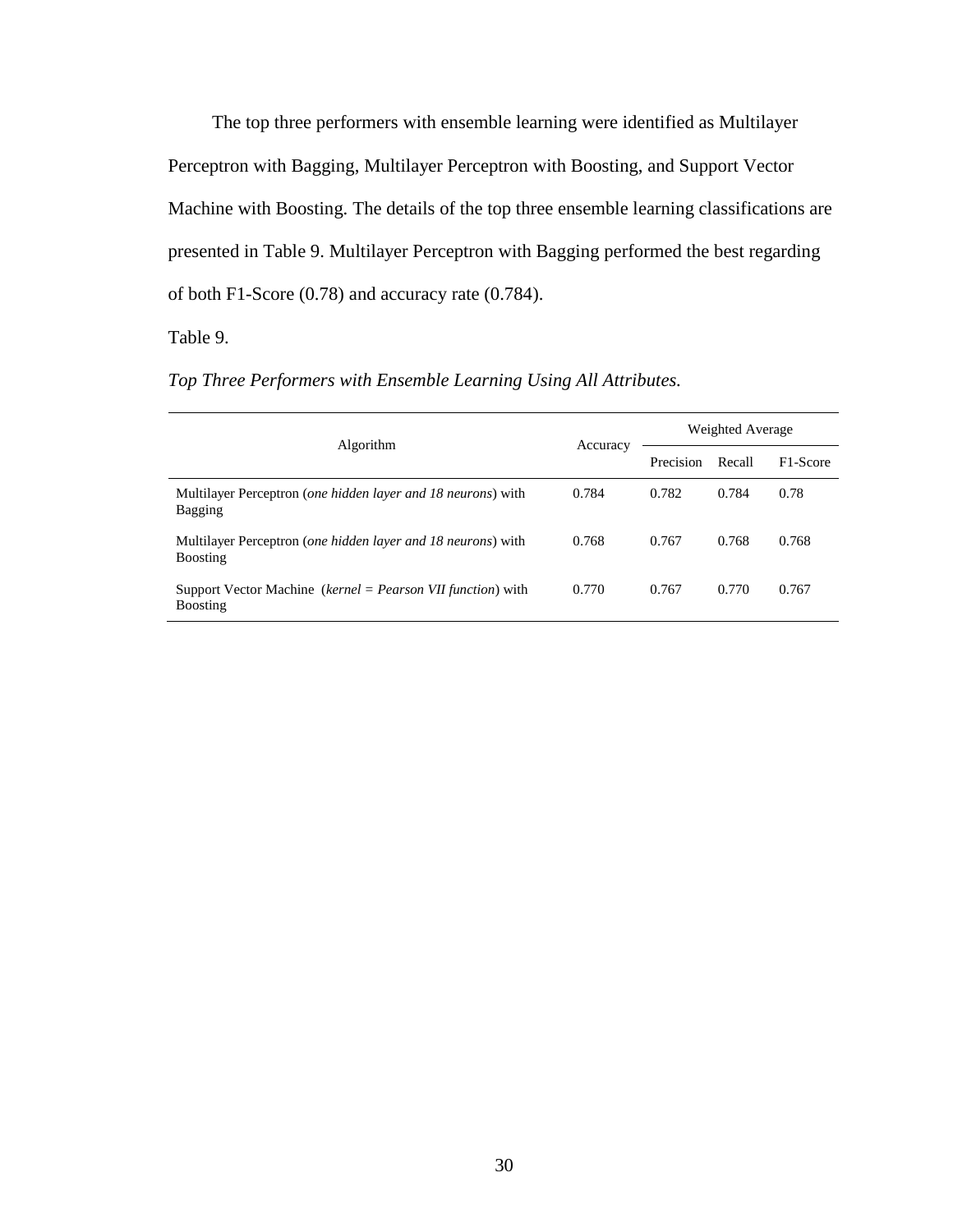### 6. DISCUSSIONS

Using the data from the College Scorecard (U.S. Department of Education 2016), we selected the most important factors predicting the 6-year post-graduation income of college students who used financial aid during their college time. Specifically, we compared three attribute selection methods, including filter methods, forward selection, and Genetic Algorithm, in terms of the classification accuracy on students' postgraduation income. In this process, we found that the attribute subset selected by the Genetic Algorithm outperformed the other two subsets when using logistic regression and support vector machine as the classification algorithm.

Based on our findings, we wish to draw attention to some attributes that were selected by at least two selection methods, including socio-economic status related factors, admission rate, offered degree and SAT score.

First, regarding socio-economic status, higher numbers of students in a cohort who grew up in Zip code areas where over 25 percent of the population had a Professional Degree was predictive of more college graduates likely being classified as High income. This finding is in line with social capital theories that stress the role of local community factors such as positive role models, mutual trust, and cooperation for the socialisation and outcomes of young people (Coleman, 1988; Putnam, 1995; Putnam, 2016). In addition, this trend is highly correlated to the relationship between graduates' income and the ratio of high-income parents in the same cohort. The finding in terms of the relationship between students' SAT score and post-graduation income reinforces the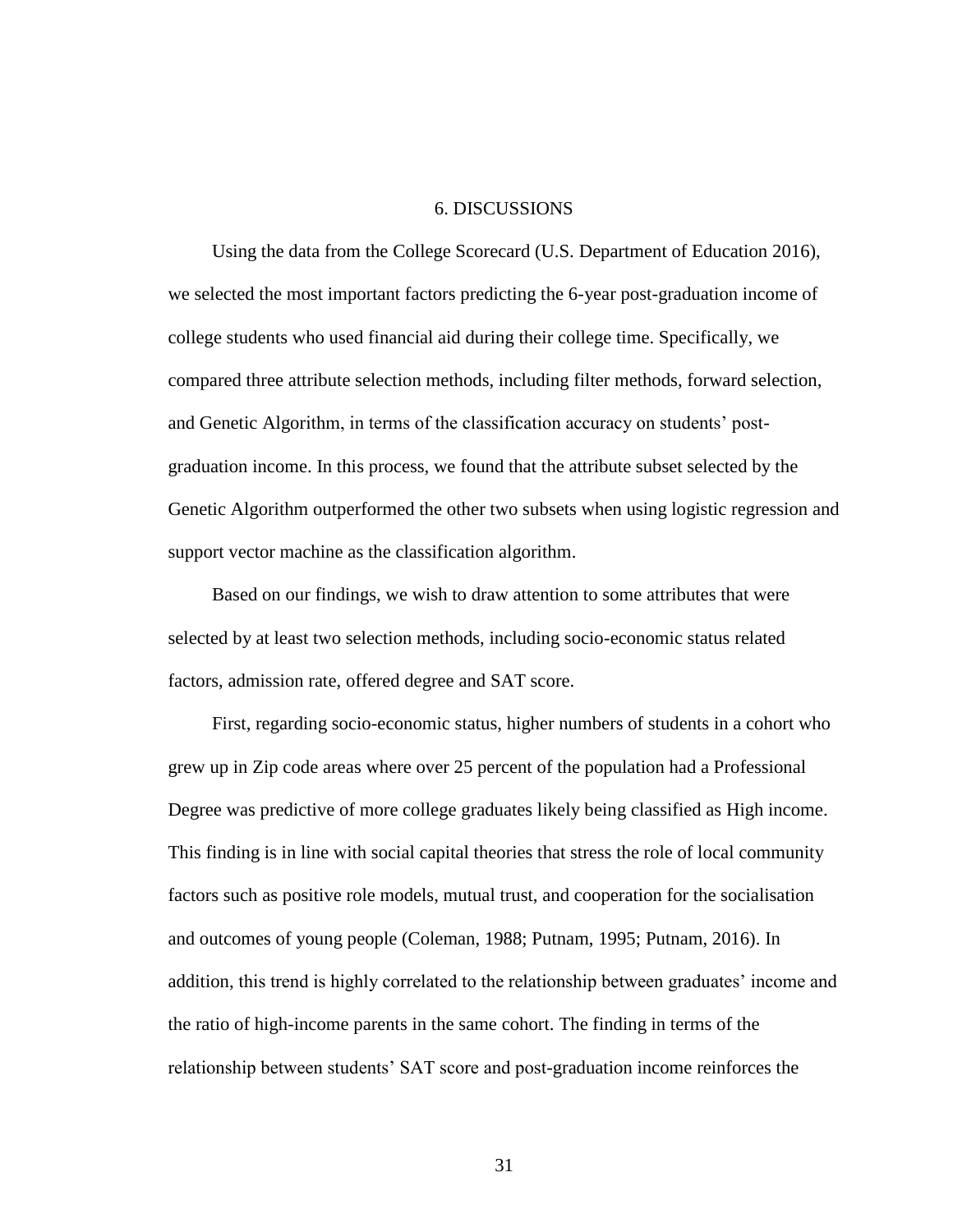findings of prior research on post-graduation incomes (e.g. Hoekstra, 2009). It is worth noting that all the three relationships are highly correlated with each other. The parents who have higher income tend to be more capable of giving the children a better education, which leads to more competiveness in SAT, and students with higher SAT scores tend to attend more selective schools and thus are more likely to receive higher income after graduation (see Figure 9). This correlation is once again confirmed at a much larger scale using College Scoreboard data.



Figure 9. Relationships among six-year post-graduation income, percentage of parents who are classified as very high income, population from student's zip codes over 25% with a professional degree, and SAT score.

Secondly, as the percentage of students whose parents were a 1st generation college student increases, the post-graduation income of students is more likely to be classified as Low (see Figure 10). This finding may stem from parents with a college education being able to provide more informed support and guidance to their children than their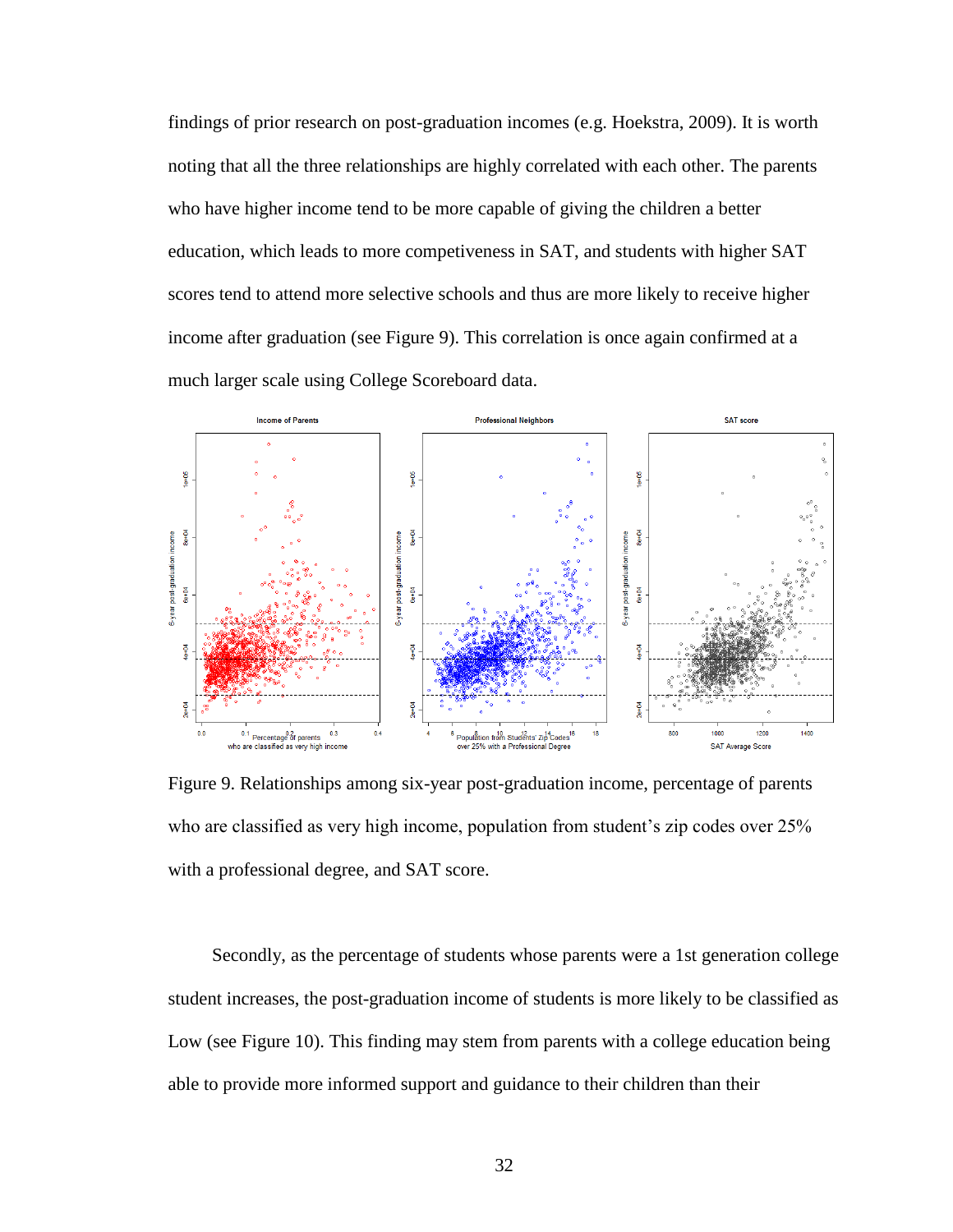counterparts. Similarly, research has identified that first generation students are often handicapped by attending less selective institutions and being more likely to face difficulties with their academic studies at college (Pascarella, et al. 2004).



**Parents 1stGen College** 

Figure 10. Relationship between six-year post-graduation income and percentage of students whose parents were 1<sup>st</sup> generation college students.

Thirdly, we found that the higher the proportion of female students in the cohort, the higher the chance that students are classified as Low income (see Figure 11). This reinforces prior findings that while there are now more women than men enrolled in higher education, a gender wage gap remains persistent in the U.S. labor market (DiPrete & Buchmann 2013; Kroeger et al. 2016). Part of the explanation may be a greater proportion of men enrolled in science, technology, engineering, and mathematic (STEM) disciplines that offer the highest salaries (Kim et al. 2015) and a concentration of men at the top of the wage distribution (Kroeger et al. 2016 p. 3). Besides, higher numbers of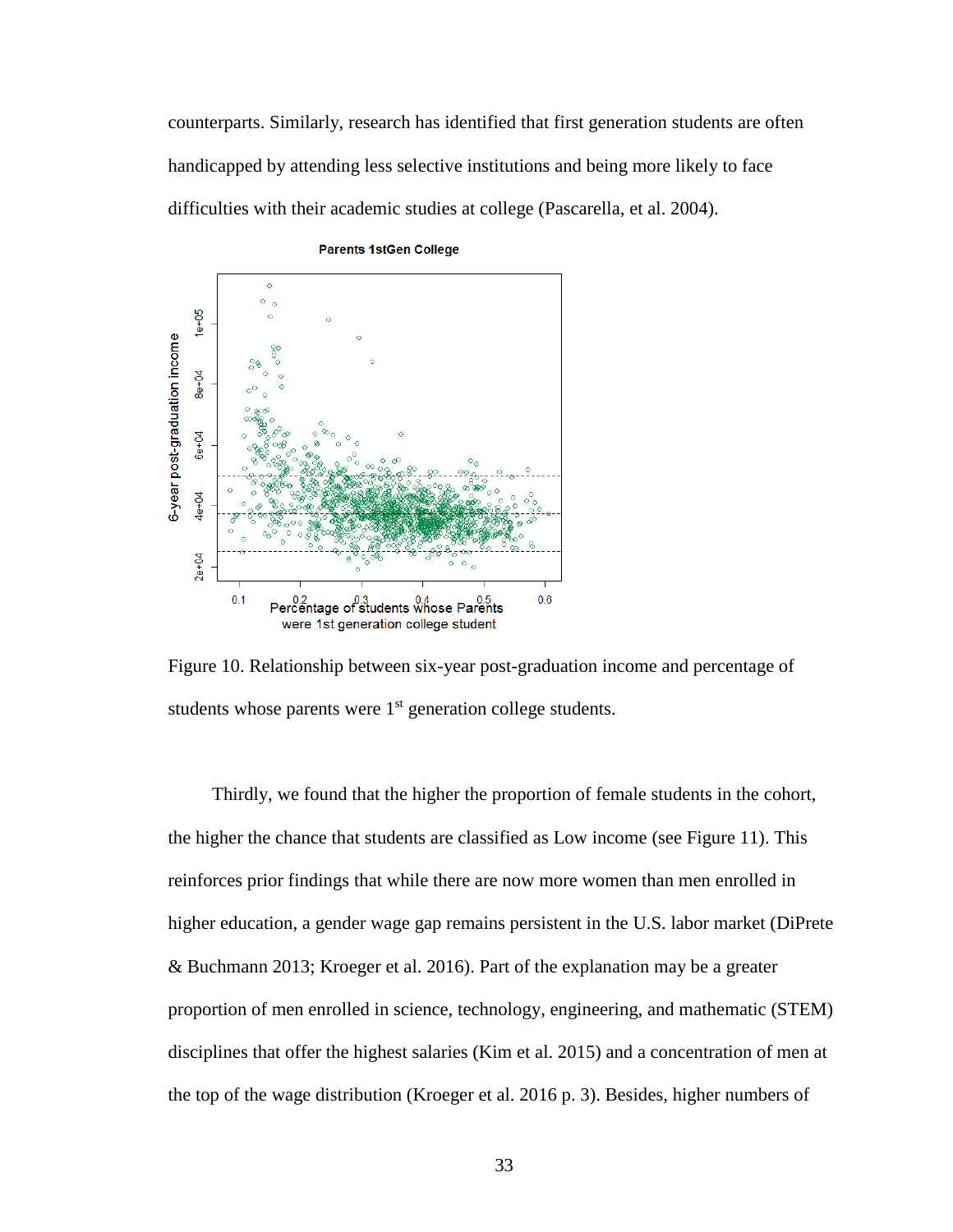Hispanic students in a cohort was predictive of more college graduates being classified as Very Low income, resonating with previous findings that young Black and Hispanic college graduates are more likely than their white counterparts to be under-employed (Abel & Deitz 2015; Kroeger et al. 2016). This could stem from concentrations of these students in particular types of institutions and fields of study, but may also be influenced by "discrimination or unequal access to the informal professional networks that often lead to job opportunities" (Kroeger et al. 2016 p. 12; Nunley et al. 2015).



Figure 11. Relationships among six-year post-graduation income, percentage of female, Hispanic and Black students.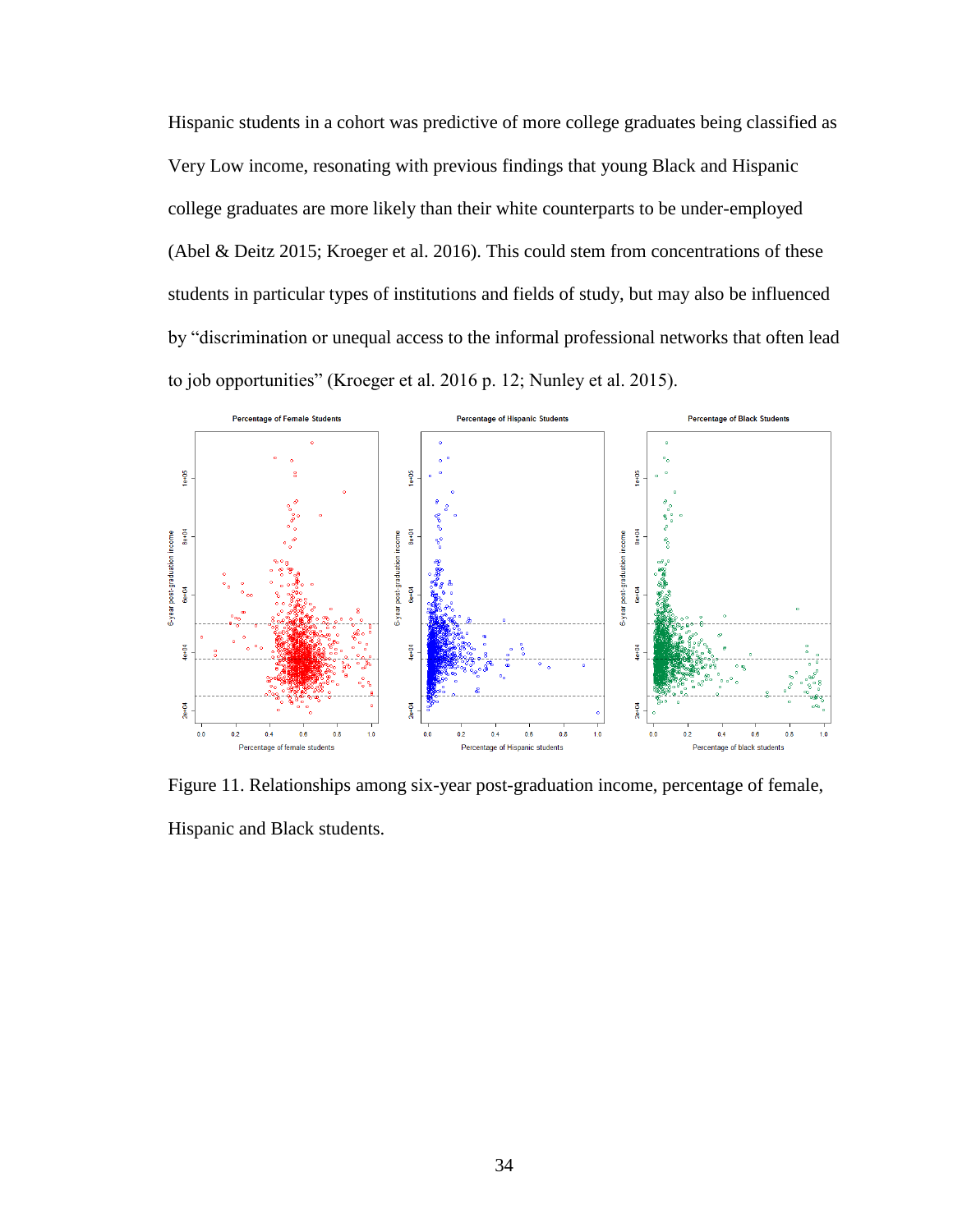### 7. CONCLUSIONS AND FUTURE WORK

A college degree is perhaps the single best means for an individual in United States to enhance their income in the labor market. On the one hand, technological change and automation have tended to put downward pressure on the incomes of workers in low occupations (Brynjolfsson & McAfee, 2014). On the other hand, the globalization of production and offshoring has hit particular groups of non-degree holding "blue-collar" workers hard in recent years (Autor et al. 2016). It is clear, however, that a rising college wage premium has not meant that college graduates enjoy uniform access to highly paid work. Rather, the labor market for graduates is best viewed in terms of growing heterogeneity as the rewards have become unevenly distributed across the graduate population. This point is especially significant given the steadily rising costs of college over the past decades and associated increases in student debt (Avery & Turner, 2012). In this environment, the large scale of the College Scorecard dataset provides a highly important service by enabling prospective college students (alongside their parents and school advisors) to access transparent and detailed information about labor market outcomes of prior cohorts. We hope that our research complements the dataset by offering more insights of post-graduation incomes than the descriptive statistics provided on the College Scorecard website.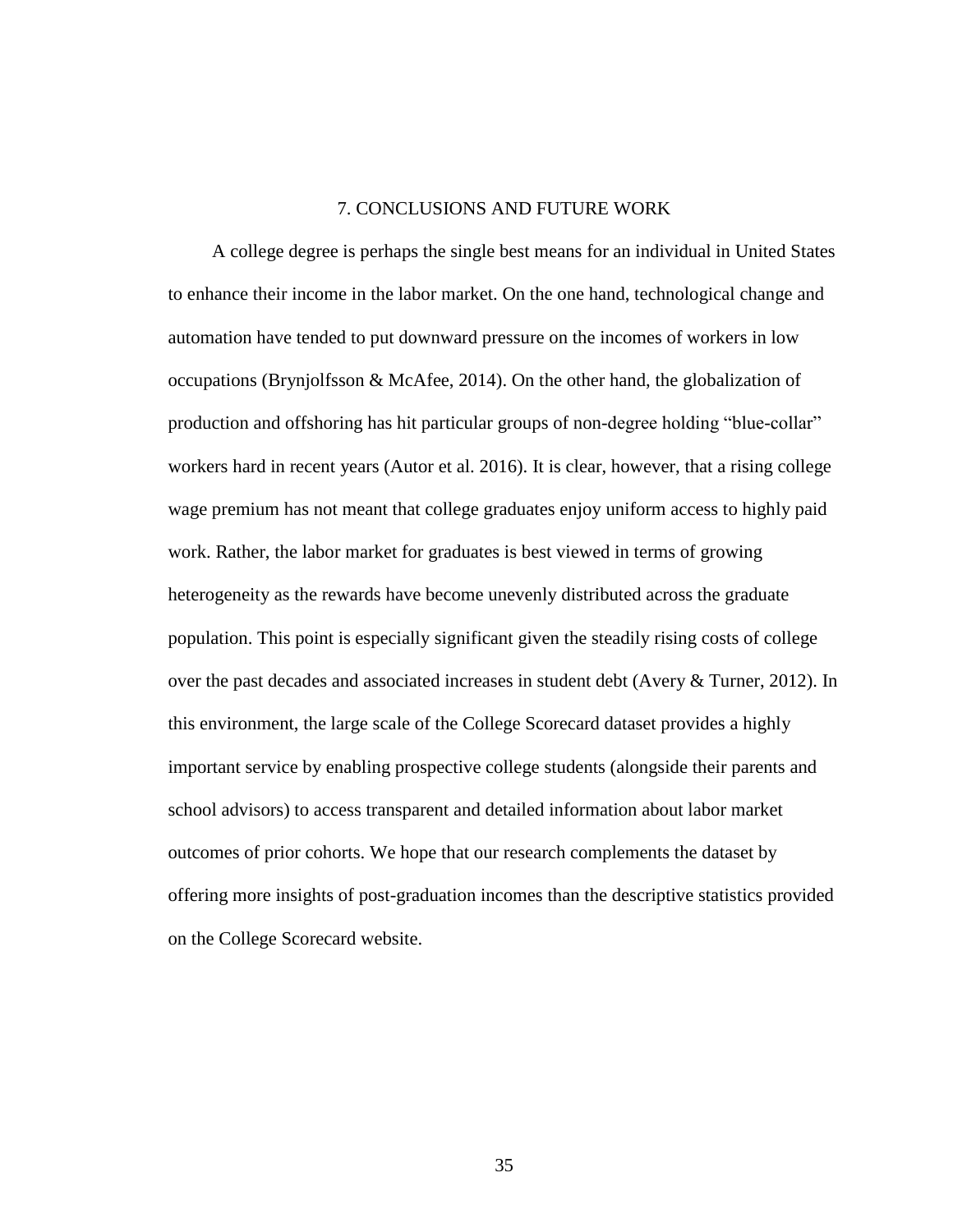### **REFERENCES**

- Abel, J., & Deitz, R. (2015). Underemployment in the early careers of college graduates following the Great Recession. In *Education, Skills, and Technical Change: Implications for Future US GDP Growth*. University of Chicago Press.
- Andrews, R. J., Li, J., & Lovenheim, M. F. (2016). Quantile treatment effects of college quality on earnings. *Journal of Human Resources*, *51*(1), 200-238.
- Altman, N. S. (1992). "An introduction to kernel and nearest-neighbor nonparametric regression". The American Statistician. 46 (3): 175-185.
- Altonji, J. G., Arcidiacono, P., & Maurel, A. (2015). *The analysis of field choice in college and graduate school: Determinants and wage effects* (No. w21655). National Bureau of Economic Research.
- Autor, D. H. (2014). Skills, Education, and the Rise of Earnings Inequality Among the 'Other 99 Percent. *Science,* 344, 6186, 843-851.
- Autor, D.H., Dorn, D., & Hanson, G. (2016). DP11054 The China Shock: Learning from Labor Market Adjustment to Large Changes in Trade.
- Avery, C., & Turner, S. (2012). Student loans: Do college students borrow too much—or not enough?. *The Journal of Economic Perspectives*, *26*(1), 165-192.
- Azhagusundari, B., & Thanamani, A. S. (2013). Feature selection based on information gain. International Journal of Innovative Technology and Exploring Engineering (IJITEE), 2(2), 18-21.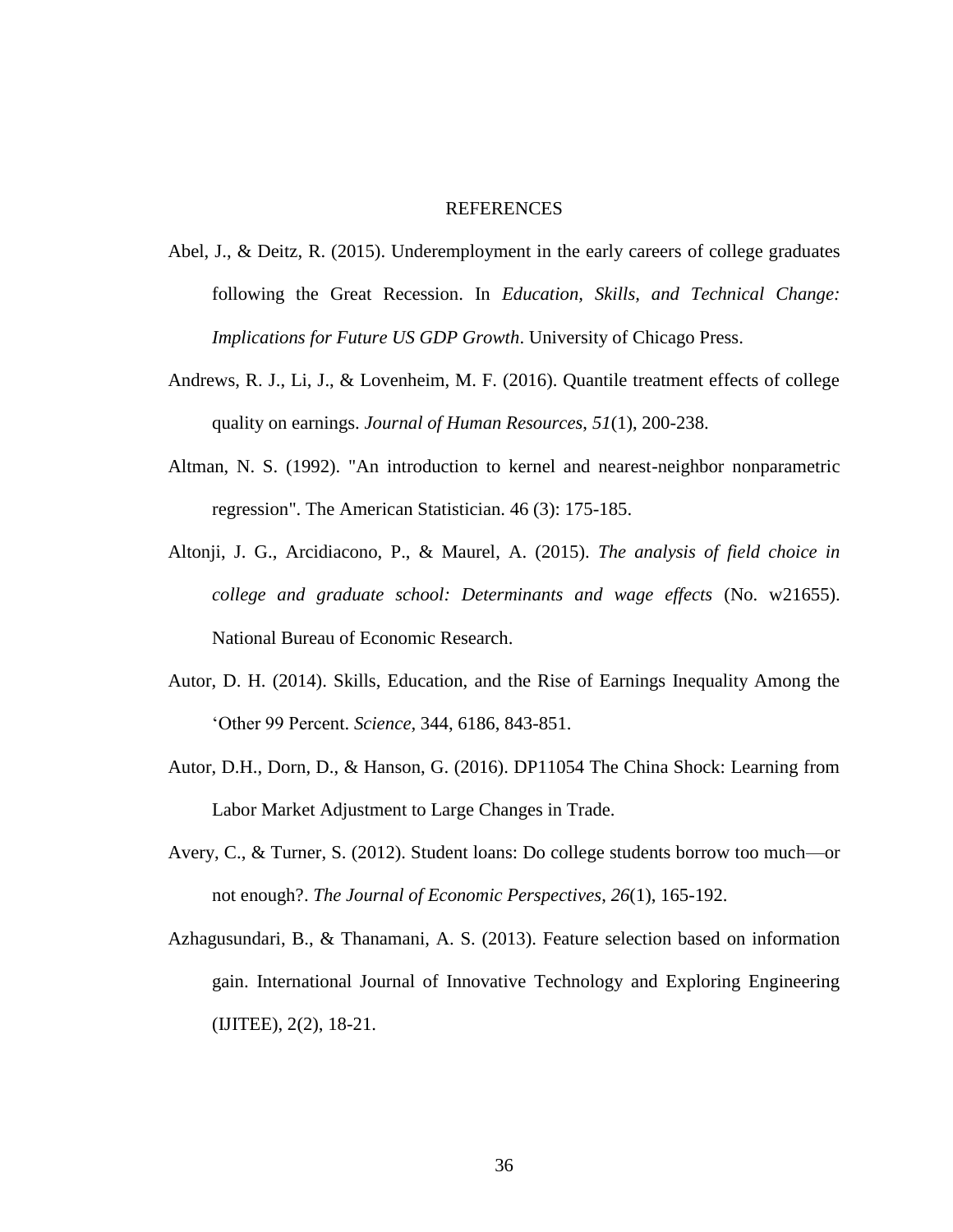- Bartik, T. & Hershbein, B. (2016, June). *Degrees of Poverty: How Growing up Poor Changes the Returns to Education*. Paper presented at Association for Public Policy Analysis and Management International Conference. London School of Economics, UK.
- Becker, G. S. (1964). *Human capital: A theoretical and empirical analysis, with special reference to education*. National Bureau of Economic Research.
- Becker, G. S. & Tomes, N. (1994). Human capital and the rise and fall of families. In *Human Capital: A Theoretical and Empirical Analysis with Special Reference to Education (3rd Edition)* (pp. 257-298). The University of Chicago Press.
- Beaudry, P., Green, D. A., & Sand, B. M. (2014). The declining fortunes of the young since 2000. *The American Economic Review*, *104*(5), 381-386.
- Beasley, J. E., & Chu, P. C. (1996). A genetic algorithm for the set covering problem. European Journal of Operational Research, 94(2), 392-404.
- Blau, P. M. & Duncan, O. D. (1967). *The American occupational structure*. New York, London, Sidney: Wiley.
- Blinder, A. S., & Krueger, A. B. (2009). *Alternative measures of offshorability: a survey approach* (No. w15287). National Bureau of Economic Research.
- Breiman, L. (1996). Bagging predictors. *Machine learning*, *24*(2), 123-140.
- Breiman, L. (1998). Arcing classifier (with discussion and a rejoinder by the author). *The annals of statistics*, 26(3), 801-849.
- Brown, M., Haughwout, A., Lee, D., Scally, J., & Van Der Klaauw, W. (2014). *Measuring student debt and its performance*. Federal Reserve Bank of New York, Staff Report No. 668.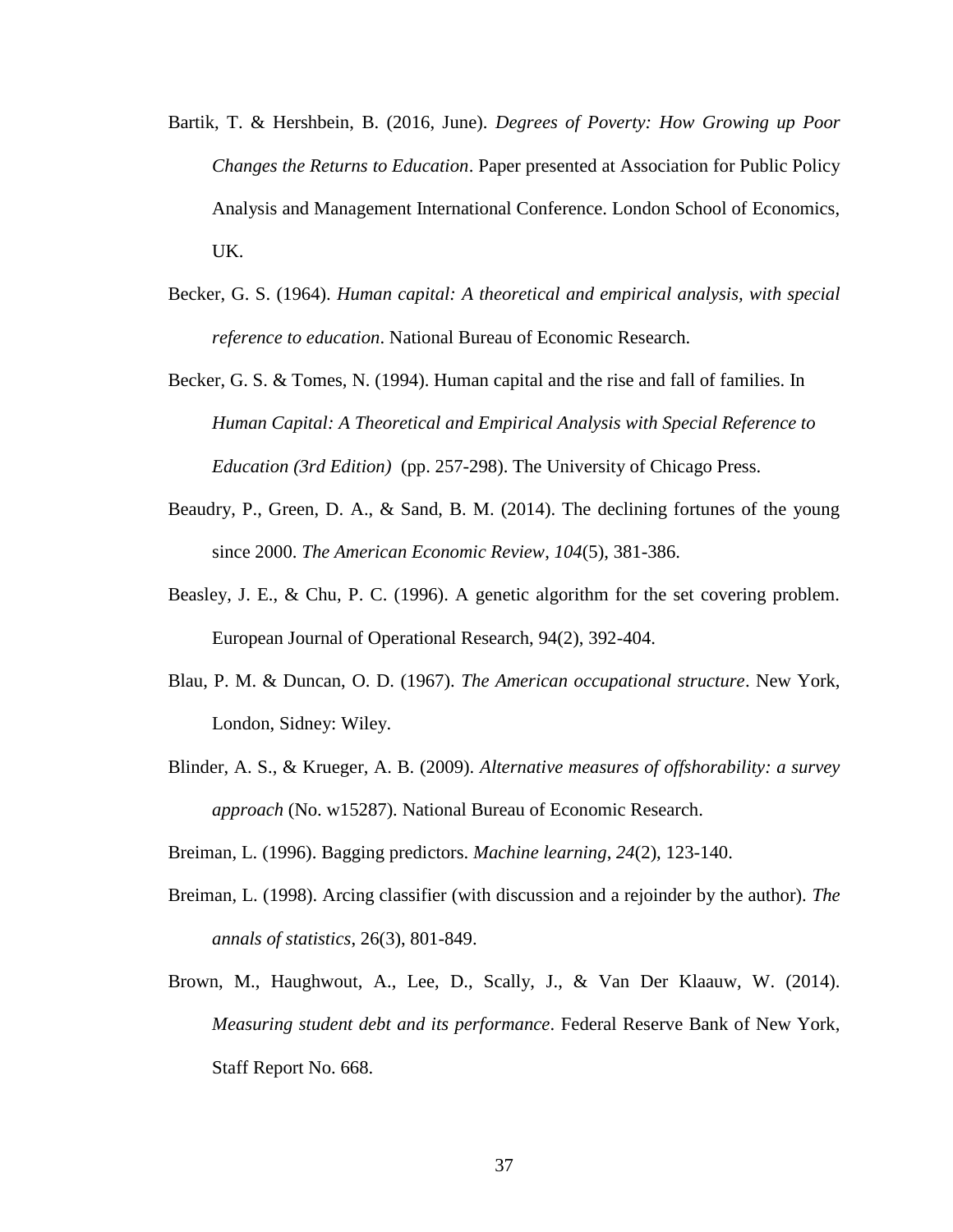- Brynjolfsson, E. & McAfee, A. (2014). *The second machine age: Work, progress, and prosperity in a time of brilliant technologies*. W. W. Norton & Company.
- Cellini, S. R., & Chaudhary, L. (2014). The labor market returns to a for-profit college education. *Economics of Education Review*, *43*, 125-140.
- Coleman, J. S. (1988). Social capital in the creation of human capital. *American Journal of Sociology*, S95-S120.
- Cybenko, G. (1992). Approximation by superpositions of a sigmoidal function. Mathematics of Control, Signals, and Systems (MCSS), 5(4), 455-455.
- Dale, S., & Krueger, A. B. (2011). *Estimating the return to college selectivity over the career using administrative earnings data* (No. w17159). National Bureau of Economic Research.
- Deming, D. J., Yuchtman, N., Abulafi, A., Goldin, C., & Katz, L. F. (2016). The value of postsecondary credentials in the labor market: An experimental study. *The American Economic Review*, *106*(3), 778-806.
- Dietterich, T. G. (2000). An experimental comparison of three methods for constructing ensembles of decision trees: Bagging, boosting, and randomization. *Machine learning*, 40(2), 139-157.
- DiPrete, T. A., & Buchmann, C. (2013). *The rise of women: The growing gender gap in education and what it means for American schools*. New York: Russell Sage Foundation.
- Eide, E. R., Hilmer, M. J., & Showalter, M. H. (2016). Is it Where You Go or What You Study? The Relative Influence of College Selectivity and College Major on Earnings. *Contemporary Economic Policy*, *34*(1), 37-46.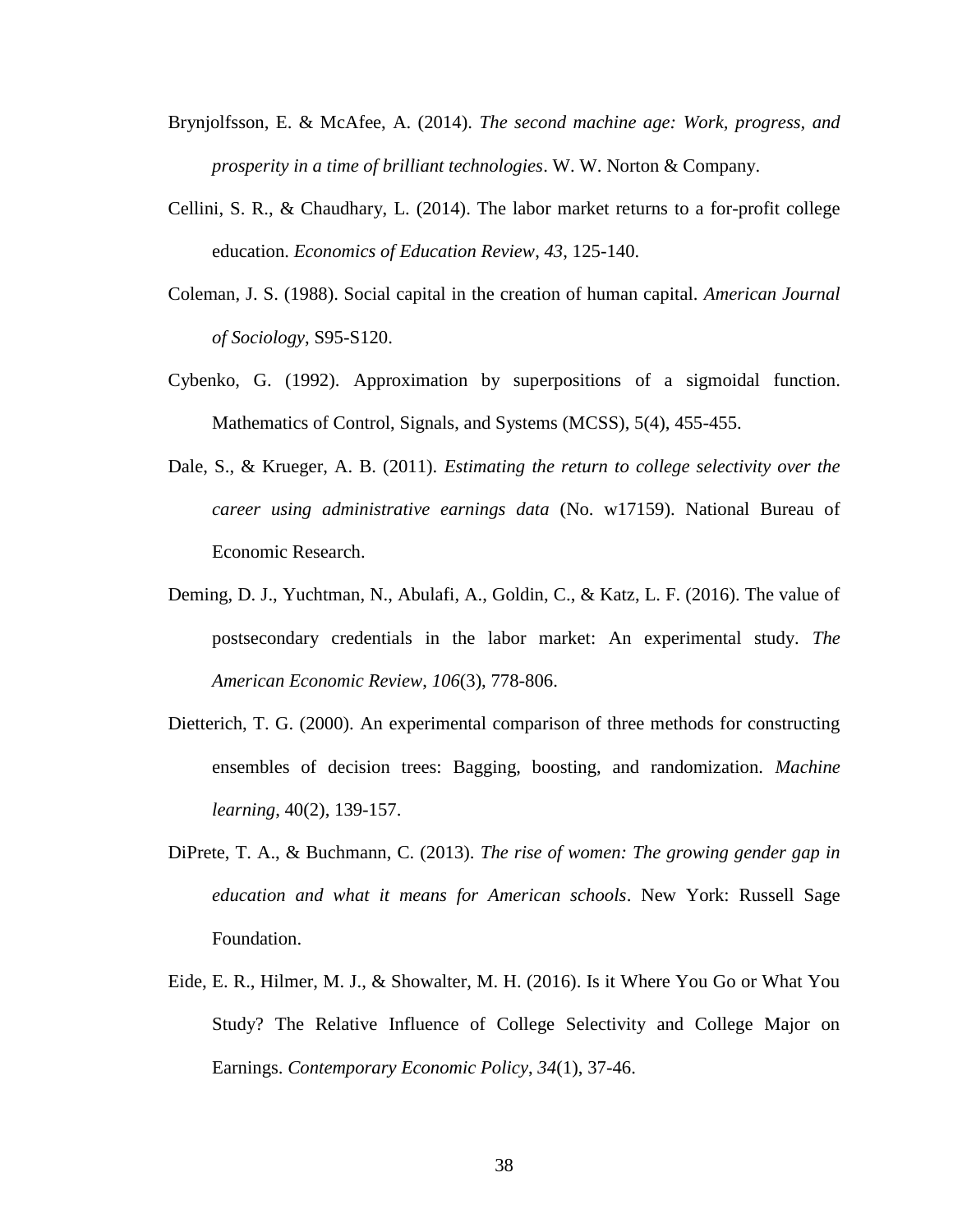- Federal Reserve Bank of New York. (2016). *The Labor Market for Recent College Graduates*. Retrieved online from [https://www.newyorkfed.org/research/college](https://www.newyorkfed.org/research/college-labor-market/index.html)[labor-market/index.html](https://www.newyorkfed.org/research/college-labor-market/index.html)
- French, M. T., Homer, J. F., Popovici, I., & Robins, P. K. (2015). What you do in high school matters: High school GPA, educational attainment, and labor market earnings as a young adult. *Eastern Economic Journal*, *41*(3), 370-386.
- Golberg, D. E. (1989). Genetic algorithms in search, optimization, and machine learning. *Addison-Wesley*.
- Goldin, C, & Katz, L. F. (2009). The race between education and technology. Cambridge: Harvard University Press.
- Gu, P., Zhu, Q., & Zhang, C. (2009). A multi-view approach to semi-supervised document classification with incremental Naive Bayes. *Computers & Mathematics with Applications*, 57(6), 1030-1036.
- Hall, M., Frank, E., Holmes, G., Pfahringer, B., Reutemann, P., et al. (2009). The WEKA data mining software. ACM SIGKDD Explorations Newsletter 11: 10.
- Haughwout, A., Lee, D., Scally. J., & Van der Klaauw, W. (2015). *Press Briefing on Student Loan Borrowing and Repayment Trends, 2015*. Liberty Street Economics. Retrieved conline contracts online fro[m](http://www.montana.edu/cstoddard/documents/Loans_and_Performance.pdf)

[http://www.montana.edu/cstoddard/documents/Loans\\_and\\_Performance.pdf](http://www.montana.edu/cstoddard/documents/Loans_and_Performance.pdf)

Hoekstra, M. (2009). The effect of attending the flagship state university on earnings: A discontinuity-based approach. *The Review of Economics and Statistics*, *91*(4), 717- 724.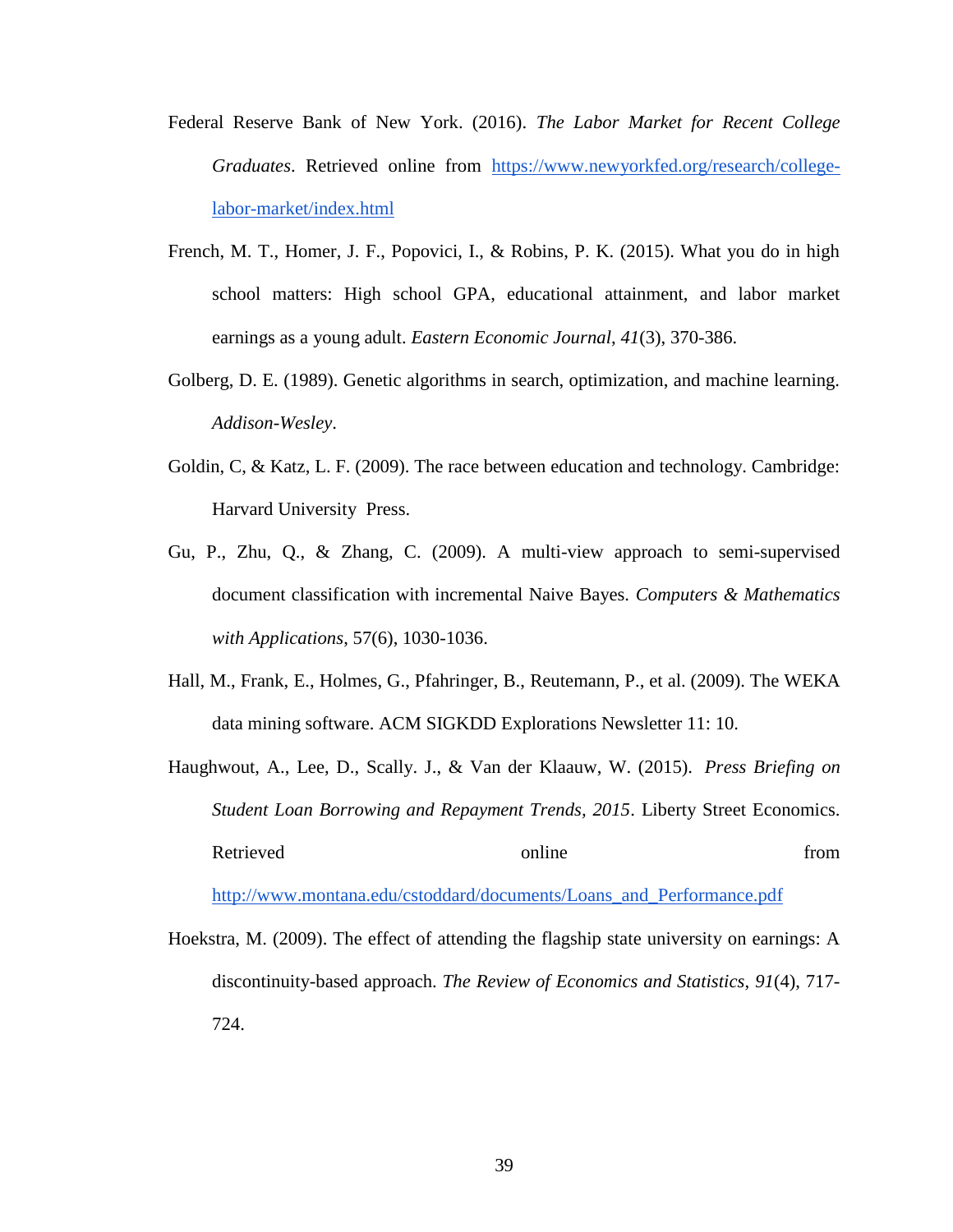- Holmes G., Pfahringer B., Kirkby R., Frank E., Hall M. (2002) Multiclass Alternating Decision Trees. In: *Elomaa T., Mannila H., Toivonen H. (eds) Machine Learning: ECML 2002*. ECML 2002. Lecture Notes in Computer Science, vol 2430. Springer, Berlin, Heidelberg.
- Houle, J. N. (2013). Disparities in Debt Parents' Socioeconomic Resources and Young Adult Student Loan Debt. *Sociology of Education*.
- Hout, M. (2012). Social and economic returns to college education in the United States. *Annual Review of Sociology*, *38*, 379-400.
- Hsu, C. W., & Lin, C. J. (2002). A comparison of methods for multiclass support vector machines. *IEEE transactions on Neural Networks*, 13(2), 415-425.
- Jones, J., & Schmitt, J. (2014). *A college degree is no guarantee*. Center for Economic Policy and Research*.* Washington, DC.
- Kim, C., Tamborini, C. R., & Sakamoto, A. (2015). Field of study in college and lifetime earnings in the United States. *Sociology of Education*, *88*(4), 320-339.
- Kira, K., & Rendell, L. A. (1992). The feature selection problem: Traditional methods and a new algorithm. *In AAAI* (Vol. 2, pp. 129-134).
- Kroeger, T., Cooke, T., & Gould, E. (2016). *The Class of 2016*. Economic Policy Institute. Washington DC.
- Marginson, S. (2016). High participation systems of higher education. *The Journal of Higher Education*, *87*(2), 243-271.
- Mettler, S. (2014). *Degrees of inequality: How the politics of higher education sabotaged the American dream*. Basic Books.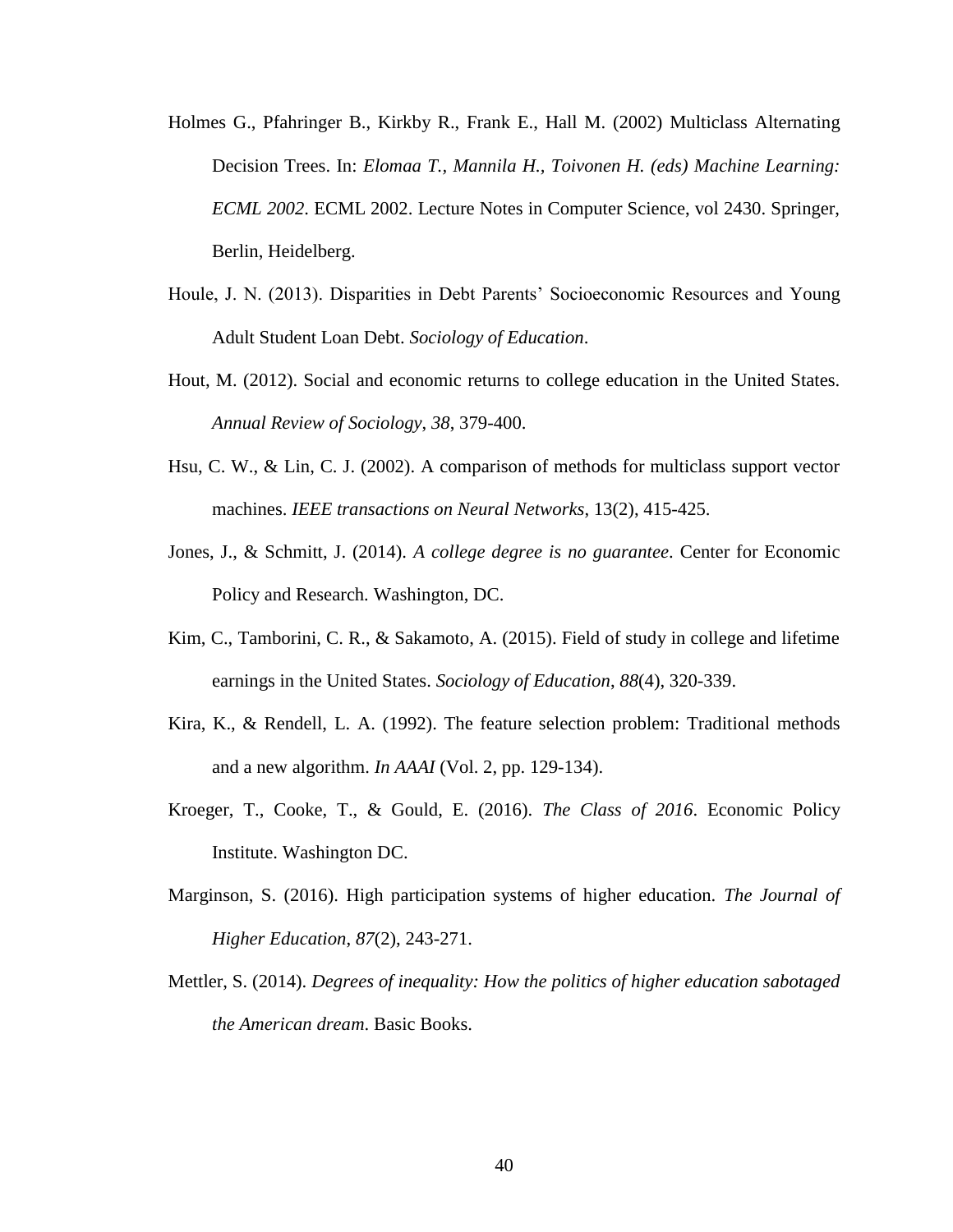National Center for Educational Statistics [NCES]. (2016a). *Percentage of 18- to 24 year-olds enrolled in degree-granting postsecondary institutions, by level of institution and sex and race/ethnicity of student: 1970 through 2014*. Retrieved online fro[m](http://nces.ed.gov/programs/digest/d15/tables/dt15_302.60.asp?current=yes)  $\sum_{n=1}^{\infty}$  from  $\sum_{n=1}^{\infty}$  from  $\sum_{n=1}^{\infty}$  from  $\sum_{n=1}^{\infty}$  from  $\sum_{n=1}^{\infty}$  from  $\sum_{n=1}^{\infty}$  from  $\sum_{n=1}^{\infty}$  from  $\sum_{n=1}^{\infty}$  from  $\sum_{n=1}^{\infty}$  from  $\sum_{n=1}^{\infty}$  from  $\sum_{n=1}^{\$ 

[http://nces.ed.gov/programs/digest/d15/tables/dt15\\_302.60.asp?current=yes](http://nces.ed.gov/programs/digest/d15/tables/dt15_302.60.asp?current=yes)

- National Center for Educational Statistics [NCES]. (2016b). *Percentage of recent high school completers enrolled in 2- and 4-year colleges, by race/ethnicity: 1960 through* 2012. Retrieved online fro[m](http://nces.ed.gov/programs/digest/d13/tables/dt13_302.20.asp) [http://nces.ed.gov/programs/digest/d13/tables/dt13\\_302.20.asp](http://nces.ed.gov/programs/digest/d13/tables/dt13_302.20.asp)
- Nunley, J. M., Pugh, A., Romero, N., & Seals, R. A. (2015). Racial discrimination in the labor market for recent college graduates: Evidence from a field experiment. *The BE Journal of Economic Analysis & Policy*, 15(3), 1093-1125.
- Pascarella, E. T., Pierson, C. T., Wolniak, G. C., & Terenzini, P. T. (2004). Firstgeneration college students: Additional evidence on college experiences and outcomes. *The Journal of Higher Education*, 75(3), 249-284.
- Putnam, R. D. (1995). Bowling alone: America's declining social capital. *Journal of democracy*, *6*(1), 65-78.
- Putnam, R. D. (2016). *Our kids: The American dream in crisis*. New York: Simon and Schuster.
- Rajput, A., Aharwal, R. P., Dubey, M., Saxena, S. P., & Raghuvanshi, M. (2011). J48 and JRIP rules for e-governance data. *International Journal of Computer Science and Security*, 5(2), 201-207.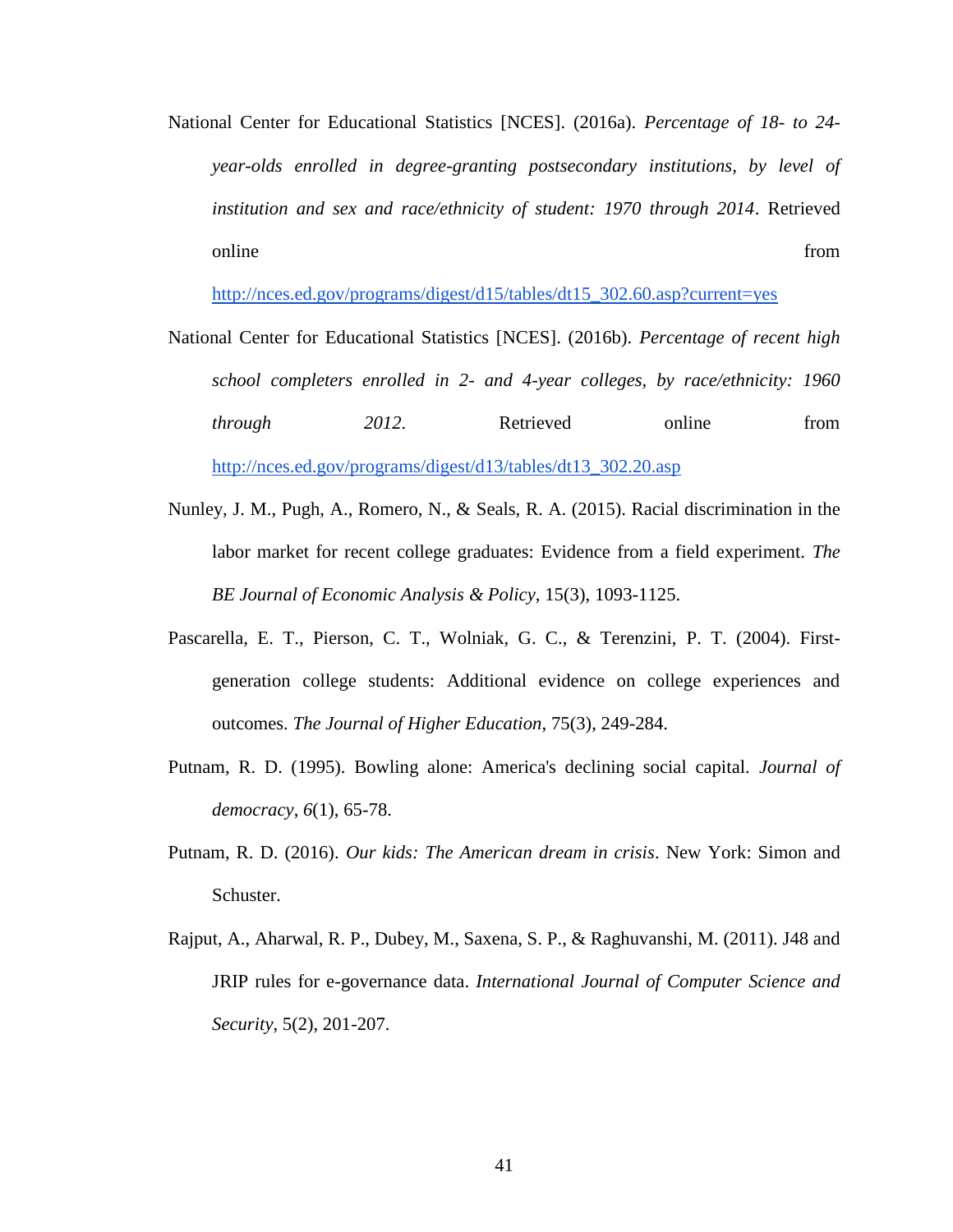- Schofer, E. & Meyer, J. W. (2005). The Worldwide Expansion of Higher Education in the Twentieth Century. *American Sociological Review*, *70*(6), 898-920. Psychology Press.
- Thornton, R. J., & McDonald, J. A. (2015). The Gender Gap in Starting Salaries for New College Graduates. *Gender in the Labor Market (Research in Labor Economics, Volume 42) Emerald Group Publishing Limited*, *42*, 205-229.
- U.S. Census Bureau. (2010). Distribution of Personal Income 2010. Retrieved online from [http://www.census.gov/hhes/www/cpstables/032011/perinc/new01\\_001.htm](http://www.census.gov/hhes/www/cpstables/032011/perinc/new01_001.htm)
- Vedder, R., Denhart, C., & Robe, J. (2013). Why Are Recent College Graduates Underemployed? University Enrollments and Labor-Market Realities. *Center for College Affordability and Productivity (NJ1)*.
- Witten, I. H., Frank, E., Hall, M. A., & Pal, C. J. (2016). *Data Mining: Practical machine learning tools and techniques*. Morgan Kaufmann.
- Wolff, E. N., Baumol, W. J., & Saini, A. N. (2014). A comparative analysis of education costs and outcomes: The United States vs. other OECD countries. *Economics of Education Review*, *39*, 1-21.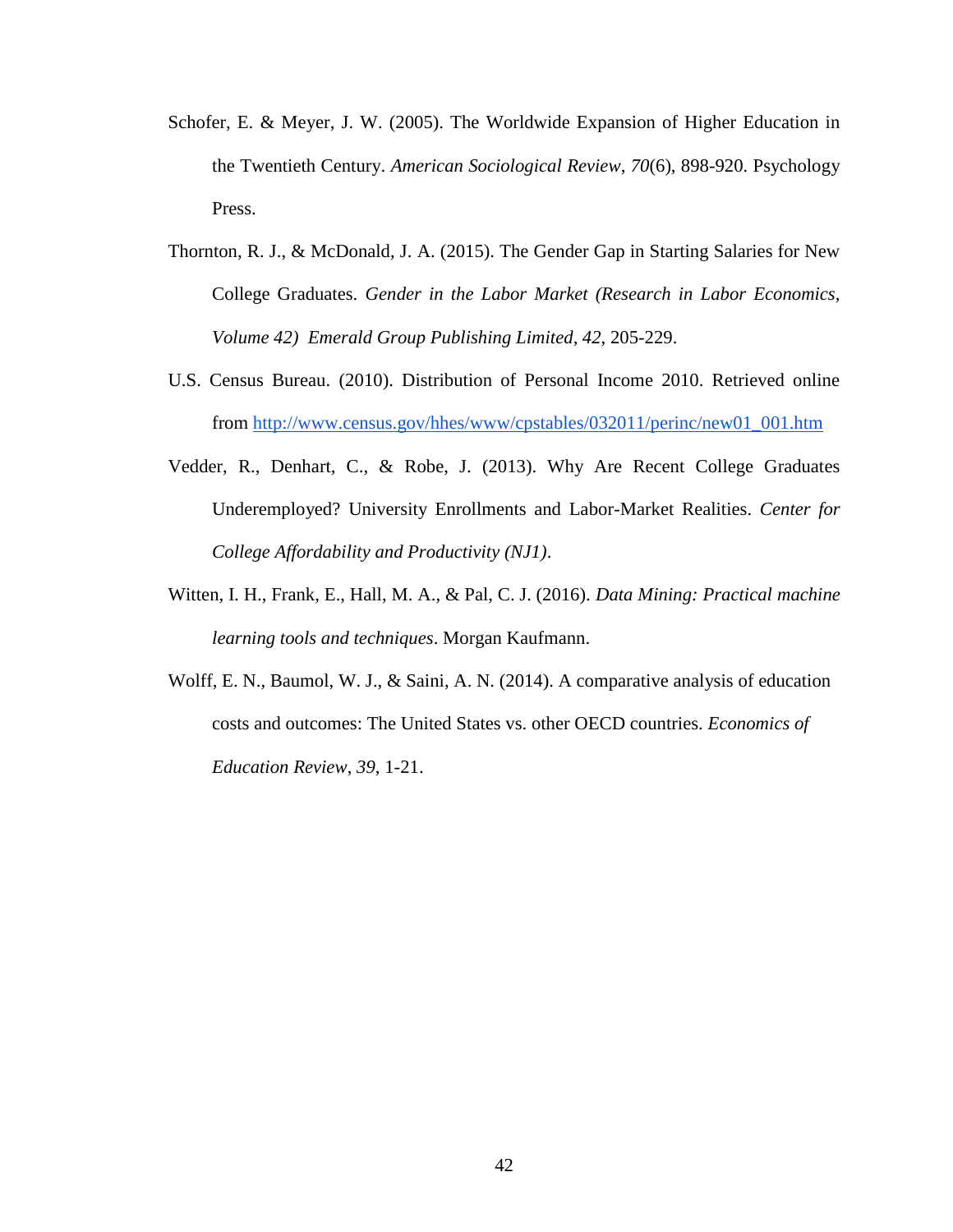### **APPENDICES**

Appendix A. Potential Attributes.

30 potential attributes include:

*Group One: School information*

- 1. School Type ( e.g. private school)
- 2. Predominant Awarded Degrees (e.g., bachelor degree)
- 3. Student Size
- 4. Instructional Expenditure per Student
- 5. Ratio between Part-time and Full-time Students
- 6. Degree Completion Rate
- 7. Average Faculty Salary

### *Group Two: Admission information*

- 8. Admission Rate
- 9. Average SAT Score

### *Group Three: Cost information*

- 10. In-State Tuition
- 11. Out-of-State Tuition

### *Group Four: Student information*

- 12. Percentage of White Students
- 13. Percentage of Black Students
- 14. Percentage of Asian Students